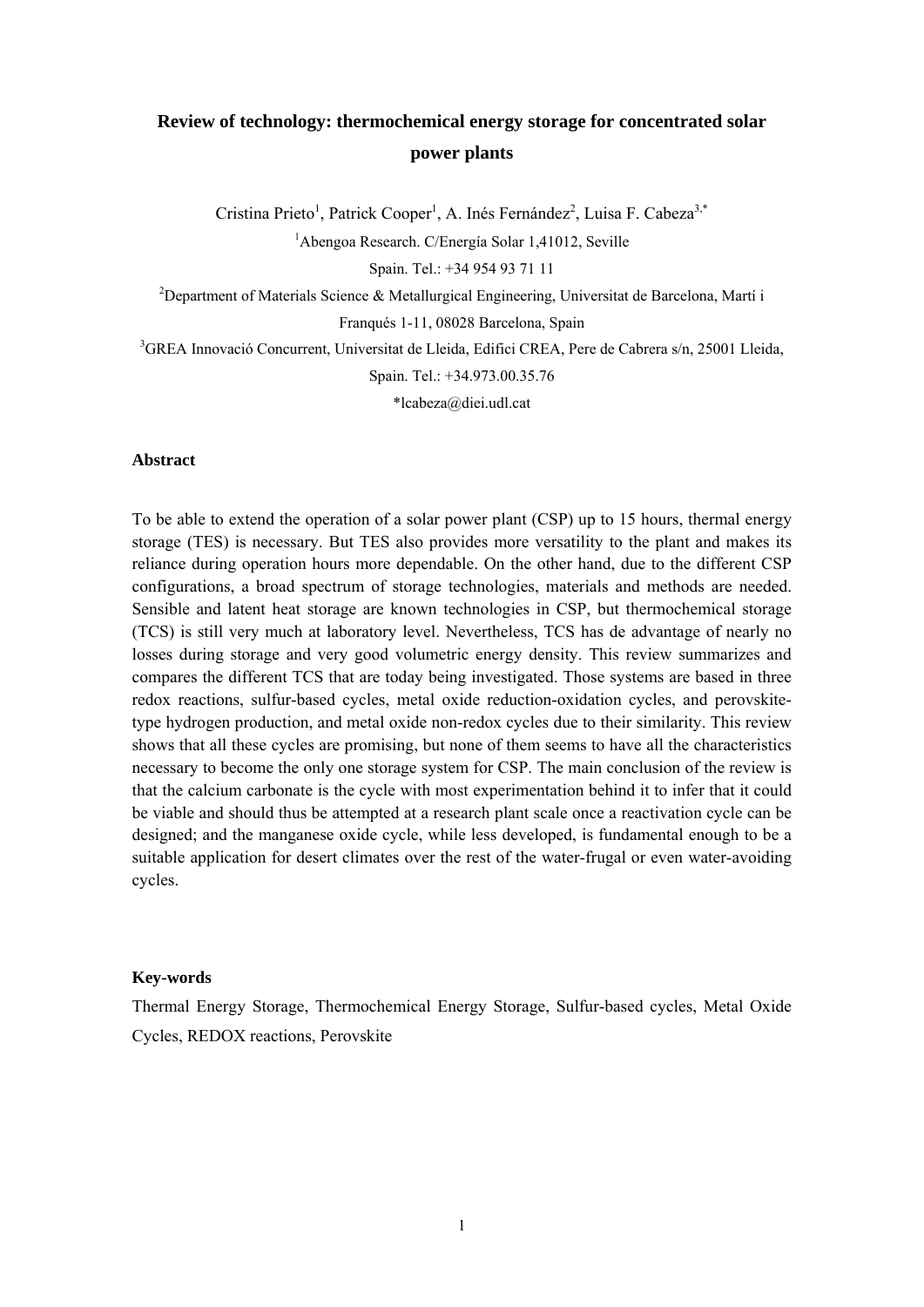## **1. Introduction**

The added hours of operation and competitiveness needed boosted solar power installations to incorporate thermal storage units, which became ubiquitous in any new concentration solar plant project. The need to extend the operation of the plant by two, four, or even 15 hours (such as in the Gemasolar installation near Granada, Spain; or Cerro Dominador installation to be built in Chile) not only makes the plant more versatile to comply with unexpected demand peaks during night time, where no power is being produced, it also makes its reliance during operating hours much more dependable: stored energy can keep output steady during transition periods such as a cloud pass or dangerous winds [1].

There are two more known types of TES system, sensible storage system and latent storage system. These systems are based on the increment of temperatures in the material by the effect of the energy transfer in the case of sensible system; or based on the heat of fusion or vaporization during the phase change of the storage medium (solid to liquid or liquid to gas). The third thermal energy system is based on the use of the heat reaction in a reversible chemical reaction [2].

In contemporary industrial practices, thermal storage units have been greatly limited to sensible heat technology: using high thermal capacity materials like sand, molten nitrate salts, or saturated steam, to retain heat for differing amounts of time depending on the material. Steam accumulators, which store saturated steam at high pressures of 50 bar (such as in the PS10 tower in Sanlúcar la Mayor, Spain), can provide 20 minutes of extra power at full capacity [3]. Salt towers, having a much higher specific heat capacity, can retain heat for a longer period and dispense it efficiently. In Gemasolar or Cerro Dominador, as mentioned before, this means that they can theoretically operate uninterrupted by using solar power during the day and the stored surplus energy, kept in the molten salts, through the night. Due to diversified demand profiles (with respect to type, amount, and power of needed energy), each energy storage (electrical, thermal, mechanical or chemical storage) requires a specific, optimal solution regarding efficiency and economics.

For thermal energy storage systems it can be derived that there is more than one storage technology needed to meet different applications. Consequently, a broad spectrum of storage technologies, materials and methods are needed. The overall target in designing TES systems is the reduction of investment cost, the enhancement of efficiency, and reliability of the energy supply from it. To achieve these objectives, material, design and system integration aspects have to be considered in equal measure.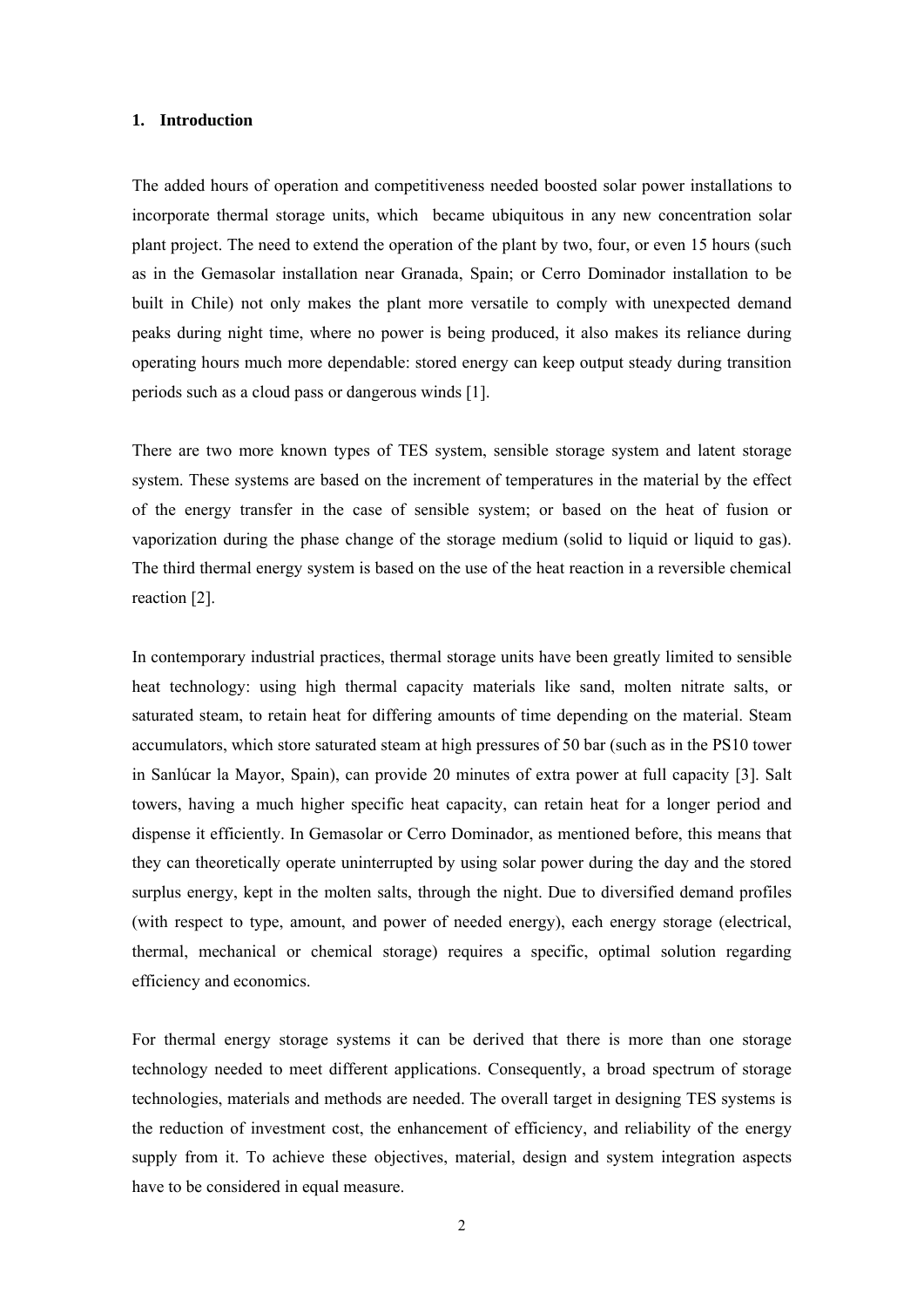The assessment of identification and selection of the optimal TES system should not only be focused on the storage material, further important components of the power plant also have to be included in this study: the containment, and mainly the heat exchanger and structural parts for charging and discharging, and other devices and sub-components, which are needed for operation and integration such as pumps, valves, control devices, etc.

The most used key indicator in the design of a thermal energy storage system is its thermal capacity; however, selection of the appropriate system depends on many cost-benefit considerations, technical criteria and environmental criteria [4,5]:

- Cost: the storage material itself, the heat exchanger for charging and discharging the system, and the cost of the space and/or enclosure for the TES.
- Technical point of view: high energy density in the storage material (storage capacity); good heat transfer between heat transfer fluid (HTF) and the storage medium (efficiency); mechanical and chemical stability of storage material (must support several charging/discharging cycles); compatibility between HTF, heat exchanger and/or storage medium (safety); complete reversibility of a number of charging/discharging cycles (lifetime); low thermal losses; ease of control.
- Technology: operation strategy; maximum load; nominal temperature and specific enthalpy drop in load; integration into the power plant.
- Power of the cycle and hours number of TES requested.
- Efficiency of the power plant, thus this study should include the assessment of the solar field efficiency and cycle efficiency.
- Investment cost of the solar field and of the storage system and as well as an estimation of O&M cost of the overall plant.
- Assessment of the trend of the HTF cost and of the material storage cost in the market.

It is very important to have knowledge of the different technologies existing in order to select the optimum storage in each plant and new developments are been carried out in order to optimize the existing design.

Commercial thermal energy can be stored at temperatures from  $-40^{\circ}$ C to more than 565 $^{\circ}$ C as sensible heat, latent heat and chemical energy. Thermal energy storage in the form of sensible heat is based on the specific heat of a storage medium, which is usually kept in storage tanks with high thermal insulation. The most popular and commercial heat storage medium is water, which has a number of residential and industrial applications. Underground storage of sensible heat in both liquid and solid media is also used for typically large-scale applications. However,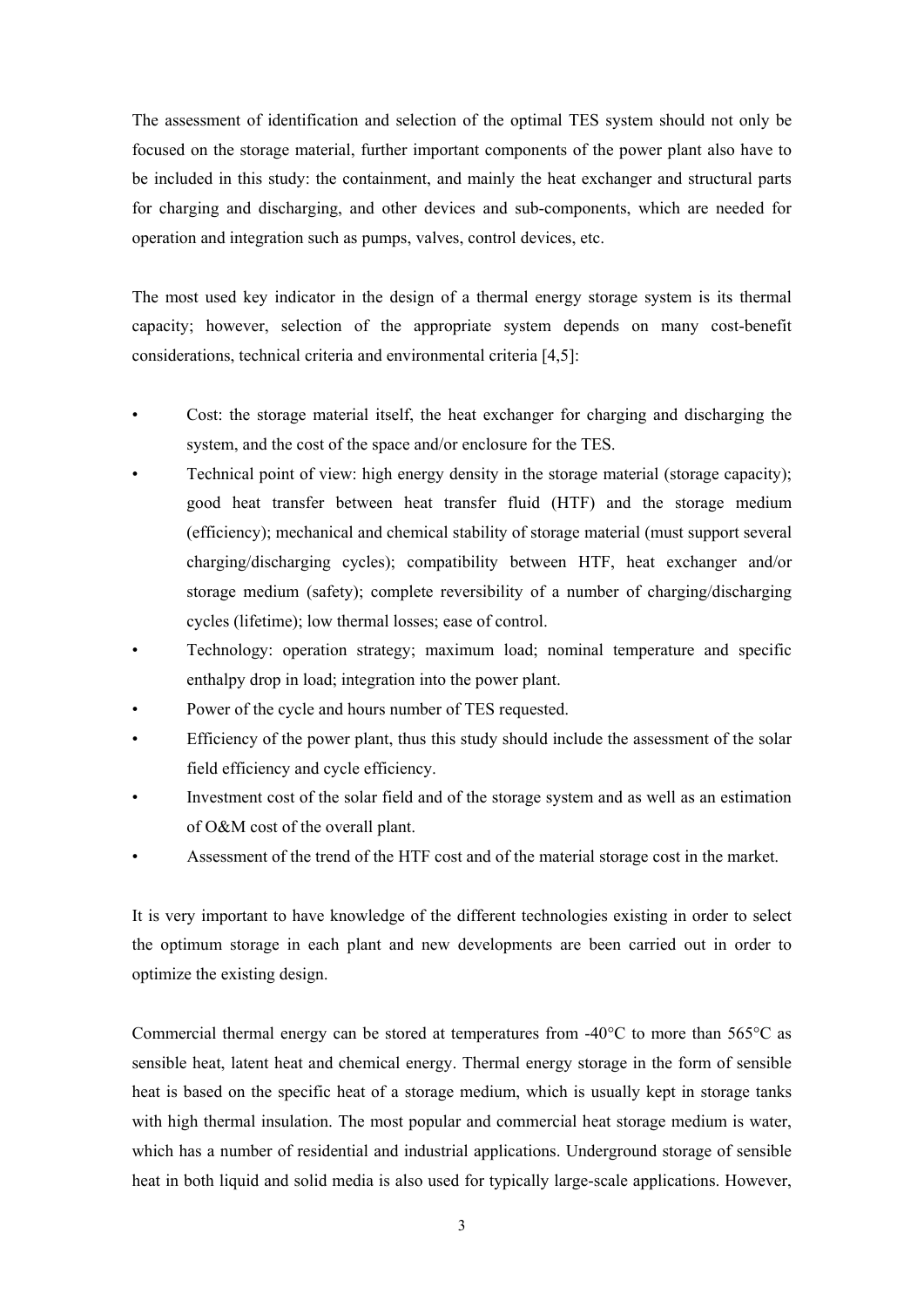TES systems based on sensible heat storage offer a storage capacity that is limited by the specific heat of the storage medium. Phase change materials (PCMs) can offer a higher storage capacity that is associated with the latent heat of the phase change. PCMs also enable a targetoriented discharging temperature that is set by the constant temperature of the phase change. Thermo-chemical storage (TCS) can offer even higher storage capacities. Thermo-chemical reactions (e.g. ad/absorption or the adhesion of a substance to the surface of another solid or liquid, or and chemical reactions) can be used to accumulate and discharge heat and cold on demand (also regulating humidity) in a variety of applications using different chemical reactants [6].

TCS development is still in a fundamental, laboratory stage and far from any proven design and material to be transferred to a commercial scale. However, TCS is being intensively studied because it is a nearly lossless way of storing energy when the chemical reaction partners are stored separately and because it could provide outstanding values of volumetric energy density [7]. Gas-solid reversible reactions are especially suitable for heat storage because of the easy separation of the released gas during the heat absorption. Various kinds of gas-solid reaction systems are under investigation: dehydrogenation of metal hydrides (80-400°C), dehydration of metal hydroxides (250-800°C), decarboxylation of metal carbonates (100-950°C), and thermal desoxygenation of metal oxides (600-1000°C). Although the enthalpy of reaction is usually extremely high (400-1100 kWh·m<sup>-3</sup> depending on the temperature), feasible energy density is between 200 and 500 kWh·m<sup>-3</sup>. The reasons for this are mainly twofold: first, the solid must be in powder or pellets; second, the reactants (solid and gas) must be stored in separate tanks in most of the cases (closed systems). A classification of the reactions studied in the last decades is presented in the Figure 1.

In the FP7 of the EU, the projects TCS-Power (2011-2015) [8] and RESTRUCTURE (2011- 2014) [9] are studying CaO/H2O reactions and open redox cycles. The heat storage systems based on metal hydroxides, in which water (steam) reacts with a metal oxide (e.g. CaO), are especially interesting for steam power generations applications. However, several problems (e.g. tendency towards agglomeration of the solid, poor heat transport characteristics, low reaction kinetics, possible crystallization after dehydration, and sintering at high temperature) have been pointed out and remain unsolved for most of them. Although we think that the key of TCS are in the control of the kinetics of the reversible reactions or in the reactor wherein said reaction takes place, it is necessary to be aware of all chemical and engineering aspects associated with this system. A state of the art of the main thermochemical cycles has been conducted in this article from a global vision to give the overall approach needed for the study of thermochemical systems.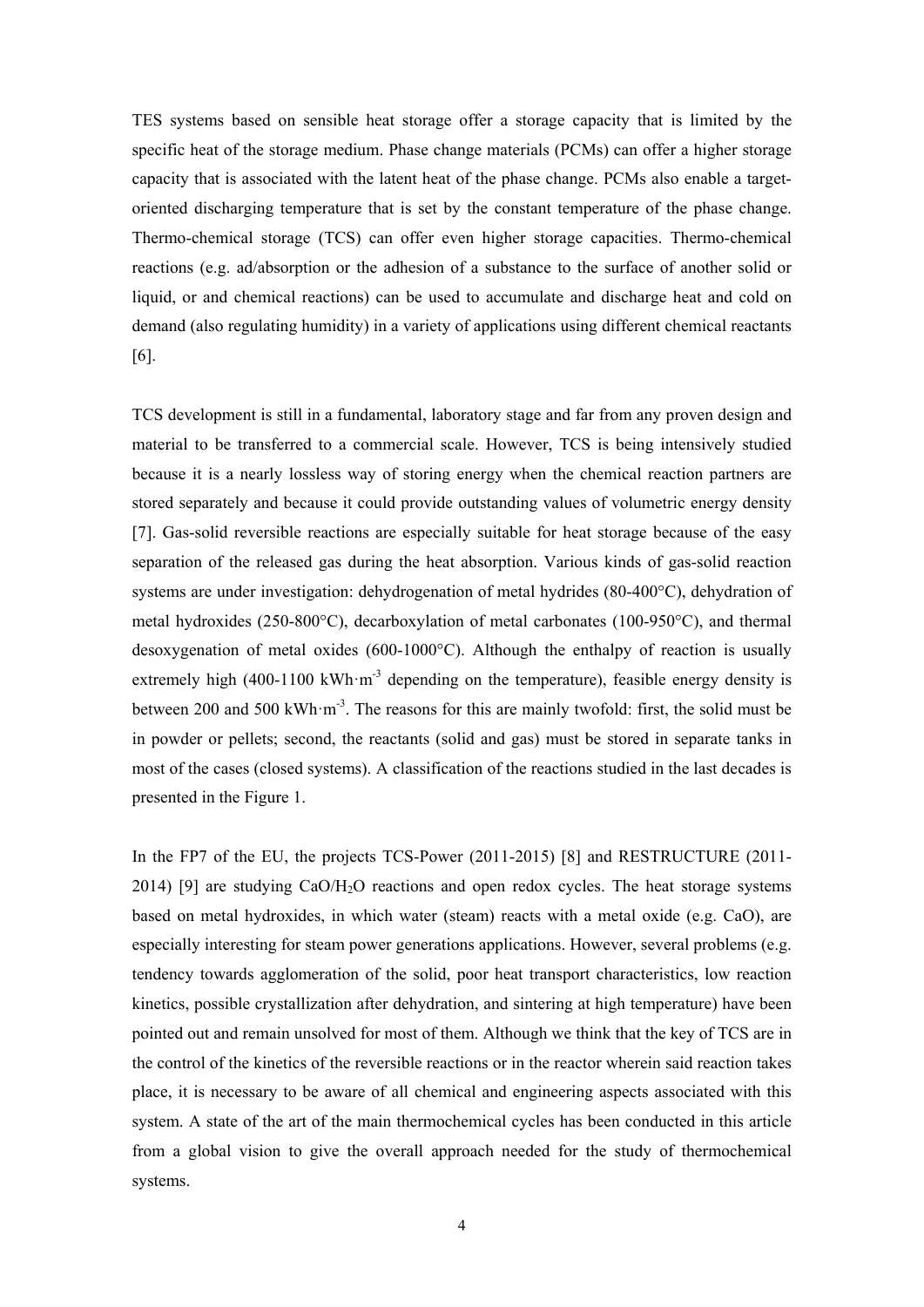# **2. Current Thermochemical Storage Technologies**

Together with sensible heat storage and latent heat storage, a third method of storing the thermal energy from solar power is being considered which employs the chemical properties of materials instead of their physical ones. This new path stores the energy produced in the form of potential chemical energy: it is kept in the chemical bonds of the molecules involved in a cycle of reactions in which they are reformed and decomposed whenever the system is being charged or discharged. Thermochemical storage, as it has been called, presents a substantially high storage density, which accommodates plant space constrictions, and a loss-free and long term storage option.

Unfortunately, due to being in its infancy, the technology still presents several questions in terms of its cyclic stability and how easy it is to integrate it with concentration solar power. It shows promise: thermochemical storage is applicable in a wide range of temperatures, from 50ºC to over 1000ºC, temperatures at which sensible and latent heat would waste copious amounts energy in the form of radiation. It also means that it could be possible to integrate thermochemical storage efficiently with solar tower receptors which can achieve very high temperatures of 1300-1500ºC.

Currently, numerous reactions are being tested to determine their applicability as thermochemical storage materials. These must all comply with some necessary characteristics: the reactions must be completely reversible, must take place at over 500ºC, and the reactants should be easy and cheap to store [10]. This state of the art will focus on three types of Redox reactions which aim to fit these criteria and have been submitted to various stages of testing with a plan to develop them into commercial storage cycles in the future, and includes metal oxide non-redox reactions due to the similarity in the cycle. The reactions investigated are:

- 1) Sulfur-based cycles
- 2) Metal Oxide Cycles
- 3) Perovskite –Type Hydrogen Production

To further maximize the efficiency of any storage cycle, the system should aim at using the solar heat directly to drive the reaction instead of using the heat from a heat transfer fluid. An ideal storage system, then, incorporates a reactor directly on the solar receptors.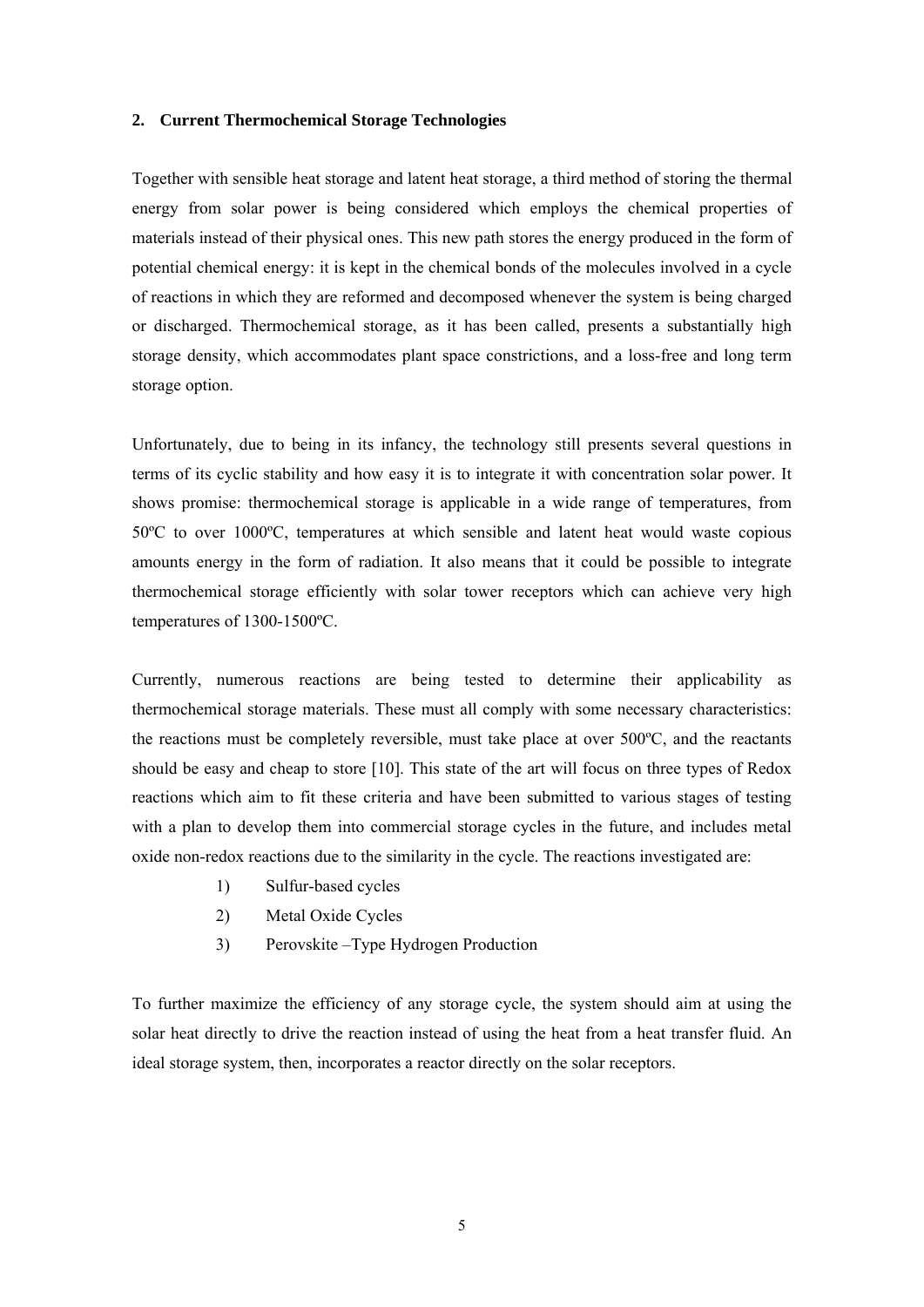## **3. Sulfur Based Cycles**

## **3.1. Introduction**

Sulfuric acid is a cheap, commercially available and an extensively researched chemical for which storage is stable, uncomplicated, and makes use of already established technologies. It presents an ideal candidate for modelling a storage cycle around it.

This cycle has drawn heavily from partnerships with the German Aerospace Centre (DLR) who have already experimented heavily on the solar decomposition of sulfuric acid. The DLR cycle, however, was applied to hydrogen gas generation schemes which will be detailed further along.

A novel approach, pioneered by the Californian company General Atomics, modifies the cycle to yield elemental sulfur as a by-product which is then stored and later used as a combustible to generate power (Figure **2**). This project, called "Baseload CSP Generation Integrated with Sulfur-Based Thermochemical Heat Storage," is being funded by the United States Department of Energy under their SunShot Initiative [11,12]: a project which hopes to make solar energy, as well as processes derived from solar power, cost-competitive.

## **3.2. Reaction Background**

## 3.2.1. **Charging – Evaporation, Decomposition and Disproportionation**

The reaction uses solar thermal energy at high temperatures to decompose sulfuric acid into water and sulfur trioxide in a solar reactor called an evaporator. It then further dissociates the sulfur trioxide into more water, sulfur dioxide, and oxygen gas in another solar reactor: a decomposer (Figure 3). It operates at much higher temperatures but it is physically placed next to the evaporator to diminish mass transport complications.

The sulfur dioxide then undergoes a disproportionation reaction in a separate reactor vessel at much lower temperatures. Here it reacts with water to re-yield highly diluted sulfuric acid, and liquid, elemental sulfur [12]. These products can be easily stored at ambient conditions after the sulfur cools and solidifies, and the sulfuric acid is concentrated by boiling out the water.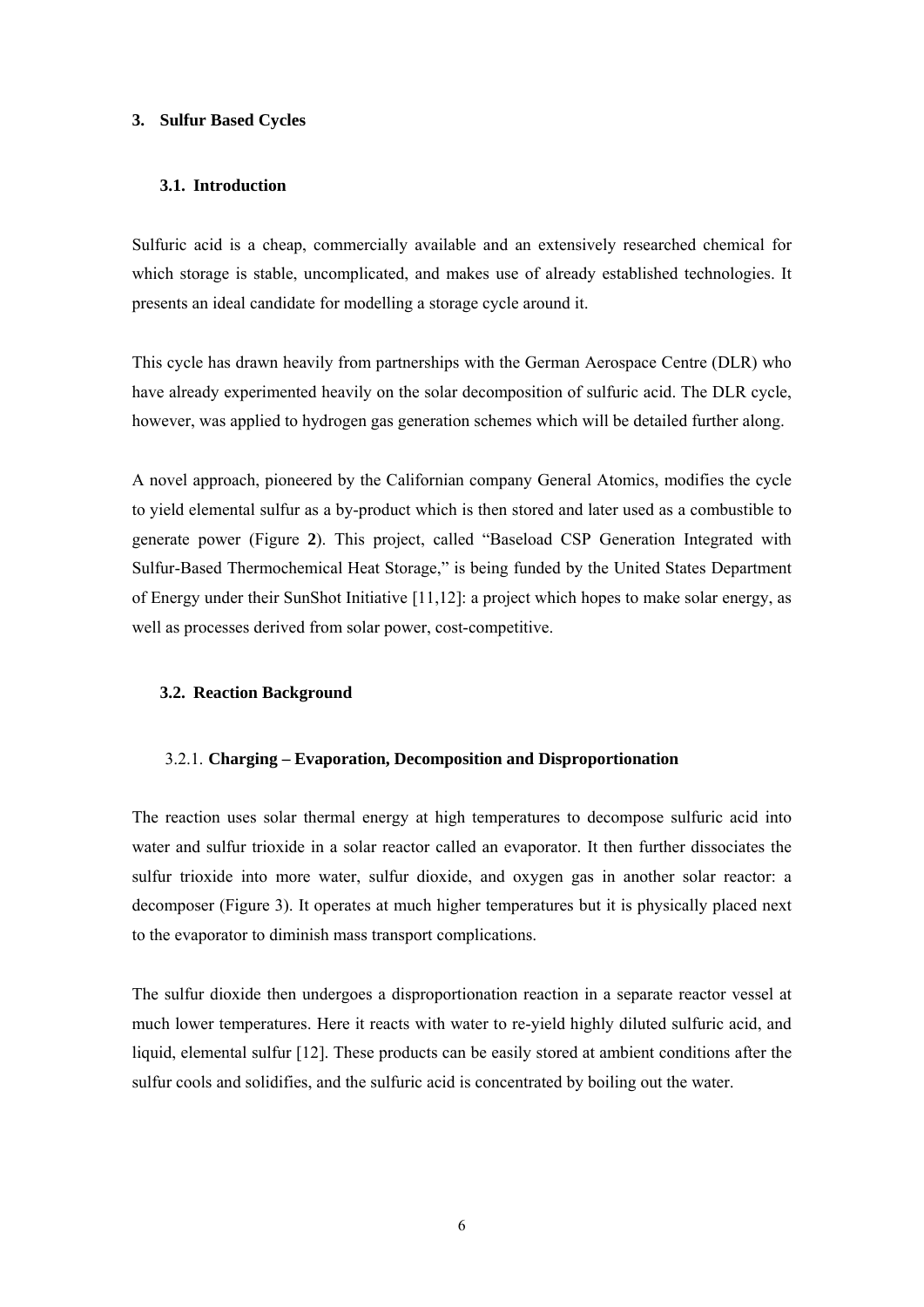#### 3.2.2. **Discharging - Combustion**

When the energy is needed, the elemental sulfur is combusted with air to produce sulfur dioxide. The products exit as a superheated gases at very high temperatures where they exchange heat with a Rankine cycle.

Further designs to consider involve the installation of a cogeneration unit using the sulfur dioxide directly to drive a turbine before the Rankine cycle is initiated.

The sulfur dioxide is then reintroduced into the reaction vessel to mix with the sulfur dioxide from the decomposer reactor and with a fresh water feed in order to produce sulfuric acid and start the cycle again.

## **3.3. Reaction Steps**

## 3.3.1. **Sulfuric acid (H2SO4) decomposition**

The HyCycleS project, undertaken at the German Aerospace Centre's (DLR) Köln facility, has tested this method using the aforementioned two-reactor approach [13]. In their arrangement, sunlight is concentrated between 400 and 500°C onto the reactor evaporator unit for this step. The temperature is kept relatively low compared to the full capacity of concentrated sunlight so as to reduce the absorber temperature and reduce heat losses due to re-radiation. As a result, the thermal efficiency rises.

The reaction proceeds as follows:

$$
H_2SO_{4(aq)} + \Delta H_{rxn} \rightarrow H_2O_{(g)} + SO_{3(g)} \quad \Delta H_{rxn} = +271.8 \text{ kJ mol}^{-1} \text{ (Equation 1)}
$$

The enthalpy of reaction is highly endothermic so it will need to absorb solar heat for the acid to decompose. This reaction is catalysed on a siliconised silicon carbide (SiSiC) foam impregnated with copper pyrovanadate  $(Cu_2V_2O_7)$  which serves as the catalyst. Siliconised Silicon Carbide has been selected due to its resistance to high temperatures, corrosion from sulfur oxides, and malleability which makes it easy to work with and also highly resistant to the intense solar flux it will be exposed to [14]. Traditionally, the catalyst employed was platinum, but due to the high costs of such a precious metal, research into other catalysts found that much cheaper copper pyrovanadate is able to work just as well.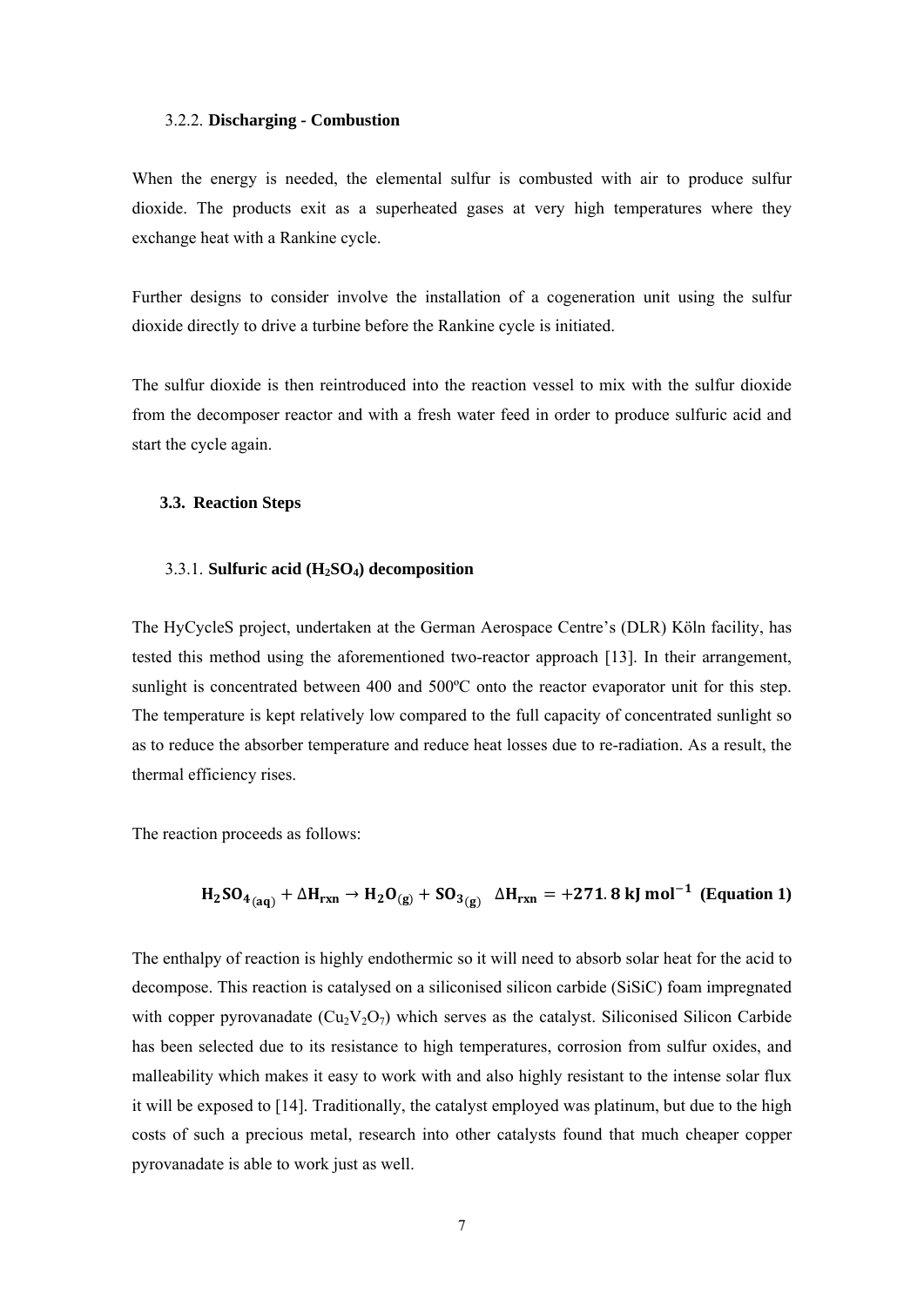To initiate the reaction, sulfuric acid concentrated at 94 wt.% is injected into the foam and vaporizes.  $H_2SO_4$  then decomposes into  $SO_3$  and  $H_2O$ .

#### 3.3.2. **Sulfur trioxide decomposition (SO3)**

The newly formed  $SO_3$  and  $H_2O$  exit the first solar reactor and are then released into the second reactor: the decomposer: named so because its role is to further decompose  $SO<sub>3</sub>$  into sulfur dioxide  $(SO<sub>2</sub>)$  and oxygen gas.

$$
2SO_{3(g)} + +\Delta H_{rxn} \to 2SO_{2(g)} + O_{2(g)} \qquad \Delta H_{rxn} = +197.9 \text{ kJ mol}^{-1}
$$
\n(Equation 2)

This reaction, however, necessitates much higher temperatures [13,14]. To this effect, sunlight is concentrated up to an ideal temperature of 850ºC (Figure 4). Empirical evidence shows that it is possible to run the reaction successfully starting at 650ºC but the yields are optimized at 850ºC (conversions of over 80% vs. 50%) (Figure 5).

The catalyst and array of the second reactor differ slightly from the original one. Acting at higher temperatures calls for another kind of catalyst and a different packed bed. General Atomics has identified chromite ( $FeCr<sub>2</sub>O<sub>4</sub>$ ) as a suitable catalyst and it is laced onto another SiSiC structure but this time formed into a honeycomb array. Chromite, while technically useful in the evaporator as well, suffers from a heavy loss in efficiency as sulfates can readily form on the catalytic surface at those lower temperatures [15]. Other catalysts which have been explored, iron oxide (Fe<sub>2</sub>O<sub>3</sub>) and Cuprospinel (CuFe<sub>2</sub>O<sub>4</sub>), have proven to lead to a thermal efficiency of 25% and conversions of over 80% [16].

This array is kept inside a high-alloy steel reactor sealed with quartz windows. The gases traverse along the length of the honeycomb for which it is worth mentioning that the temperature distribution is not uniform along the array. The areas closer to the quartz are heated up to much higher temperatures than the middle or end of the honeycomb. With increasing operating temperatures the gap between the temperature of the front and back widens: at 650ºC, the front and back differ by little less than  $100^{\circ}$ C; when operating at 850 $^{\circ}$ C the difference increases to over 200ºC [15]. Due to a short residence time of 0.5 seconds on average, the average temperature of the honeycomb is used for analysis. Under optimized conditions, the conversion of the system can exceed 80%. This figure is greatly diminished if the operating temperatures fall or if the sulfuric acid flow rate is increased below the optimum.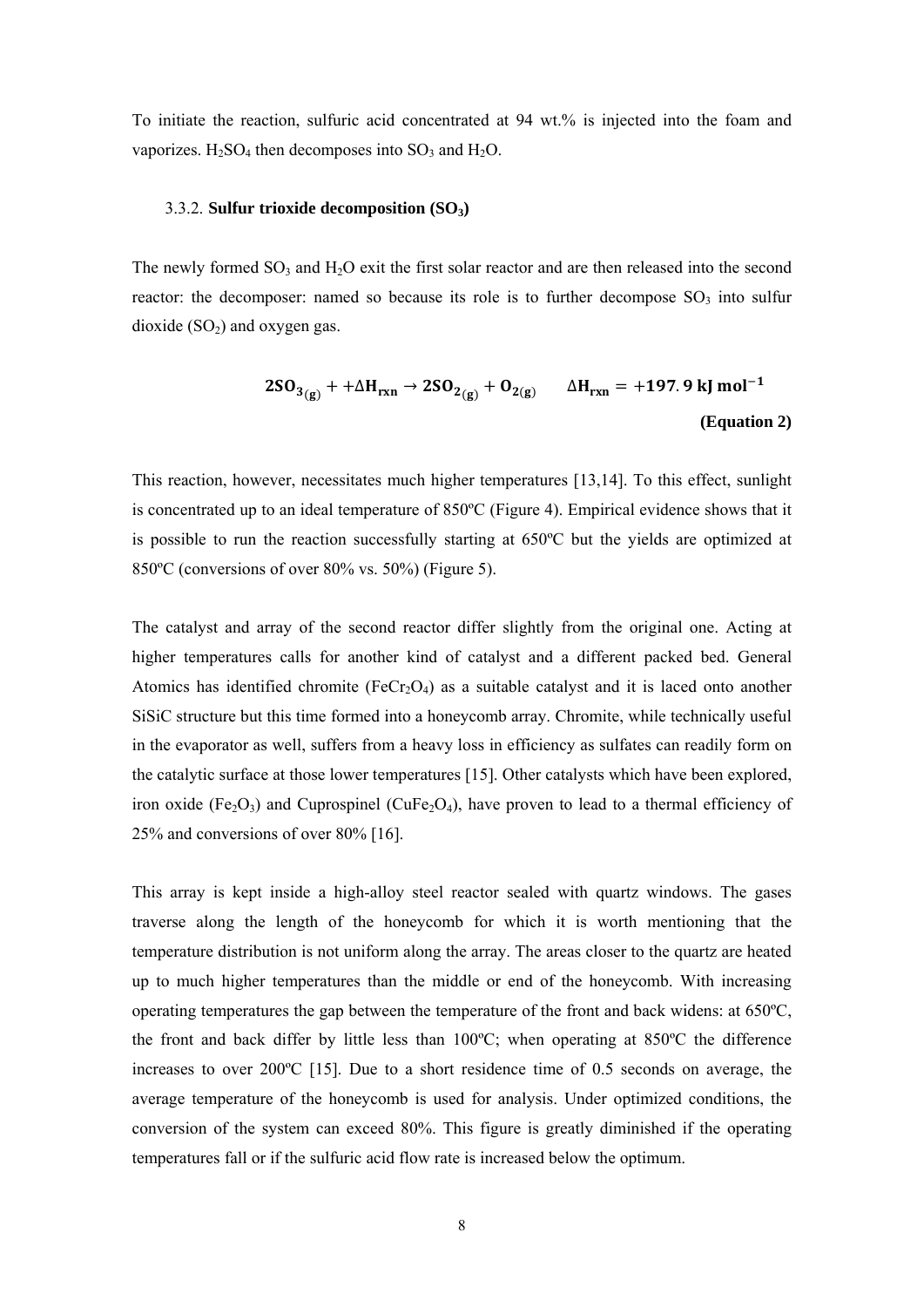#### 3.3.3. **Disproportionation of SO2**

The following step of the process involves the formation of the storage products, elemental sulfur (S) and sulfuric acid  $(H_2SO_4)$  via the disproportionation of sulfur dioxide:

$$
2H_2O_{(g)} + 3SO_{2(g)} \to 2H_2SO_{4(aq)} + S_{(l)} + \Delta H_{rxn} \qquad \Delta H_{rxn} = -442.6 \text{ kJ mol}^{-1}
$$
\n(Equation 3)

This reaction, being highly exothermic, will be favored at low temperatures so the reactor is kept between 50ºC and 200ºC: notwithstanding, latest models have identified an optimal range between 120ºC and 150ºC [12]. At this temperature of operation, however, empirical data for this reaction is difficult to come by because common  $SO<sub>2</sub>$  disproportionation reactions take place at much reduced temperatures. Forcibly, then, any design fundamentals must be made through modelling.

The optimization of this process is based around two principal targets: maximizing the concentration of sulfuric acid, and maximizing the disproportionation rate of  $SO_2$ . Both aim to minimize the volume of the system and the quantity of water needed both as a reactant and as a diluent: to concentrate the sulfuric acid before the next cycle, this water will have to be evaporated which will siphon off some of the energy stored. To reach these targets, the system properties must be properly taken advantage of.

Due to the products being liquids formed from gases, they will be favored by higher pressures in accordance to Le Chatelier's principle. Simulations show that the disproportionation rate increases predictably with pressure up to 30 bar, at which point it stops presenting significant changes [15]. Albeit, modelling tends to ignore many of the physical interactions which occur in the reactor vessel. The conversion rate will suffer at higher pressures because of  $SO<sub>2</sub>$  dissolving in the sulfuric acid: dissolved  $SO_2$  will not disproportionate. In addition, by dissolving or consuming the  $SO<sub>2</sub>$  present, the pressure of the system drops as the reaction proceeds, given that  $SO<sub>2</sub>$  is the largest contributor to the system pressure; this is contrary to the modelling parameters which assume a constant system pressure. This explains why experimental results have yielded data slightly lower than the theoretical models. Current operation conditions oscillate around 15 bar [15].

A second parameter to consider when optimizing the system is the flow rate ratio between water and sulfur dioxide. The stoichiometric ratio of 2:3 does not prove sufficient and feeding water in excess has been shown to increase the disproportionation ratios. The magnitude of the excess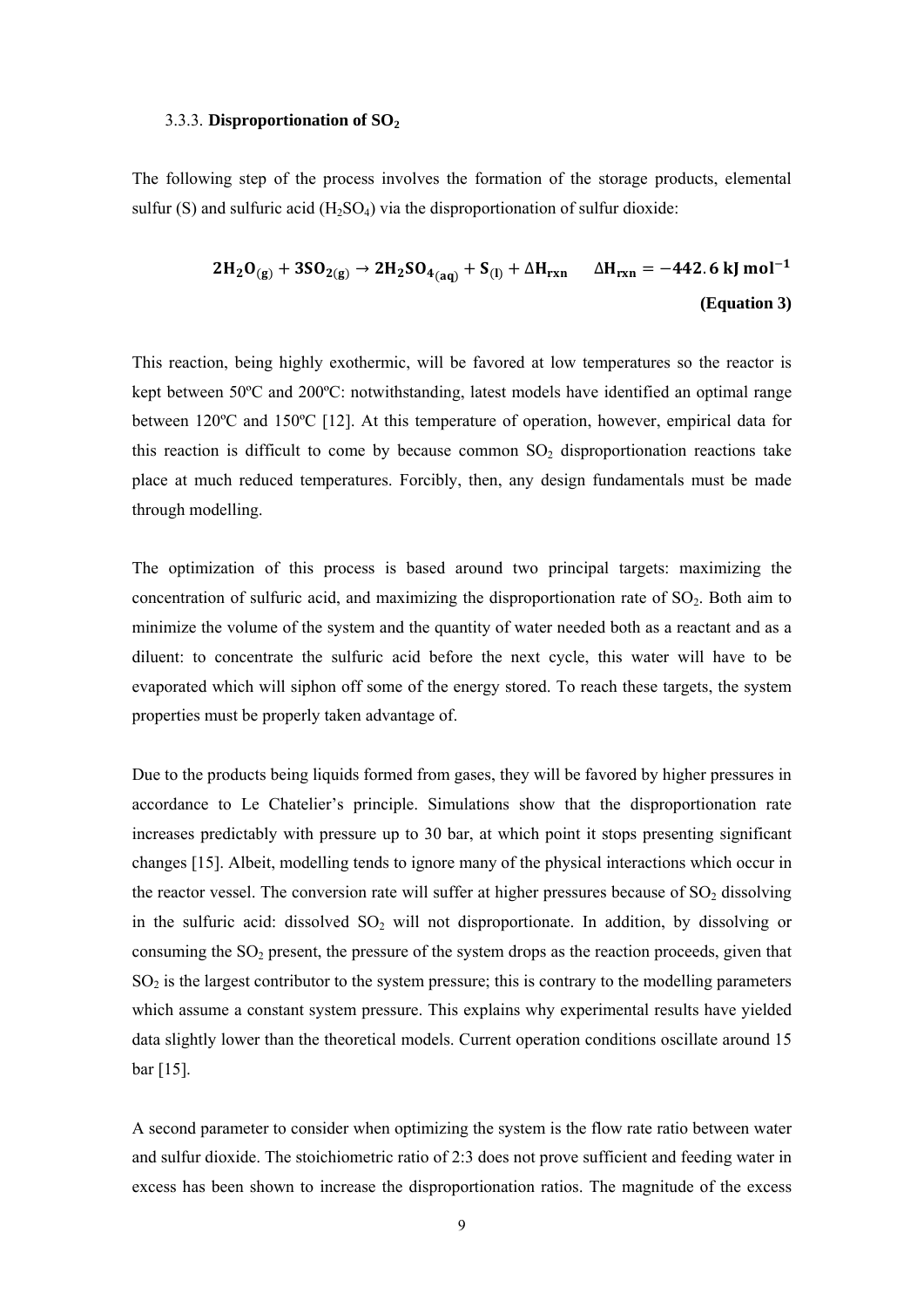must be carefully selected for too much water can reduce the activity of  $SO_2$ , lowering disproportionation rates [17], and too little will make activity of  $H_2SO_4$  too high for disproportionation as well as becoming a stoichiometric limitation. Modelling has recommended a ratio of  $2 \text{ H}_2\text{O}:\text{SO}_2$ .

#### 3.3.4. **Disproportionation reactor operation**

The active volume of the reactor is taken to be the volume of the aqueous phase and it is ruled by the level controllers which regulate the outflow of molten sulfur, from the bottom, and the aqueous sulfuric acid.

The temperature must also be monitored closely with respect to the utilities which are used to influence them. Even though the disproportionation reaction is exothermic, and will thus require a cooling duty during operation, some heat must be supplied during the start-up phase to overcome the unfavorable kinetics which results from working in an aqueous environment.

It is customary and recommendable to operate several reactors in series and decreasing the temperature in each successive reactor [15] (Figure 6). This is done in order to shift the equilibrium towards a higher production of  $H_2SO_4$  taking advantage of the tendency of exothermic reactions to be favored by lower temperatures.

Finally, having stated that the principal actor in the pressure of the system is the sulfur dioxide, the operating pressure is similarly controlled by regulating the flow rate of liquid sulfur dioxide into each reactor. Given that the reactors are filled from the first one, the first reactor should operate at the maximum allowable working pressure in order to ensure a pressure gradient along the subsequent reactors.

## **3.4. Preparation for storage**

The thermochemical storage options have the advantage of allegedly having an increased shelf time with respect to other thermal storage methods which degrade over time. In the case of a sulfuric acid cycle, the storage materials are the concentrated sulfuric acid, which is fed to the solar reactor, and the solid, elemental sulfur. Both of these coexist with liquid sulfur dioxide so it is important to specify how these are separated.

First, sulfuric acid will be produced within a medium of excess water. Not only is water a product of the decomposition of  $H_2SO_4$  in the solar reactor, it is also a reactant for the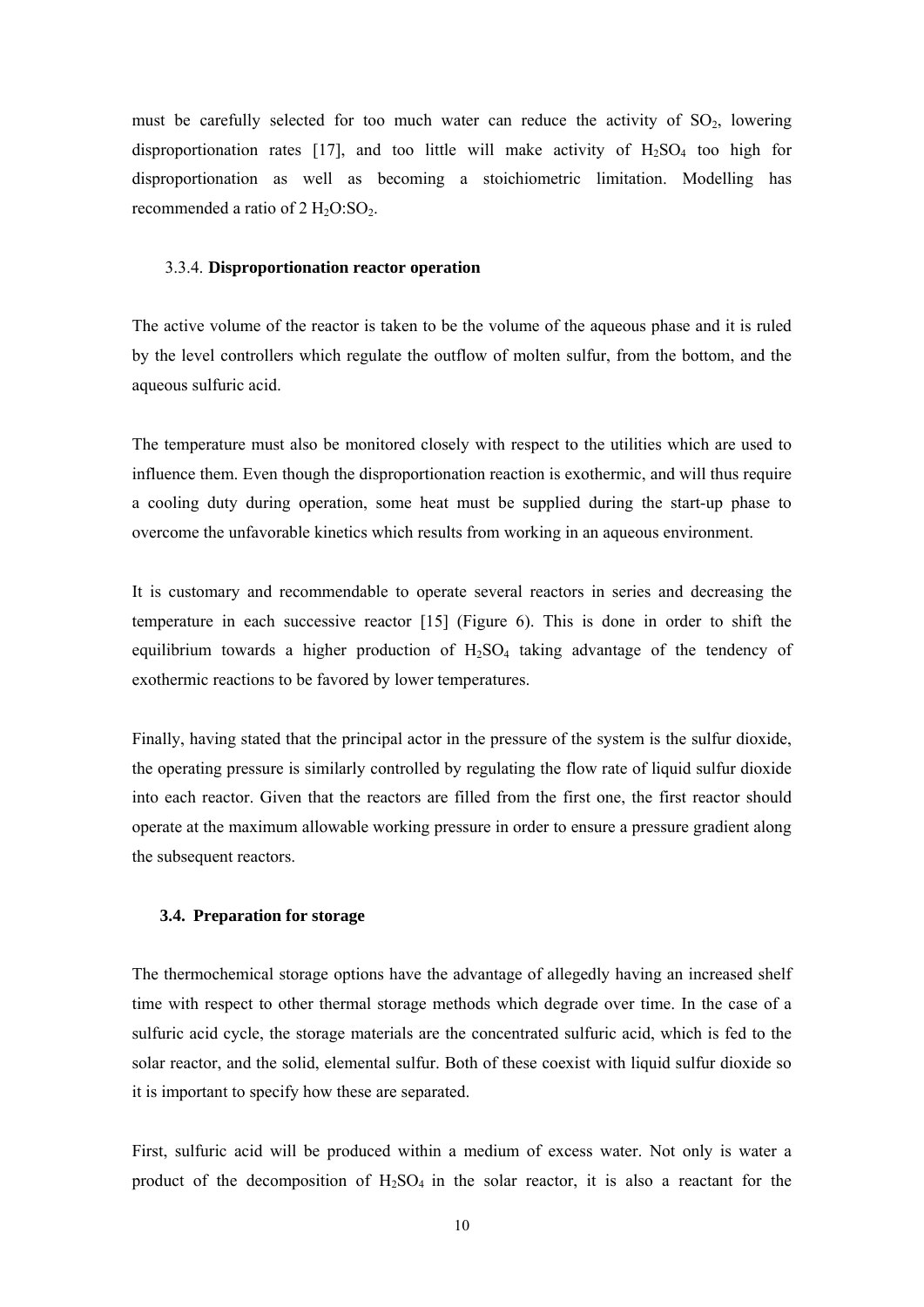disproportionation of  $SO_2$ . What this signifies is that the sulfuric acid resulting from these reactions will be diluted. Theoretical data places the maximum thermodynamically attainable concentration at  $63\%$ . Empirical data, accounting for system pressure losses and  $SO<sub>2</sub>$  dissolution in the acid, places this value at a high of 61%. This sets its density at around 1500 kg  $m<sup>-3</sup>$  [18]. When compared to the density values for elemental molten sulfur and liquid sulfur dioxide, 1800 and 1400 kg m<sup>-3</sup> [19] (rounded estimates given to include variations due to the high pressure and temperatures), it is easy to see that elemental sulfur is quite denser than the rest and will henceforth sink to the bottom of the reactor. This allows it to be extracted in a decanter fashion.

The molten sulfur can then be allowed to cool and crystallize at atmospheric conditions. While the sulfur will not react as a consequence of outdoor storage, it is recommended to shield it from the environment in the interest of preventing moisture to accumulate which can hamper the combustion of the sulfur. In addition, indoor storage can prove safer: the brittle nature of sulfur crystals means that winds can carry sulfur particles around giving an airborne pollutant as well as a combustible if it encounters an open flame.

Any unreacted sulfur dioxide will evaporate together with the water as the concentration of sulfuric acid is increased, via evaporation of the more volatile  $H_2O$ , so as to raise its concentration from the 61-63% in the reactor to the 94% [14] with which it enters the solar reactor. Obviously this is a heat intensive step and the utilities to drive the boiler can either be rerouted from the sulfur combustion process, using the heat evolved from disproportionation, or incorporated via pre-existing hot utility options in the plant.

## **3.5. Electricity generation**

In this cycle, the energy is produced by using the flue gases from the combustion of elemental sulfur as the actuators of the gas turbine. By burning the sulfur at temperatures around 1200ºC, sulfur dioxide is directly produced at elevated temperatures.

$$
S_{(s)} + O_{2(g)} \rightarrow SO_{2(g)+} \Delta H_{rxn} \qquad \Delta H_{rxn} = -296.8 \text{ kJ kmol}^{-1}
$$
\n(Equation 4)

Due to these temperatures, the 1-5% of gas that is sulfur trioxide is further converted to sulfur dioxide: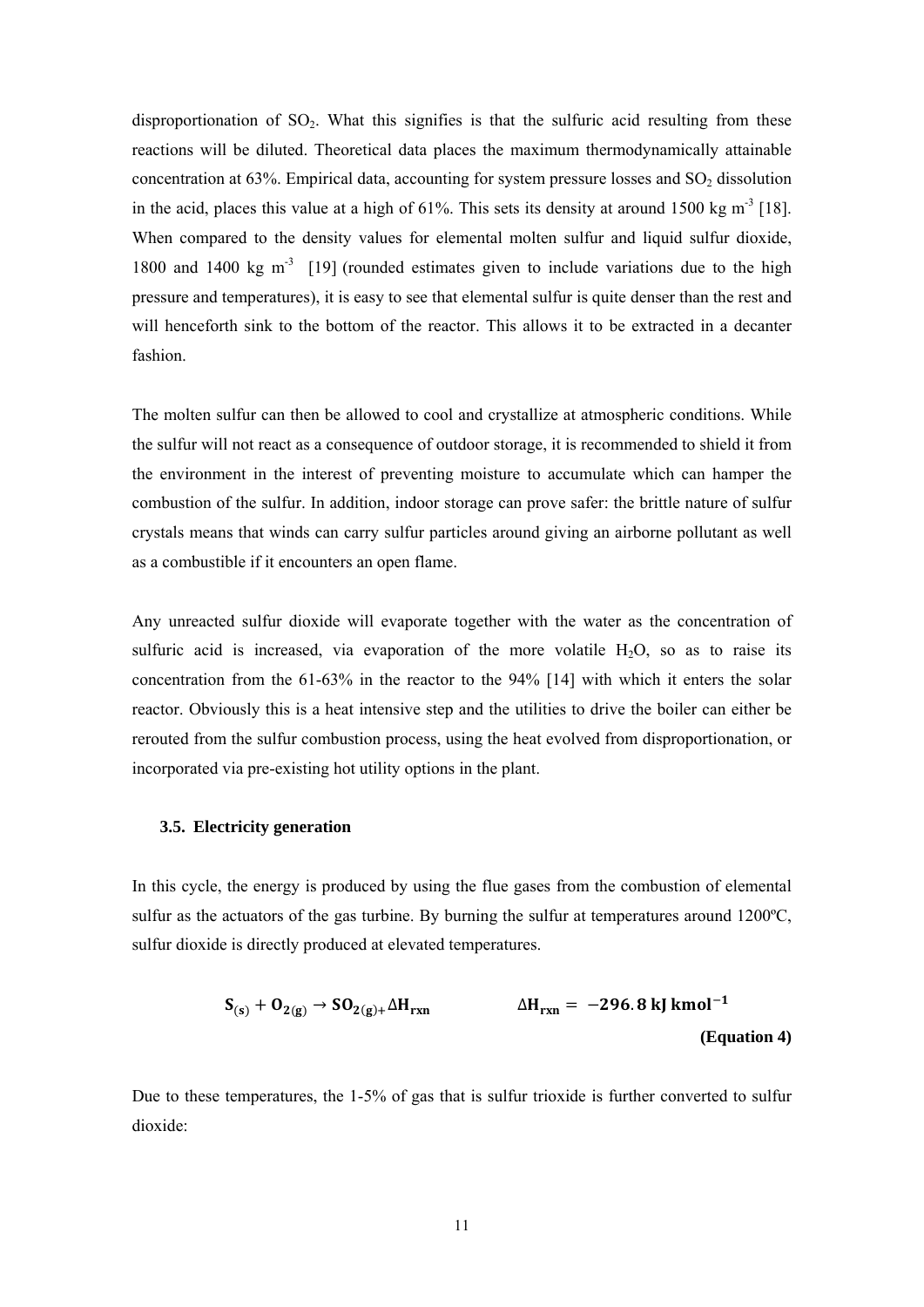$$
2S_{(s)} + 3O_{2(g)} \rightarrow 2SO_{3(g)+} \Delta H_{rxn} \qquad \Delta H_{rxn} = -791.4 \text{ kJ kmol}^{-1} \qquad \text{(Equation 5)}
$$
  

$$
SO_{3(g)} + \Delta H_{rxn} \rightarrow SO_{2(g)} + \frac{1}{2}O_{(g)} \qquad \Delta H_{rxn} = +98.9 \text{ kJ kmol}^{-1} \qquad \text{(Equation 6)}
$$

with the heat for  $SO_2$  formation being provided by the environment temperature.

Depending on whether the combustion process uses air or pure oxygen as a reactant, this final gas mixture of sulfur dioxide, and either air or oxygen, then proceeds to actuate the turbine. The two common ways in which it does so are detailed following.

#### 3.5.1. **Indirect generation**

This method gets its name because the flue gas itself does not actuate the turbine. It superheats an air feed via a heat exchanger which works the turbine. The energy-spent flue gas is sent back into the reactor to disproportionate. The flow rate at which it is being sent back into the reactor must be controlled so that the pressure in the initial reactor never rises above the maximum operating pressure (Figure 2).

## 3.5.2. **Direct & indirect combined cycle generation**

This method employs two distinct turbines. The first one is actuated by the flue gas as it leaves the combustion chamber. This stream then is passed through a heat exchanger in contact with a water cycle which it causes to boil and spin a second turbine, thus powering a Rankine cycle (Figure 7**).** The rest of the gas, including mostly unreacted air/oxygen gas as well as sulfur trioxide, is sent to the  $H<sub>2</sub>SO<sub>4</sub>$  concentrator to reincorporate into the cycle. In certain cases, when  $SO<sub>2</sub>$  flows from the solar reactor are quite low, the  $SO<sub>2</sub>$  and other flue gases emanating from the first turbine can be pumped back into the disproportionation reactor to keep the pressures and operating conditions steady. Power is still being generated by the first turbine. This is the current cycle General Atomics plans to develop [12]. The more complex construction and larger capital costs are offset, allegedly, by substantial power gains.

#### **3.6. Variations to the cycle**

The sulfuric acid has proven to be an efficient and usable cycle for storing solar energy. Nonetheless, when power is not the only desired product, the cycle can be adapted to become a regenerating intermediate in a production chain. The most widespread application, both in terms of a research and production, is the production of hydrogen gas. Two cycles have been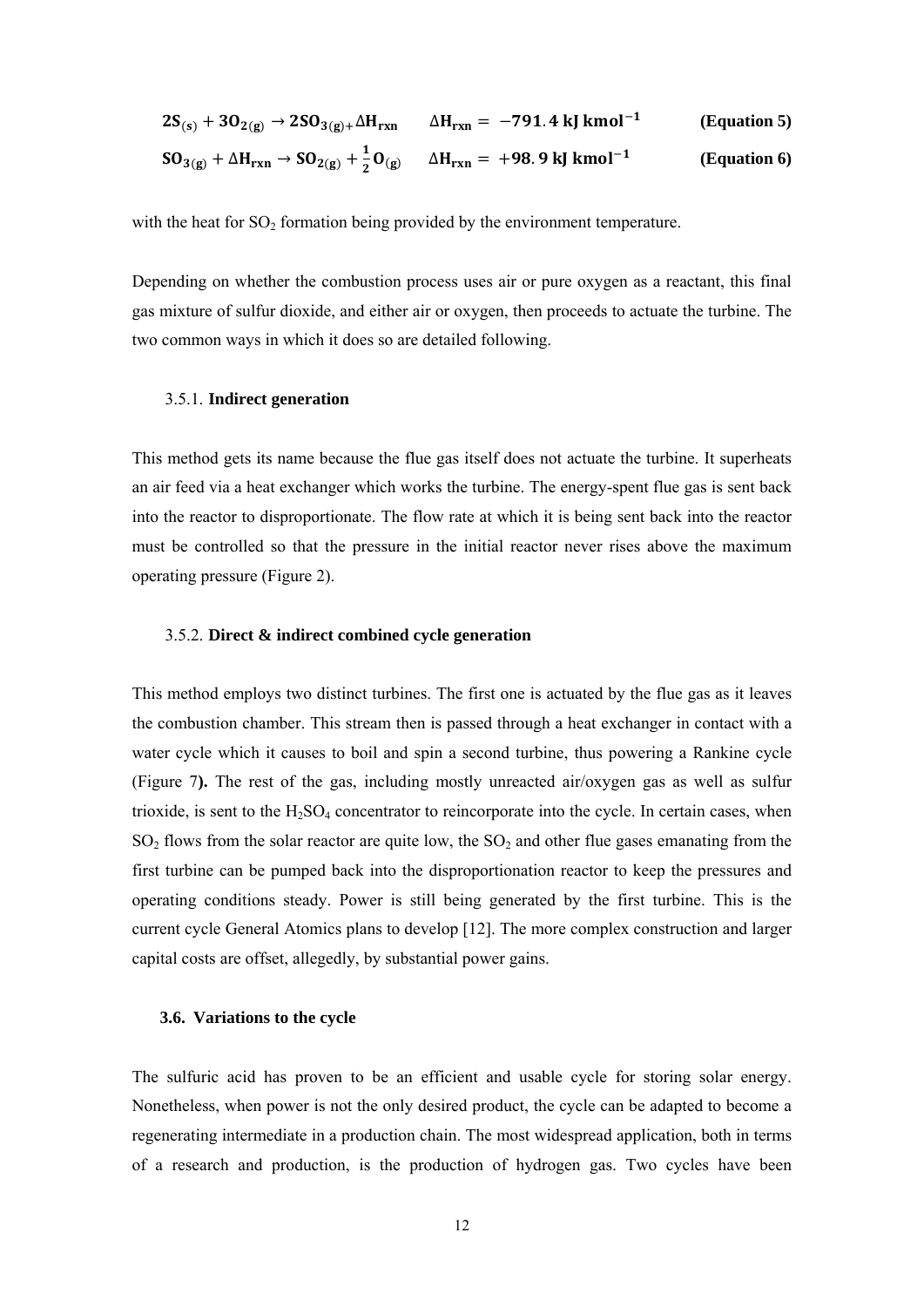substantially developed to this end: the Westinghouse cycle, incorporating electrolysis, and the sulfur-iodine cycle using iodine as an intermediate as well as performing the role of a catalyst.

#### 3.6.1.**Westinghouse Cycle**

The difference between the original sulfur cycle and the Westinghouse variation, also known as the Hybrid Sulfur cycle, is the way in which the sulfuric acid is regenerated (Figure 8). Sulfur dioxide and water, formed in the solar reactor from the decomposition of sulfuric acid (just like in the first method) is submitted to a large current in order to electrolyze it [20]. The process can take place because, unlike the previous method,  $SO<sub>2</sub>$  dissolved in water is favored in this instance. When the gas is hydrolyzed together with water it yields sulfuric acid and the product: hydrogen gas:

$$
2H_2O_{(l)} + SO_{2(g)} + \Delta H_{rxn} \rightarrow H_2SO_{4(aq)} + H_{2(g)} \quad \Delta H_{rxn} = +40.8 \text{ kJ kmol}^{-1}
$$
\n(Equation 7)

Electrolysis reactions, being endothermic, rely on the energy supplied by the electric current hydrolyzing the solution. Sulfuric acid is collected at the anode and hydrogen gas at the cathode.

The cycle continues with the gas collection of the hydrogen gas and the concentration of the sulfuric acid. This cycle can run continuously, if hydrogen gas is the desired product, or the hydrogen can be stored and combusted, much like the sulfur was in the first method, to power a turbine generator when the system is to be discharged.

While this system is easier to separate, considering the liquid phase will only be composed of water and sulfuric acid, and the gas product is purely hydrogen gas, the compromise is that the plant must store hydrogen gas instead of sulfur. This becomes a safety concern because hydrogen is much harder to contain: it is invisible and inodorous and combusts violently. While the system itself is less complex, due to bypassing the liquid-liquid separation necessary for elemental sulfur, the storage becomes more hazardous and costly.

The final efficiency for the system resulted in 42% but this required the sulfuric acid concentration to rise to 65%, instead of the 61% empirically achieved. Nonetheless, the system has been predicted to increase its efficiency by 6% if the electrolysis is carried out in multiple stages, which incurs larger capital costs [21].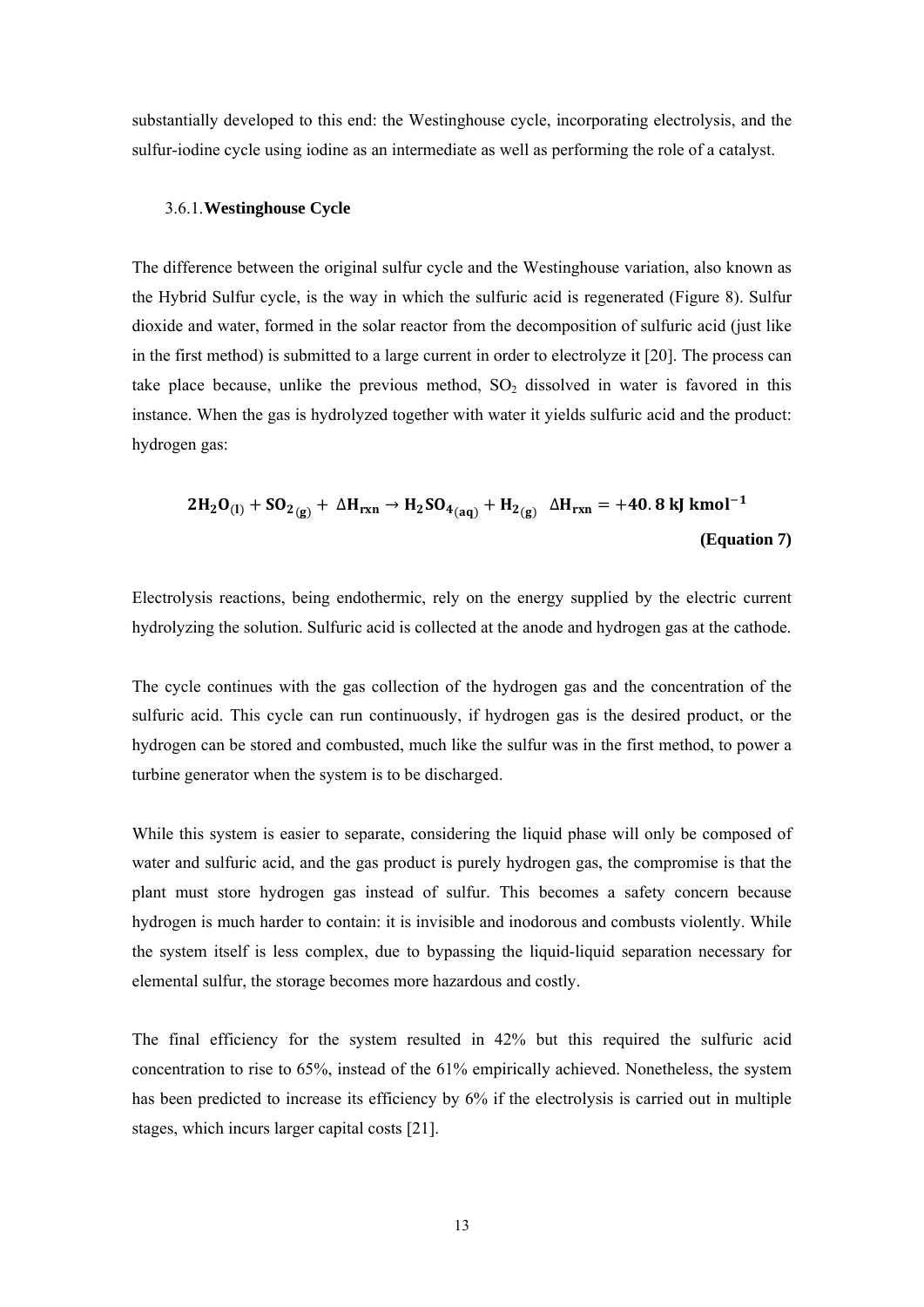Models of this type of storage cycle have been run successfully at the German Aerospace Centre (DLR) pilot plant in Jülisch, Germany.

#### 3.6.2.**Sulfur-iodine cycle**

This cycle, producing oxygen and hydrogen gas as its by-products, relies on a system in which the excess of  $H_2O$  results in the reactions proceeding spontaneously (Figure 9). At its core it is based around the Bunsen reaction:

$$
I_{2(aq)} + 2H_2O_{(1)} + SO_{2(g)} \rightarrow H_2SO_{4(aq)} + 2HI_{(g)} + \Delta H_{rxn} \quad \Delta H_{rxn} = -128 \text{ kJ kmol}^{-1} \quad \text{(Equation 8)}
$$

This highly exothermic reaction favors lower temperatures so it tends to be run at 120ºC. The sulfur and iodine will be recycled in the system cyclically so both substances need to return to their original form. Sulfuric acid, as seen in the previous methods, will be decomposed to sulfur dioxide in a solar reactor. Hydroiodic acid, HI, will recombine into its iodine original state under intense radiation in the following endothermic reaction:

$$
2HI_{(g)} + \Delta H_{rxn} \rightarrow H_{2(g)} + I_{2(g)} \qquad \Delta H_{rxn} = +9.4 \text{ kJ kmol}^{-1}
$$
\n(Equation 9)

HI is decomposed at 450°C [22]. The hydrogen gas is collected and separated from any leftover HI gases via a membrane. The iodine is recycled into the main reactor where it participates in subsequent Bunsen reactions.

Like the last process, the hydrogen gas here can be produced continuously or stored to run a Rankine or Brayton cycle in the case that this S-I cycle is complementing a solar power plant.

This reaction, pioneered by the Californian company General Atomics, has been tested in the Hydrogen Production by Thermochemical Cycles project (HYTHEC) [24] which involved a joint venture between 6 partners from 5 different European Union nations. The reactor soaks an small SiSiC foam with the acid which is suspended before a larger porous structure. The acid is evaporated in the small foam and reacts as it traverses the porous structure through to the exhaust.

Smaller scale experiments have been carried out using Bromine as the halogen since the chemistry is very similar [25].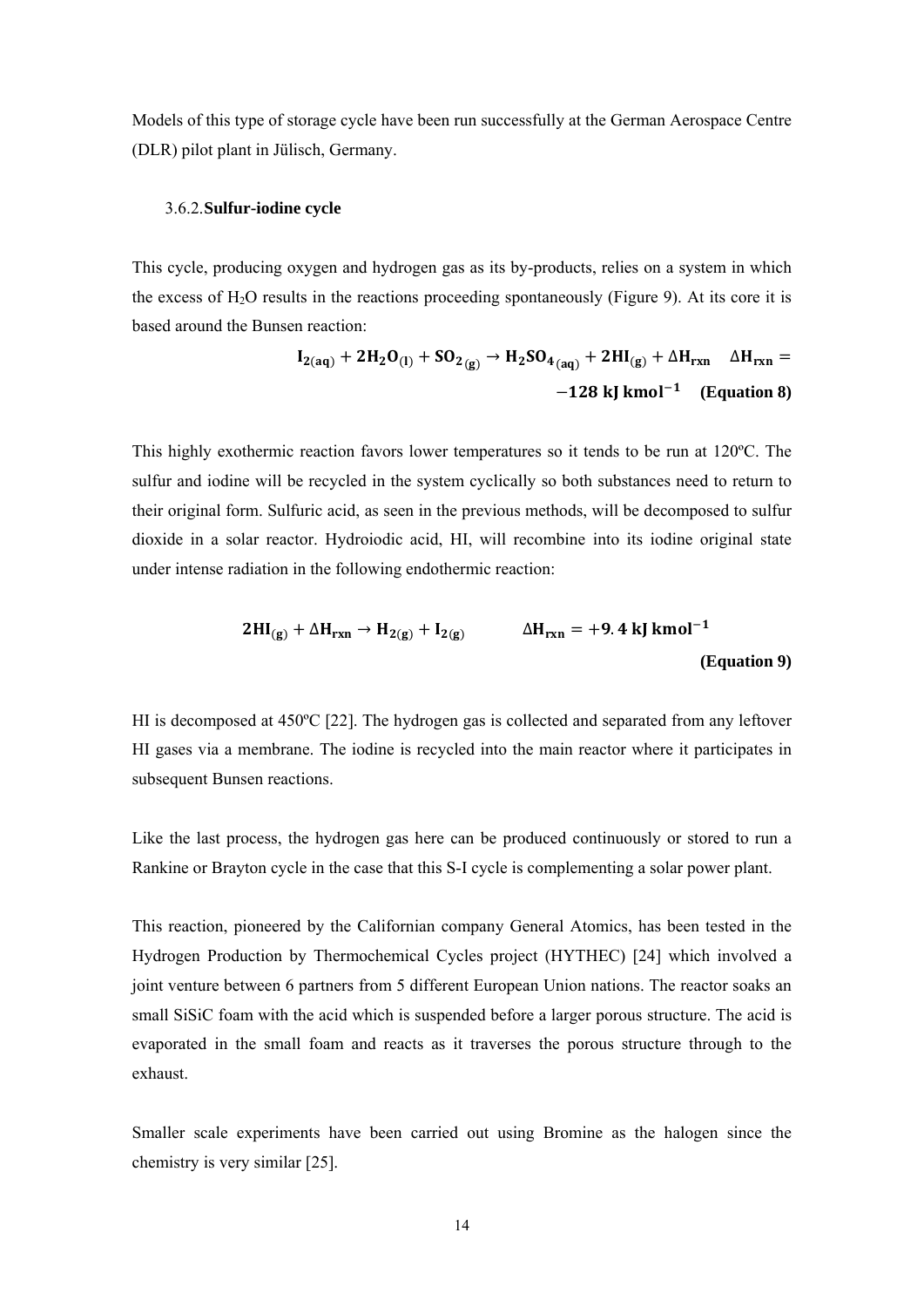#### **3.7. Safety considerations**

As mentioned previously, this system has substantial health benefits when it comes to the storage. Sulfur and sulfuric acid do not require temperature-controlled environments or pressurized vessels. Elemental sulfur is of very low toxicity but, if absorbed by contact with the eyes or the skin, it can cause irritation if one is exposed to a high dose [26]. This becomes a risk for the operators of the sulfur storage or any nearby populations which could be exposed to the brittle sulfur powder through wind upheavals.

Sulfuric acid will only decompose at temperatures above 300ºC so there is little danger of natural decomposition; henceforth, it can also be stored at ambient conditions. Nonetheless, this storage poses substantially more damage. Sulfuric acid for this system is planned to be stored at 94% concentration in order for it to be ready on-demand to enter the solar reactor. At 94% concentration, sulfuric acid is highly reactive and corrosive, posing considerable damage to metal structures; it also incurs a high dehydration potential which can cause severe burns on materials and skin tissue. Operators must wear proper protective equipment and the acid must be maintained within the storage vessel or pipework at all times.

The inner cycle of the system is a closed loop so there should be little hazard from the materials inside aside from unintended leaks. In this case there is a high danger of inhaling toxic fumes like sulfur dioxide and trioxide which are extremely pernicious. Sulfur dioxide will be detectable due to its distinct odor but enough exposure might cause breathing difficulties and birth defects if the contact is chronic. Sulfur trioxide is much more noxious and will cause immediate severe burns when inhaled, mainly due to its tendency to extract water from its surroundings and form sulfuric acid.

#### **3.8. Conclusions**

The sulfur cycle has not been tested commercially yet but its simplicity and efficiency in storing energy, in the form of non-degradable chemical bonds, has launched large scale research initiatives. The system is quite versatile in terms of catalysts, storage materials (sulfur, hydrogen), and even the chemistry of the cycles used to produce them (electrolysis, disproportionation, halogen reactions). This technology, much like solar energy, seems to be evolving into an option to be tailored to the necessities and facilities of each storage system it is attached to, instead of acting as an overarching, ubiquitous method.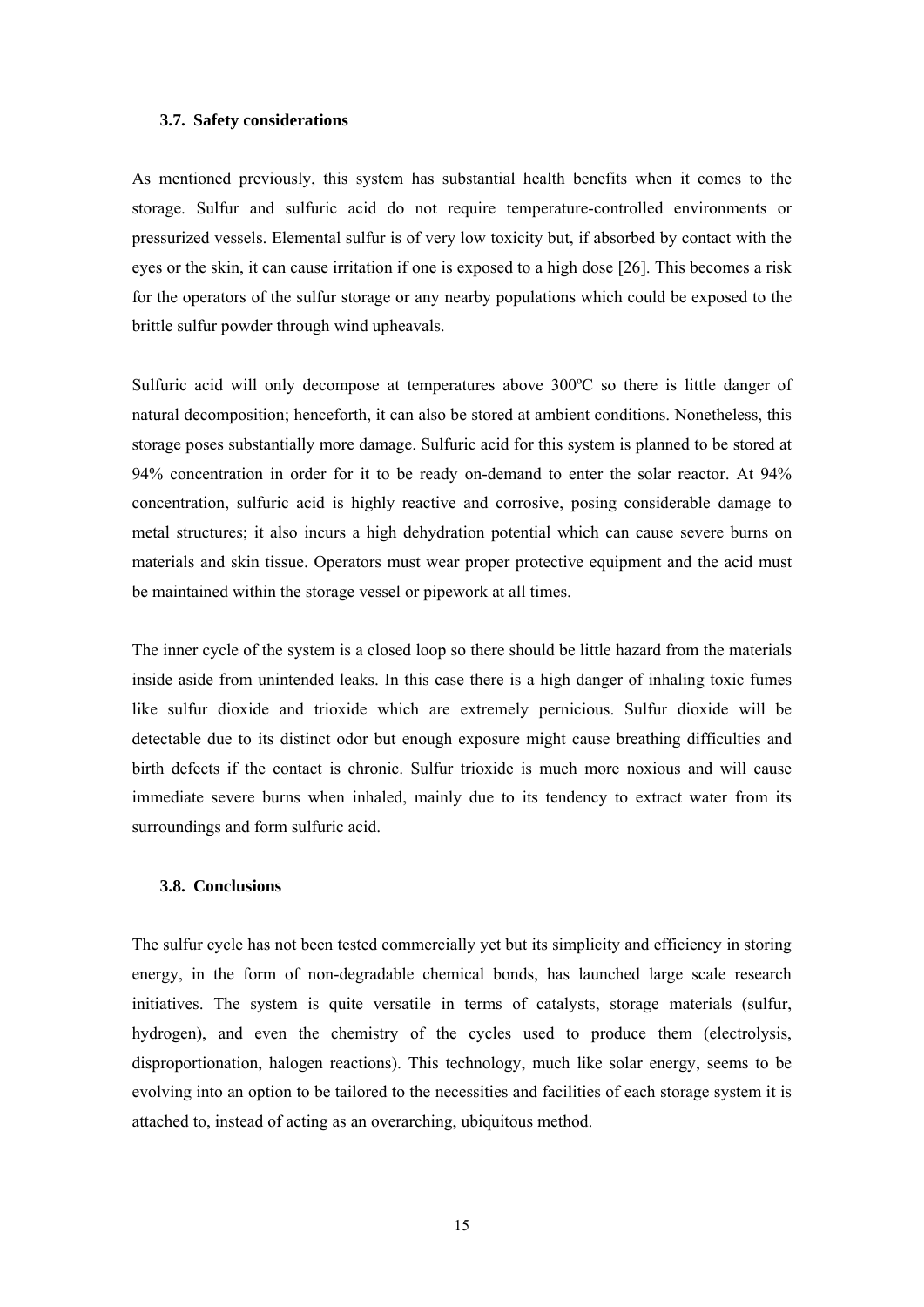Future developments still to be undertaken to ensure the proliferation of this technology will revolve around: preparing the Brayton cycles to run under the harsh and corrosive conditions of sulfur dioxide and trioxide; maximizing the selectivity in the sulfuric acid generation steps; increase the conversion in each step so as to reduce sizes and utility costs; and maximizing the flow rates through the reactor without punishing its performance.

## **4. Metal Oxide (MxOy) Cycles**

## **4.1. Introduction**

Manganese and calcium oxides undergo oxidation with air at high temperatures provided by solar radiation. In this respect their operation does not differ from other transition metal oxides; yet, they are singled out, alongside cobalt oxides, as some of the most promising.

Once again, General Atomics and the German Aerospace Centre have partnered in order to test these oxides, along other transition metal oxides, in terms of their applicability as storage materials. The chemistry for these reactions already has extensive research due to their widespread use and availability.

For a metal oxide to be a suitable candidate for a thermochemical energy storage cycle, it must be able to withstand multiple thermal charge and discharge cycles with minimal degradation. In terms of chemistry: it must be able to oxidize, reduce, and re-oxidize without much loss or resistance. Furthermore, to remain competitive, the raw material cost of the oxides must be low enough for the energy source to remain competitive and the operating cost parameters, like temperature of reaction, must be readily attainable; finally, the system should have a large energy density for it to function effectively as an energy storage alternative. To analyze the potential of manganese and calcium oxides they will be compared with the goals that the United States Department of Energy has established as its storage goals for 2015: an efficiency of 93%, a cost per kilowatt-hour of 0.06 USD, and operation temperatures above 600ºC [11].

## **4.2. Selecting a Suitable Reaction**

In this state of the art, three reactions will be dissected to assess their capability of successfully integrating into a solar energy storage cycle.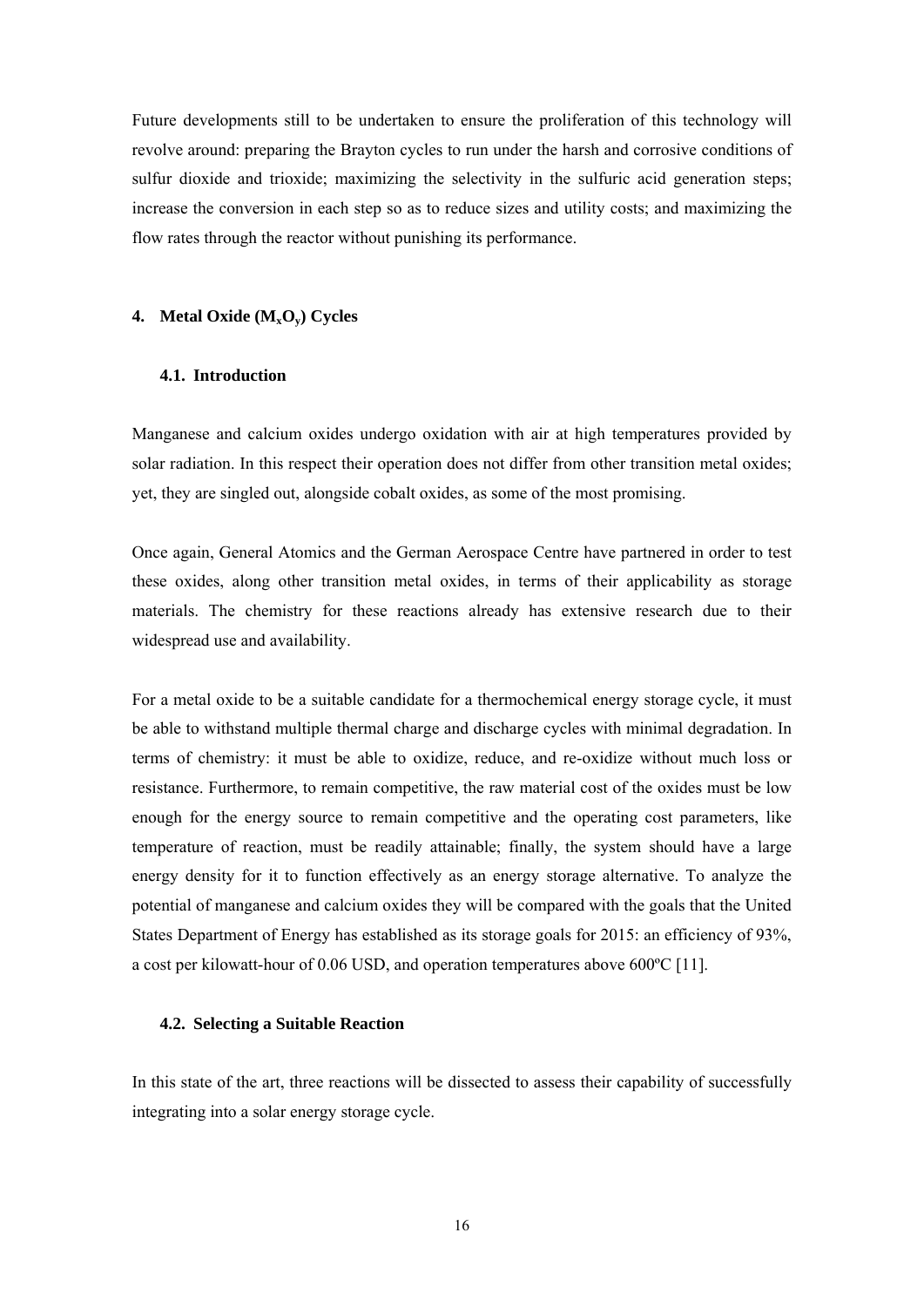Calcium, which forms  $a + 2$  ion when it reacts, is a common alkali earth metal and is naturally found in limestone  $(CaCO_3)$  and quicklime  $(CaO)$ : two materials which are prevalent in today industry, mainly due to their carbon capture properties.

Calcium carbonate, when infused with energy, will decompose into calcium oxide and carbon dioxide. When the temperature of the system dips below a threshold temperature, the reverse reaction will be spontaneous, simplifying the material requirements for the cycle:

$$
CaCO_{3(s)} + \Delta H_{rxn} \leftrightarrow CO_{2(g)} + CaO_{(s)} \qquad \Delta H_{rxn} = +178.4 \text{ kJ kmol}^{-1} \quad \text{(Equation 10)}
$$

Similarly, calcium oxide can be hydrated and will release heat in the process. This process requires only water to start the reaction and heat to dry the calcium hydroxide in order to reverse the process:

$$
CaO_{(s)} + H_2O_{(g)} \leftrightarrow Ca(OH)_{2(s)} + \Delta H_{rxn} \qquad \Delta H_{rxn} = -109.2 \text{ kJ kmol}^{-1}
$$
\n(Equation 11)

Being a transition metal, Manganese forms in several states and so pairs with oxygen in different molecular formulas. Nonetheless, not all of the reactions linking the oxides to each other are viable. Four have been found to be stable at ambient conditions:  $MnO_1$ ,  $MnO_2$ ,  $Mn<sub>2</sub>O_3$ , and  $Mn<sub>3</sub>O<sub>4</sub>$ . The details of the operation conditions to transition from each of these compounds into the other need to be investigated so that the optimal reaction can be deduced:

- Mn<sub>3</sub>O<sub>4</sub>  $\leftrightarrow$ MnO requires temperatures that are too high for solar reactors (1700<sup>o</sup>C).
- $Mn_2O_3 \leftrightarrow MnO_2$  requires pure  $O_2$  at a similarly unfeasible pressure of 3000 bar due to the formation of a surface barrier that prevents further oxidation.
- $Mn_3O_4 \leftrightarrow Mn_2O_3$  did proceed at suitable conditions except the kinetics were very slow [27].

Of these setbacks, the reaction kinetics is the simplest to overcome by the addition of other transition metal oxides as catalysts. Henceforth, the following reaction is chosen for the manganese cycle:

$$
6Mn_2O_{3(s)} + \Delta H_{rxn} \leftrightarrow 4Mn_3O_{4(s)} + O_2 \qquad \qquad \Delta H_{rxn} = +416 \text{ kJ kmol}^{-1}
$$

 **(Equation 12)**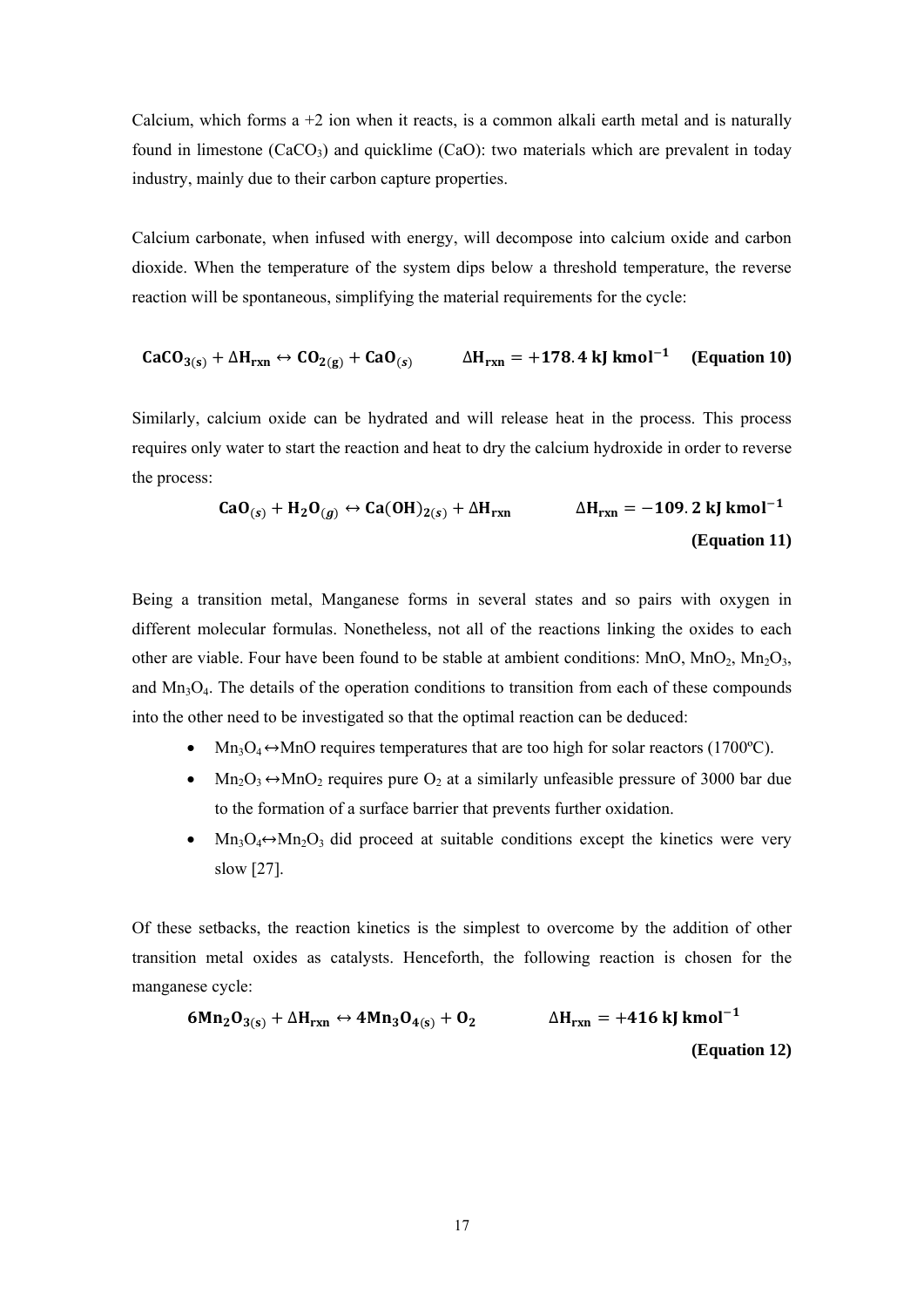# **4.3. Calcium Carbonate (CaCO3) Cycle**

The experimental setup for this reactor was simulated in New Zealand by Industrial Research Limited and it bases its plant design on a two-stage process with storage tanks as buffer zones. The basis of their selection of calcium carbonate as the thermochemical storage substance was its energy density and operating temperature  $(4400 \text{ MJ m}^{-3})$  and  $800\text{-}900\text{°C}$  respectively): the report states that the "thermochemical systems generally require higher temperatures to initiate storage of energy, but conversely provide higher temperatures on the release of that energy" [28]. The high temperatures required by the calcium carbonate loop, if attainable in a solar reactor, will provide a lot more storage upon release and for less space occupied than other storage media.

#### 4.3.1. **Plant Setup**

The plant is composed of two distinct units and buffered by the storage tanks of the products and reactants, all of which are stable under practicable conditions of temperature and pressure (Figure 10) [28]. The first section revolves around the calciner: the solar reactor which converts the calcium carbonate into calcium oxide and carbon dioxide. The second section of the plant is dominated by the carbonator: a mixture of air and carbon dioxide is contacted with calcium oxide to reform calcium carbonate. The storage tanks contain: calcium carbonate and calcium oxide at ambient conditions; and, pressurized carbon dioxide. The plant model is based on a thermal power output of 50 MW.

#### 4.3.2. **Charging - Solar calciner**

Whereas this reaction is common in industry, the novelty in this cycle is that the calciner is being powered by solar radiation and not plant-provided heat source. The raw materials in this stage are purely sunlight and the calcium carbonate in powder form to be fed into the reactor. From equation 10 it is evident that, being an endothermic reaction and also owing to its high enthalpy of reaction, this system must take place at an elevated temperature. The reaction has been shown to be spontaneous in the range of 600-900ºC depending on the gas pressure. In a solar calciner the reaction will only be spontaneous starting from 833ºC. When plant optimization is considered, it is best to run the calciner at 900ºC. Based on a 50 MW of thermal output model, 100 MW would be absorbed by the calciner.

In order to bolster the efficiency of the plant, process integration must recover as much heat as possible from the various streams. Considering that the newly formed CaO and  $CO<sub>2</sub>$  won't be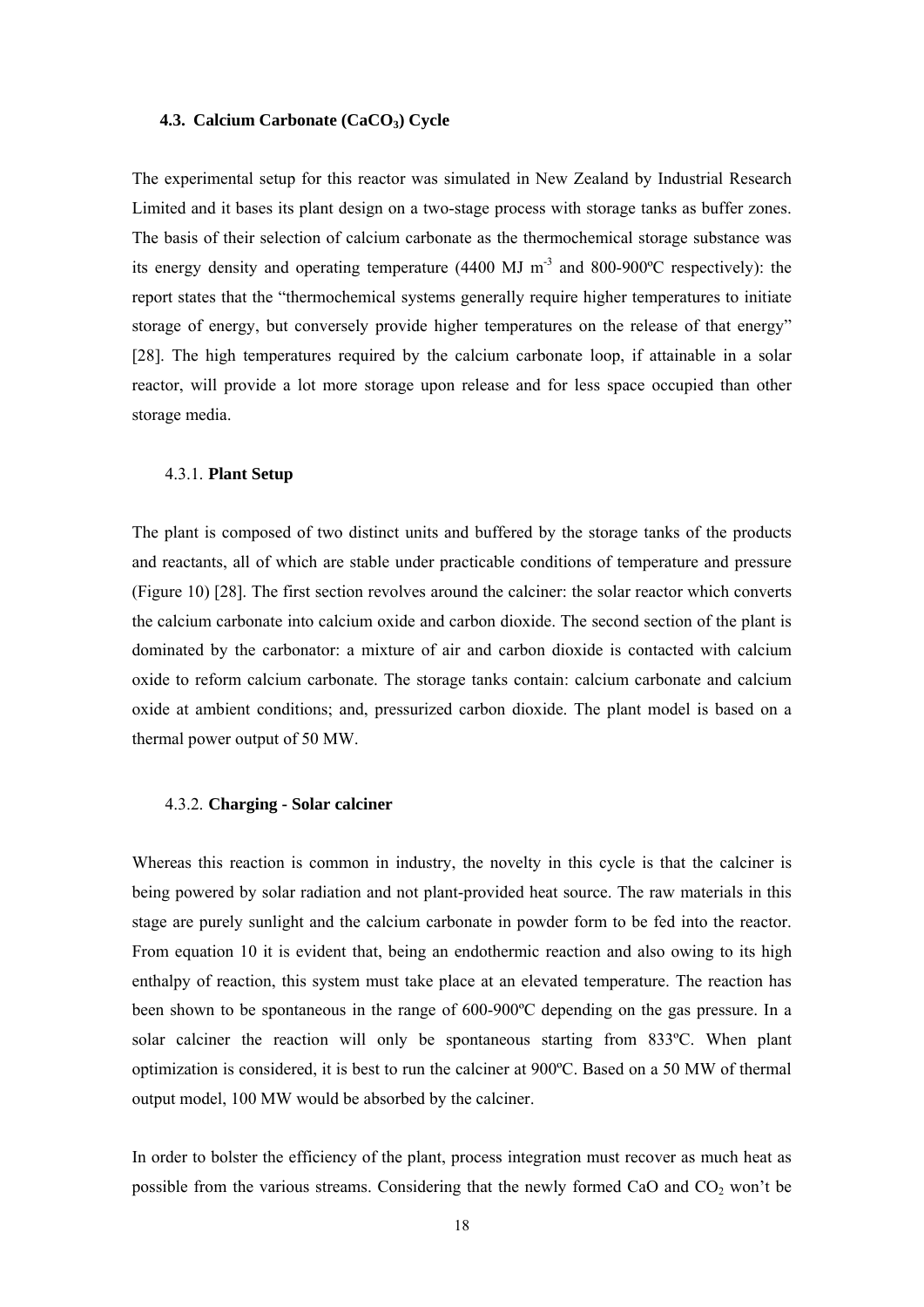needed to produce until a transient period or night time, after they are synthesized they will go into their respective buffer storage tanks. This means a significant amount of sensible energy could be wasted unless it is recovered. To do this, the model envisions a solid-solid heat exchanger between the outlet CaO and  $CO<sub>2</sub>$  and the inlet CaCO<sub>3</sub> coming from storage at ambient conditions. This model assumes a continuous system, which has been difficult to design with solar reactors. Nonetheless, even in a batch setting, using the heat of previous batches to preheat an incoming batch will help to reduce the residence time in the solar reactor. The gas, best stored at 60 bar so that it will be ready to react optimally in the second stage, needs to be compressed from the ambient pressure it is produced at. The heat evolved during the compression can similarly be used to preheat the calcium carbonate.

The gas-solid heat exchanger has an approach temperature of 10ºC but due to the difficulty of designing an efficient heat exchanger serving two solids, the approach temperature must be doubled to 20ºC.

A rotary solar kiln is used for the calciner, such as the ones modelled by Meier et al. (2005) [29]. Past solar kiln designs have run into difficulties in obtaining high conversions due to the material sliding down the walls and settling as a constant mass at the bottom of the walls. Conversions have, on average, languished at 40-50% (with  $Co<sub>3</sub>O<sub>4</sub> + 5% Al<sub>2</sub>O<sub>3</sub>$  annealed), rising up to 70% if pure cobalt oxide was used (expensive reactant) [30]. This was especially limiting due to those kilns being modelled operating in a batch setting: the conversion inefficiency would curtail the amount of power being stored.

The Meier kiln (Figure 11), developed by the Paul Scherrer Institute and Swiss Federal Institute of Science and Technology, in Zurich, as well as QualiCal Srl, in Bergamo, solves these limitations by installing absorber tubes which run along the length of the kiln and carry the reactant powder within them. Like previously observed solar reactors, the kiln is composed of silicon carbide. An inlet tube leading into a preheater in the back and an outlet tube close to the window of the kiln make this process continuous. The design has an average calcination degree equal to  $98.2\%$  [29] and can operate within upwards from 1200 K until 1400 K, potentially improving the thermal efficiency over the original storage cycle.

## 4.3.3. **Discharging - Carbonator**

The second stage of the plant, the carbonator, is the section which is in effect when the energy needs to be released: during night time operation or a transient period of low or no direct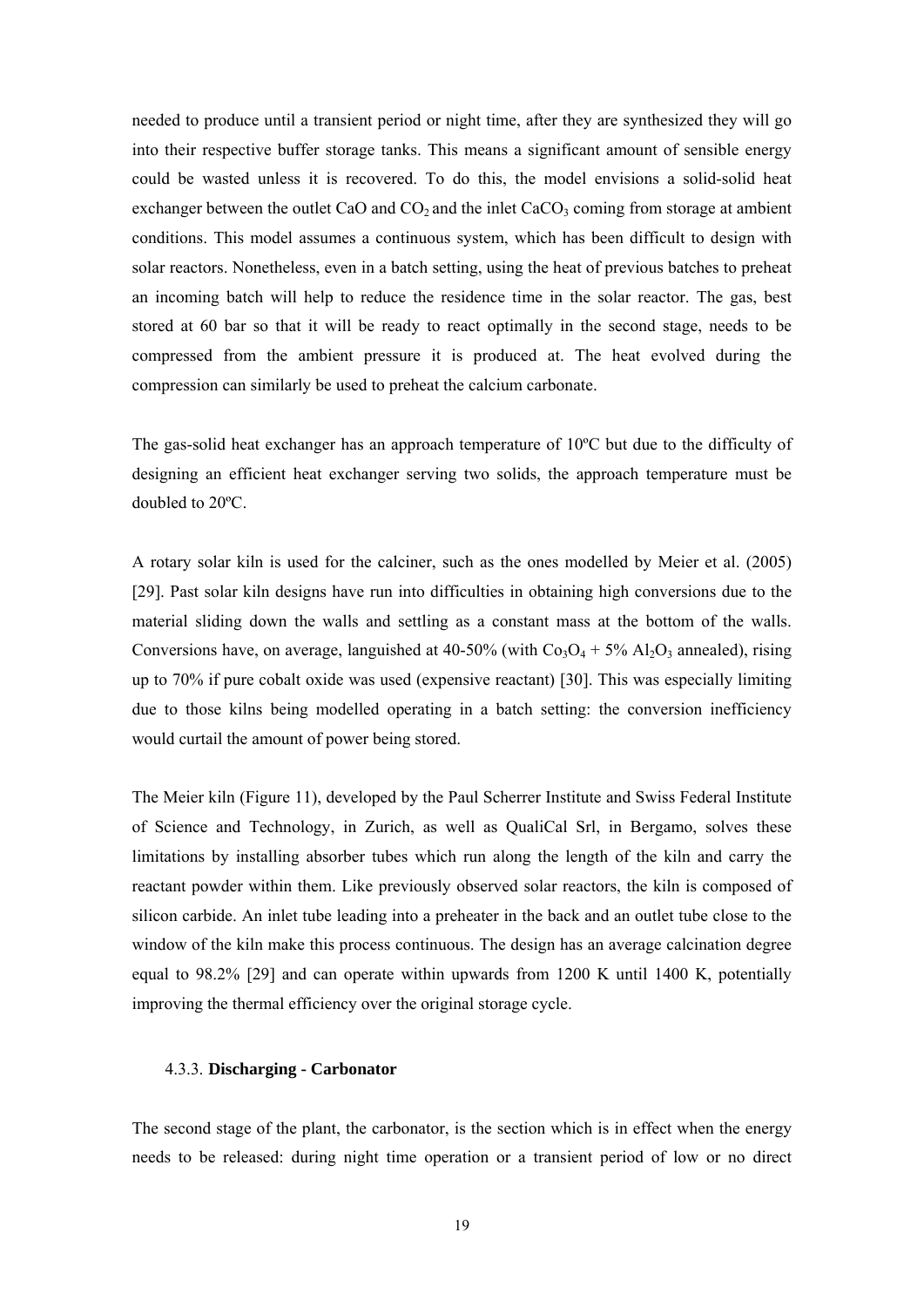sunlight. The process utilizes the heat of carbonation to heat the heat transfer fluid, air, to 875°C. This high enthalpy air is used to drive a gas turbine to generate the energy required.

To initiate this, the stored CaO from the calciner is contacted with a mix of air and  $CO<sub>2</sub>$  to release the heat of carbonation, which is -178.4 MJ kmol<sup>-1</sup> at  $20^{\circ}$ C:

> $CO_2 + CaO \leftrightarrow CaCO_3 + \Delta H_{rxn}$  $\Delta H_{rxn}^{20\degree C} = -178.4 \text{ MJ kmol}^{-1}$

> > (Equation 13)

The design parameters for the carbonator must take into consideration the purpose of the outlet stream, to do work on a gas turbine, as well as the recyclability of the materials. If temperatures are too high, the particles could sinter, limiting their conversion. Also, there is a minimum pressure of  $CO<sub>2</sub>$  which the carbonator must be under for the carbonation reaction to run: the gas needs to be pressurized in order to reform into a solid.

The last parameter to consider when designing the carbonator is the carbonation efficiency; this also highlights the biggest setback with the calcium carbonate cycle: the recyclability. The carbon activity is defined as the percentage of CaO that does carbonate [28] and, after 20 cycles, was found to languish below 20%. Plant optimization recommends an ideal range between 20 and 40% activity when designing the carbonator: values below 20% represent a loss of energy density which is no longer superior to using molten salts due to the increased mass flow rates needed for the same amount of energy delivered; values above 40% do not show a significant throughput increase and so cannot suitably justify the increased capital costs to get to that activity. After process optimization, a model was selected based on a temperature of 875ºC and an operating pressure of 6.7 bar gauge. The activity which yielded the best plant efficiency was 20%, with 43.7%, but the capital costs of its high solids flow rate was not accounted for so the predicted optimum activity was inferred to be close to 25% (efficiency  $\approx$ 42.8) [28].

The carbonator itself is simpler to design than the calciner because, since it is not expose to the sun, it draws upon pre-existent modules designed for the production of calcium carbonate. The closest technology is a pressurized fluid bed combustor (PFBC), invented by Foster Wheeler Energia Oy in Finland, which links with an open Brayton cycle, powered by the exit gases from the carbonator.

These carbonator exit streams, calcium carbonate and the air and unreacted carbon dioxide mixture, must exchange heat as well according to the process integration. The exiting calcium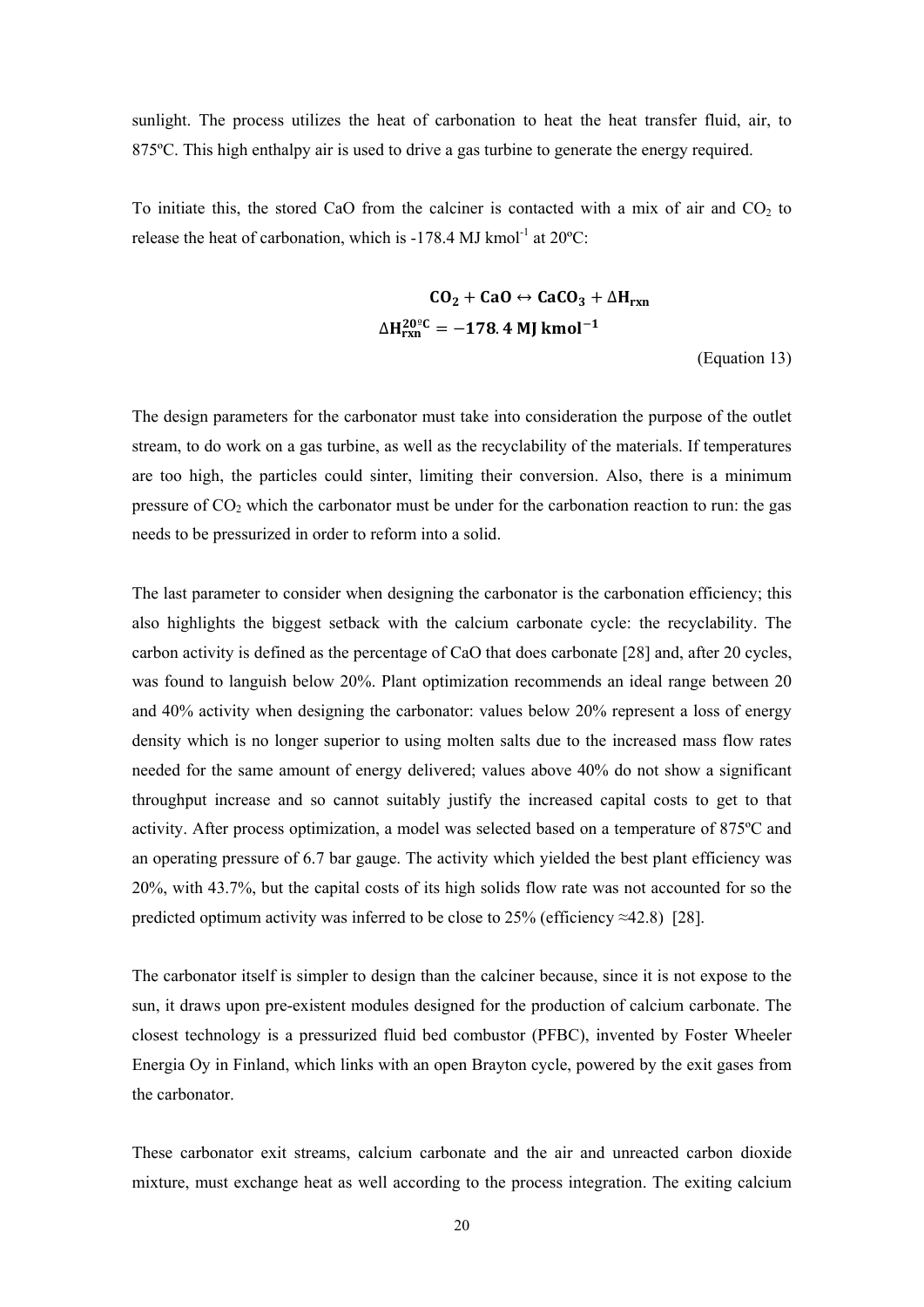carbonate preheats the air and carbon dioxide mixture coming from the  $CO<sub>2</sub>$  storage tank (an air intake downstream from the  $CO<sub>2</sub>$  reservoir provides the air for the mixture). Calcium carbonate will exit at 875ºC and will be stored at ambient temperature so by yielding its sensible heat, the  $air/CO<sub>2</sub> mixture can enter the carbonator at 739°C, reducing the residence time.$ 

The other exit stream, unreacted  $CO<sub>2</sub>$  (due to the carbonation activity) and leftover air are run through a gas turbine to produce power. The exit gases drop to 415ºC from their initial 875ºC and are then contacted in another gas-solid heat exchanger to preheat the CaO coming from storage. Carbon dioxide is assumed to never be emitted from the plant because unreacted  $CO<sub>2</sub>$ will react with the calcium oxide in this step [28], leaving only air as an exhaust at 34 °C. The calcium oxide thus enters the carbonator at 405ºC.

#### 4.3.4. **Further improvements**

The most important consideration for this system is increasing the carbonation activity; due to this limitation, the plant efficiency of 42.8% is still uncomfortably low for investment. More importantly, if after 20 cycles the activity rests below 19% and the system is optimized at present with  $25\%$ , this means that new CaO or CaCO<sub>3</sub> will have to be inevitably replaced into the system, attributing operating costs to the sourcing of new raw materials. For an ideally closed cycle, this is oxymoronic.

Other methods proposed include: the doping of the calcium oxide, with salts; carbon dioxides shocking; hydration methods which, though proven effective, lead to solid attrition [28]. The most promising of the reactivation methods employ steam. While regenerated activities of 40- 60% have been reported, this adds the trouble of including steam into the system – previously, it worked entirely water-free.

Less urgent design upgrades revolve around the kiln itself. A beam-down system has been suggested in order to reduce the transportation heat losses in the system. The Weizmann institute in Israel is experimenting with this technology but so far the Meier kiln seems to be working sufficiently well to sustain the reaction cycle [31].

# **4.4.** Calcium hydroxide (Ca(OH)<sub>2</sub>) cycle

The hydration and dehydration of calcium oxide releases and consumes heat respectively [31]. This storage system relies on the heat evolved, when CaO is contacted with water, to produce power by indirectly heating a heat transfer fluid (Figure 12). The most advanced prototype for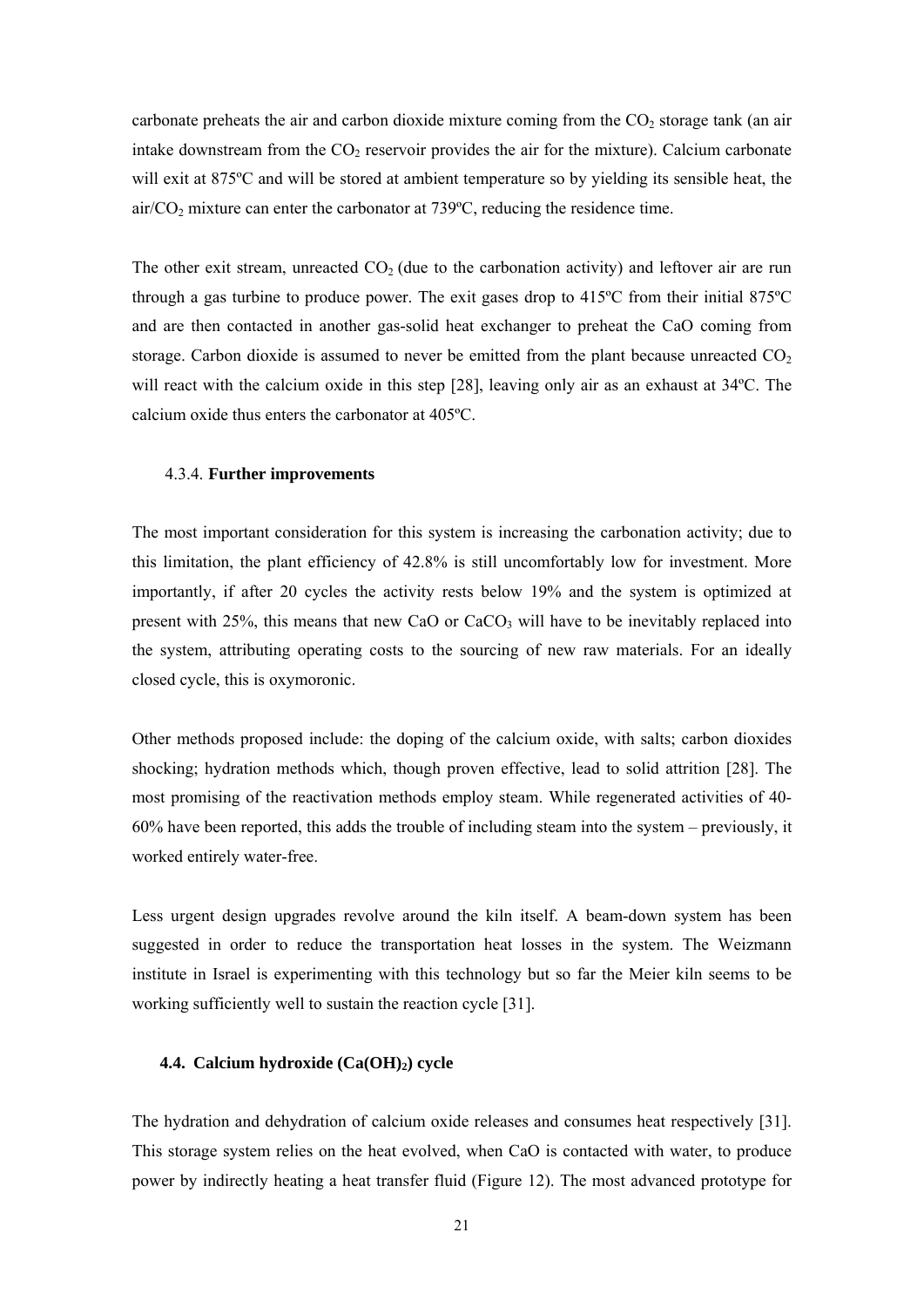industrial storage is being developed by the German Aerospace Centre and while the reactor bed has been modeled experimentally, it has not yet been tested in connectivity to a power block.

The benefits of this cycle are centered on the simplicity of the system and the low cost of the raw materials: only quicklime (CaO) and water are present in the reactor and, theoretically, the water can be recovered and reused. How close the experimental system follows the theory will have to be determined by further testing. One major setback, other than the required water use, is the limitations of throughput: the amount of energy stored is limited by the amount of reactant which reasonably fits in the reactor.

## 4.4.1. **Plant Setup**

The system is composed of two distinct loops: the reactor vessel and the power loop. These only meet when exchanging heat. An important difference from the other processes is that the CaO or Ca(OH)<sub>2</sub> are not heated directly by solar radiation; instead, the heat transfer fluid operating in the plant exchanges heat directly with reactor and receives heat from the reactor during discharge (Figure 13).

The indirect heating system was selected because it presented a lower pressure drop, given that the HTF would not have to interact with the reactant power; the conditions of the HTF would not influence the reaction itself; and, finally, it was a simpler operation which diminishes the chances of mechanical complications [32].

#### 4.4.2. **Charging – Ca(OH)2 dehydration**

The reaction is initiated when heat is transferred from the plant heat transfer fluid, be that air, steam, or salts, into the solid. The DLR uses nitrogen gas  $(N_2)$  in their lab-scale plant as an inert heat carrying medium, notwithstanding, this early plant was a directly heated system. When transitioning to a larger, 10 kW plant, the design changed to an indirect heating setup and the HTF now interacts with the solids using air. This exchange happens in a rectangular plate heat exchanger where the reactor gas (steam for discharging) travels the short distance and, in a cross flow arrangement, the HTF is coursed through the long distance. The solids are on the steam side and will release steam which will exit the reactor upwards and out of contact with the solids upon heating by the HTF. It is essential for an efficient operation of the system that the material chosen for the reactor bed has high conductivity. A bed with 20 W  $(m \cdot K)^{-1}$  can complete the reaction up to 100% conversion in close to 20 min [10]. More conservative estimates have still reported high conversions of 93% [32].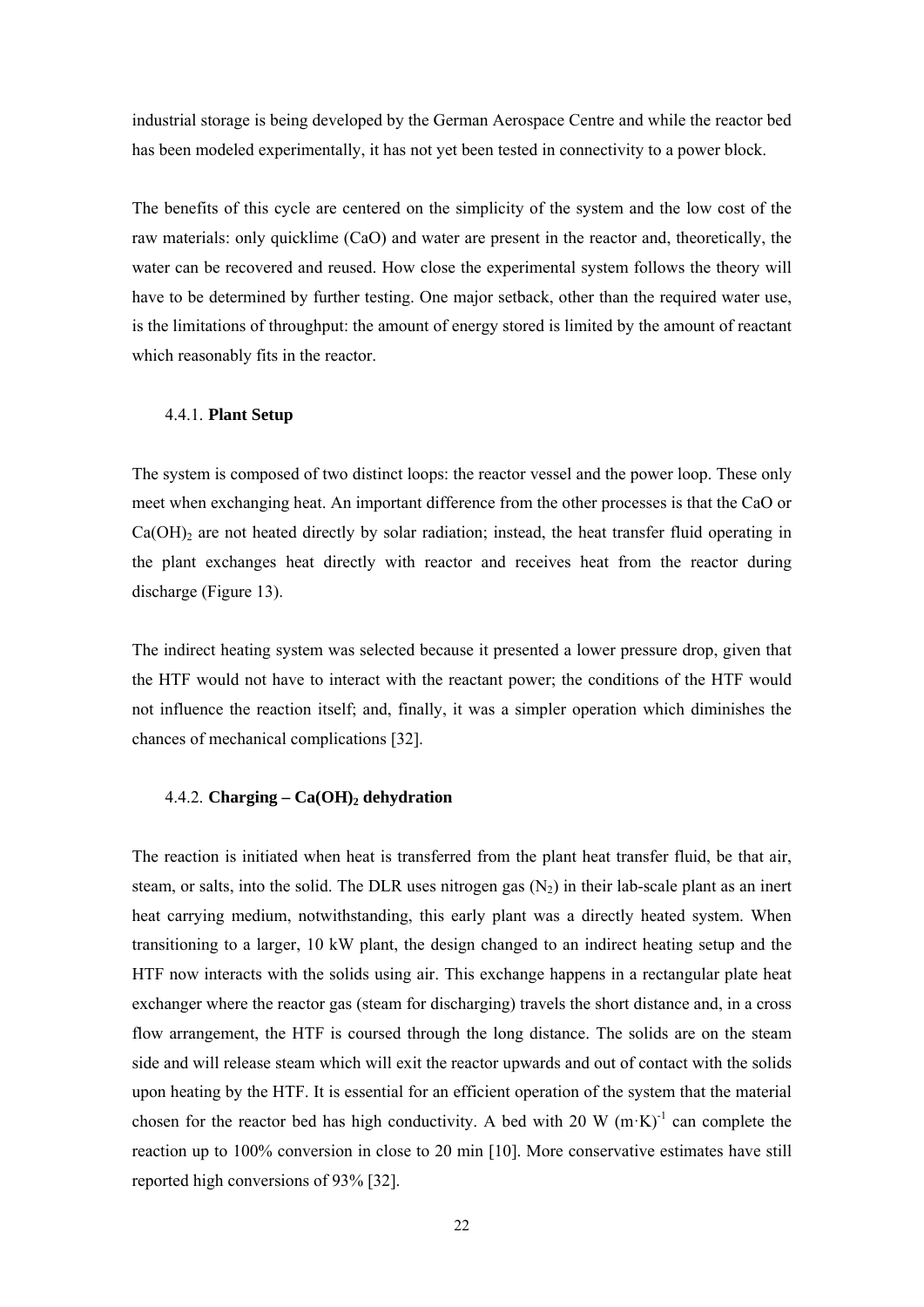The dehydration of calcium hydroxide will be spontaneous and feasible within the range of 400- 600ºC. When optimized, the DLR found an equilibrium temperature of 507ºC at 1 bar to be best suited. This temperature is provided by air which itself has received its heat from the plant heat transfer fluid. Looking at equation 14, one can see that while the theoretical energy density of this reaction is reported to be close to 833 kWh  $m<sup>3</sup>$  [28], when taken to a pilot scale this density drops to the DLR reported value of around 410 kWh  $m<sup>-3</sup>$ . The missing energy is that which is taken by the system as the water produced evaporates. Considering this case, separate experimental investigations have published chemical efficiencies of 46% for this reaction [34], slightly lower than the 49% initially estimated for the DLR setup. This loss can be avoided if the water is supplied already in steam form, given that the latent heat to vaporize water is a large section of the total heat supplied – energy released amounts to the full  $109.2 \text{ kJ kmol}^{-1}$  instead of the reduced 73.7 kJ kmol<sup>-1</sup> if water must be vaporized [35].

Previous tests at the DLR have carried the reaction at the higher band of the reaction, 600ºC. This is because calcium oxide (CaO) is able to retain its heat very efficiently. Thus it can not only function as thermochemical heat storage but as a sensible heat source as well.

## 4.4.3.**Discharging – CaO hydration**

When needed, energy will be released and the same power bloc of the existing plant will be used. The difference arises from where the heat to warm the HTF is originating from: during normal operations it comes from the sun; during off or transient periods it is generated by the CaO reactor as it is hydrated and reacted into  $Ca(OH)<sub>2</sub>$ :

$$
CaO + H_2O \leftrightarrow Ca(OH)_2 + \Delta H_{rxn}
$$

## **(Equation 14)**

The reactor and the circulating water are heated up by the release of reaction energy as steam and the calcium oxide interact. Conversions in this step, given enough time and depending on the process temperature and significantly on the mass flow rate of steam, can reach up to 99% [33].

There are additional reasons as to why it is desirable to keep the calcium heated, as it facilitates the discharge procedure. Schaube et al., from the DLR, report that when designing the steam stream which initiates the discharge: "to achieve a maximum temperature difference between the in- and outlet the pressure should be set so that  $T_{eq}=T_0$  [33]. That is, the equilibrium temperature and the resting CaO temperature should be equal. Considering that these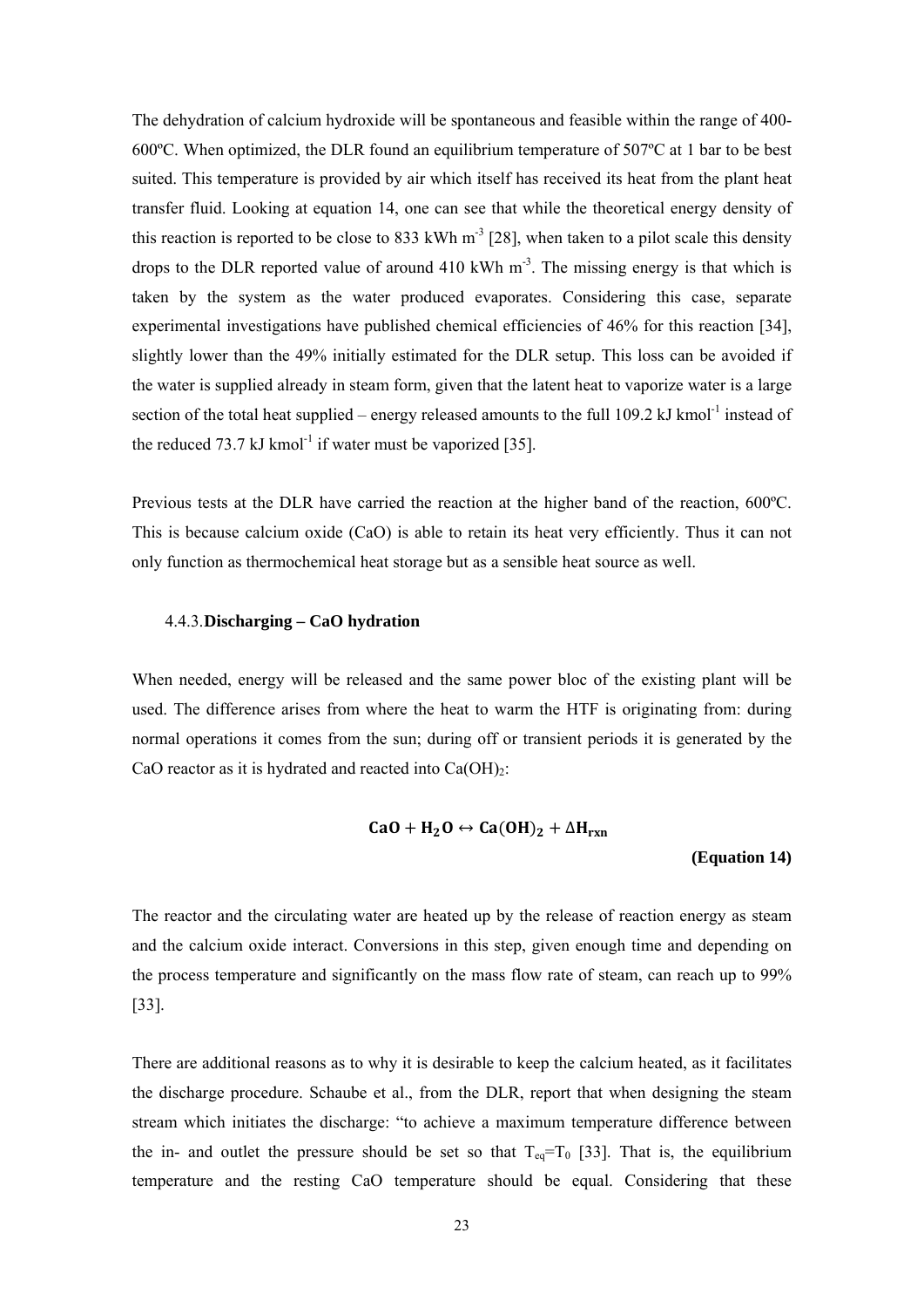experiments took the temperature of equilibrium to be 550ºC at 1.78 bar, and contrasting that with the DLR setup at around 510°C at ambient pressure, the pressure will have to be increased for the discharge procedures (Figure 14). This operational complication can be justified given that the steam inlet is shown to exit the reactor at very close to the same temperature as the CaO right before the discharge. What this means is that the discharge will be a high quality steam, at whichever temperature the CaO started at when the discharge reaction took place - to maximize the steam outlet temperature it is thus important to prevent the CaO from losing heat: insulation for the reactor becomes paramount.

## 4.4.4. **Conclusions**

The CaO/Ca(OH)<sub>2</sub> cycle is an attractive system because of its simplicity: it utilizes simple raw materials such as quicklime and water; it can be integrated into the power block by looping a HTF around it; the reaction occurs within one reactor with no transport of solids anywhere; and, finally, the operating temperatures are high enough to be efficient but low enough to be attainable without involving complex mechanical engineering. Calcium hydroxide cycles have, to this effect, even been suggested for trough systems.

The main setbacks with this cycle originate with the water. The use of steam, to be more precise, is problematic for two reasons: first, it requires the addition of water to the system, and second, its recyclability has not been proven.

In theory, this is a closed water cycle and the steam that is introduced during hydration of CaO will be recovered during dehydration of  $Ca(OH)_2$ . In practice, though, because the steam will have to be interspersed with air (chosen over nitrogen due to costs), there is a chance that some water might be flushed out of the system whenever the change is made – it opens an avenue for the gas to escape. In the long term, this signifies that water might have to be replaced into the system: a complication for desert systems of which the magnitude will only be clear once the cycle is tested in on a larger scale.

Even if sourcing is not a big issue, the conditions of steam delivery are. As mentioned, to optimize the heat delivery from the discharge, the reaction should be carried out at close to the resting temperature of the calcium oxide. This demands high temperatures from the inlet steam: in Schaube et al. test [33], for a CaO temperature of 550ºC and a pressure of 1.78 bar, higher than the reactor analyzed, the required steam was fed at 450ºC. Combined with a limited thermal capacity for the steam to carry, a high volume of steam will have to be preheated with a substantial amount of energy before it is ready to react. This high duty will curtail the efficiency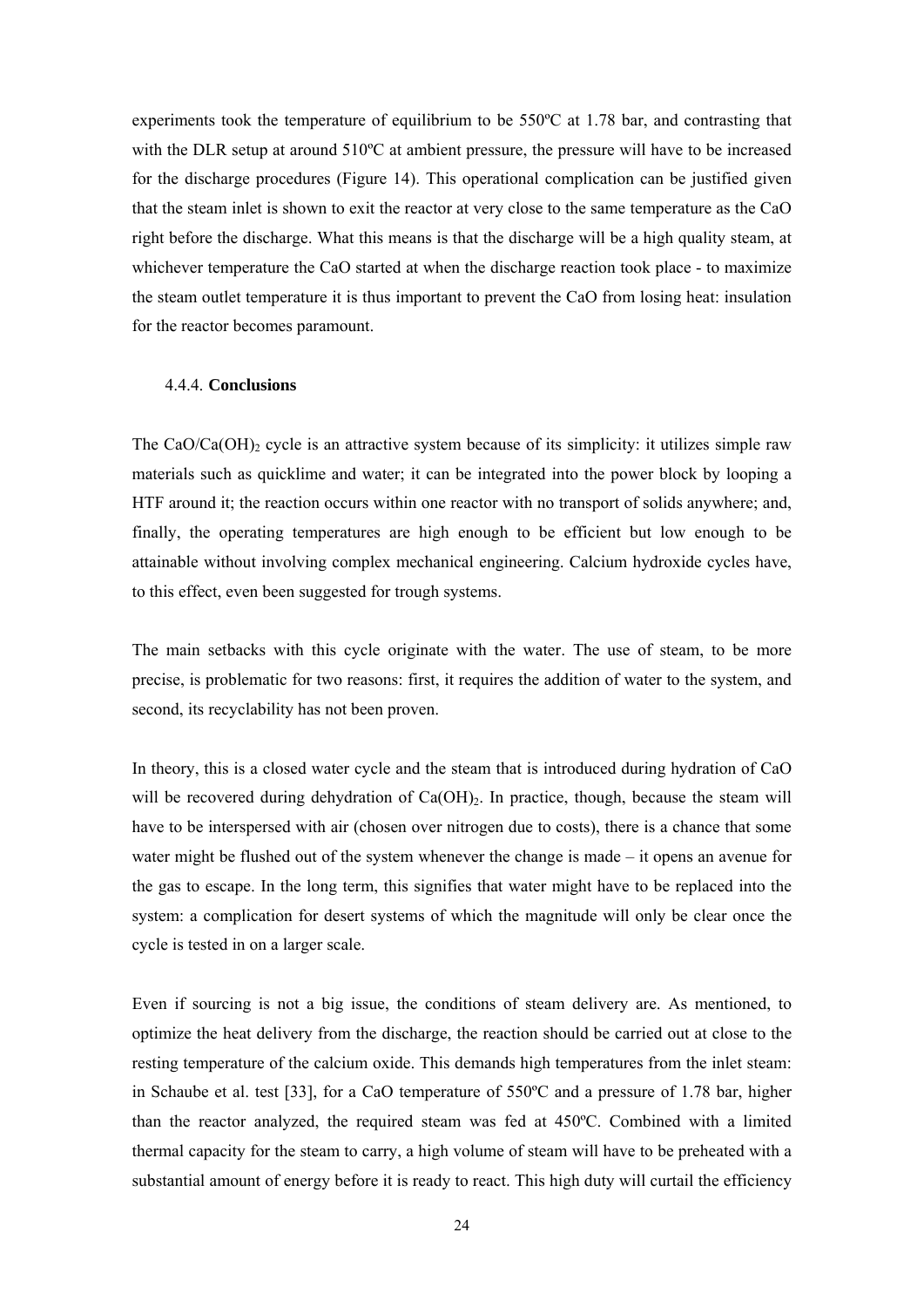of the thermal system: in addition to the HTF energy needed to drive the dehydration, additional energy needs to be transferred to the steam to initiate the same amount of discharge power.

The last factor complicating the adoption of this technology is the unproven cyclability. While Schaube et al. [33] saw no evident decrease in conversion with each successive cycle, only four were performed in that trial. Likewise, the DLR saw no diminished cyclability even when they extended the cycles to eight. A study from 1976 by G. Bauerle [36] tested the cyclability up to 1100 times and found only a 10% loss in cyclability but the conditions of this test and their resemblance to the reactor setup have not yet been investigated.

## **4.5. Manganese Oxide (MxOy) Cycle**

#### 4.5.1.**Introduction**

Having previously selected the following reaction as the basis for the manganese oxide system:

$$
6Mn_2O_3 + \Delta H_{rxn} \leftrightarrow 4Mn_3O_4 + O_2
$$

## **(Equation 15)**

The plant needs to be designed paying special considerations as shortcomings are reported: the crippling reaction rate. Further experimentation also showed that it did not re-oxidize as easily after a cycle was complete so special attention was also placed on how to guarantee a full reconversion [17].

It is important to consider why manganese oxides have been considered before other metal oxides. This cycle has been shown to work with bromine oxides but the best performance has been achieved using cobalt oxides which have a storage density of more than 4 times that of the manganese cycle in consideration. The reason why it was discarded was due to cost optimization: manganese can be made to work sufficiently well and at substantially lower costs than a cobalt cycle. The bromine cycle was cheaper than cobalt but also less efficient so it was bypassed with similar criteria.

## 4.5.2. **Plant Setup**

In first iterations of this system, it was planned for it to be an indirect heat transfer cycle similar to the previous calcium hydroxide heat storage. A factor to be considered about a manganese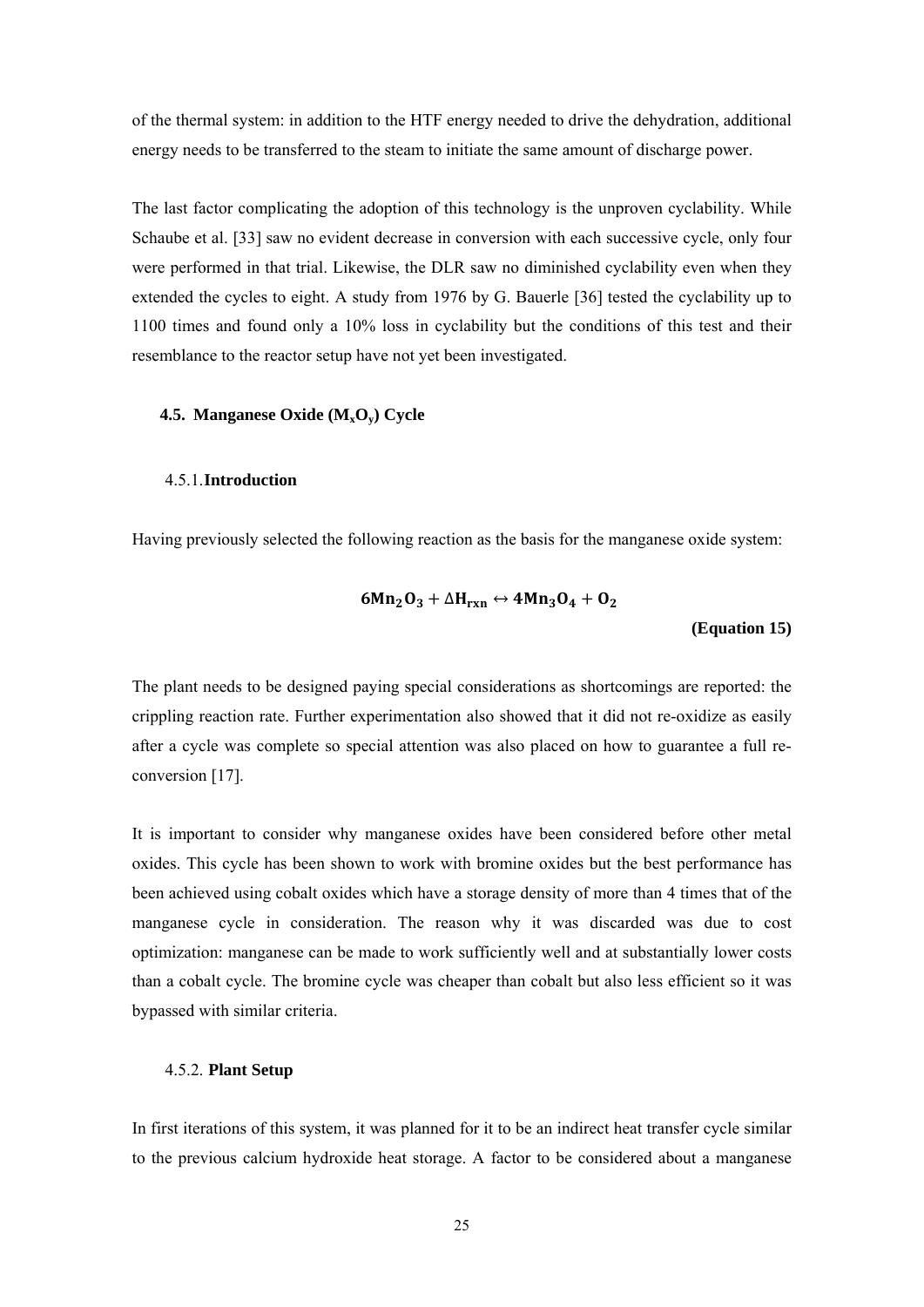oxide system run in this setup is: the indirect heat transfer meant a much larger approach temperature would be needed or else the materials would take a lot longer to heat up to the design specifications. In a system with a reactant that is known to be slow to react, this was less than ideal. An indirect heating would also mean closing any possibility of a continuous system: the system will only be able to store as much heat as allowed by the materials in the reactor, not those which could also be sourced during operation. In the end the choice was left to operating a fixed bed, such as the reactor for the calcium hydroxide cycle, or a rotary kiln, like the calcium carbonate. Given the fast heat exchange possible through direct irradiation by sunlight, the rotary kiln was chosen to be the optimal reactor for this cycle.

#### 4.5.3. **Selecting the metal oxide**

As established, manganese oxide suffers from unfavorable kinetics and concerns with cyclability: only 6% could be re-oxidized after the first cycle. As is common when the kinetics of a reaction need to be improved a catalyst is tested.

After testing various compounds, iron oxide  $(Fe_2O_3)$  was tested to work best and it could effectively multiply the amount re-oxidized by almost 17% (6% to 100%). Judging by the trials performed, a 10% presence of  $Fe<sub>2</sub>O<sub>3</sub>$  within the manganese lattice could guarantee a full reoxidation. The chemical explanation for this relies on the behavior of manganese when submitted to high temperatures and when cooled down again. At the high temperatures of reduction, the particles can sinter together, thus blocking access to the center lattices from incoming oxygen. As oxygen cannot travel inside, only the outer layer of the mass can be reduced. Adding iron oxide breaks the lattice structure of the manganese oxide due to size differences which allows the oxygen to reach far within the lattice and oxidize the whole mass [27].

While 10% has the best initial re-oxidation conversion, and the thermal storage capacity decreases with increasing  $Fe<sub>2</sub>O<sub>3</sub>$  fractions, when the cycles are performed upwards to 500 times, the molecular structure begins to change and a total weight reduction of 3.4% can be attained. This improves the energy density of the material by packing the same amount of heat into a smaller mass. Interestingly, compounds with higher iron oxide compositions can reach this reduction faster. After optimizing the system with these two parameters into account (reoxidation and energy density), 15% was found to be best for the long-term recyclability of the storage system [27] (Figure 15).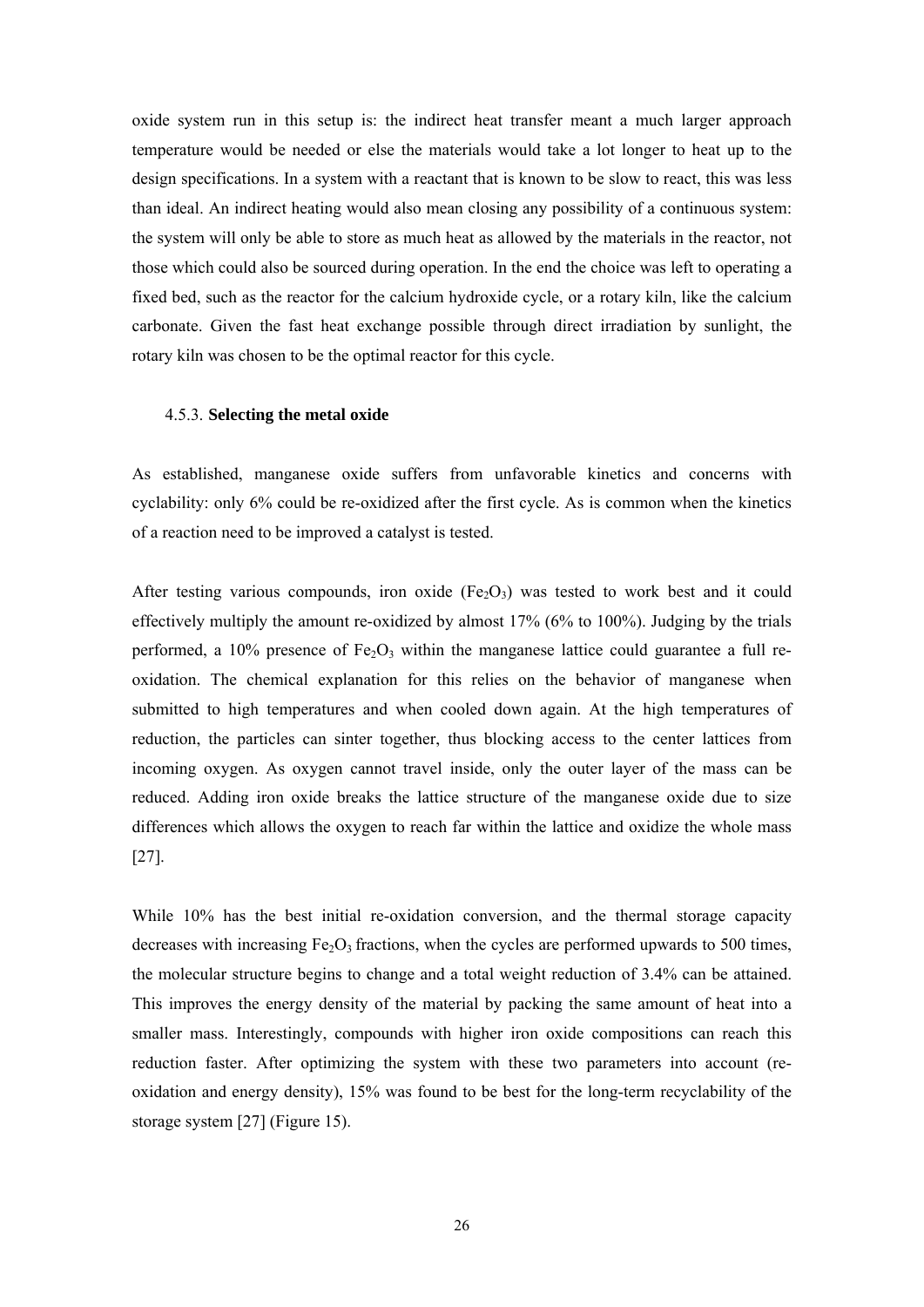## 4.5.4. **Reactor Setup**

After considering a fixed bed, General Atomics, developing this cycle together with the DLR, thought it best to install a rotary kiln [37]. Given that the reaction proceeds spontaneously at high temperatures and that the only reactant for discharge is oxygen, there is no need to store reactants: air can be used to provide the oxygen required. Hence, the brunt of the system complexities is centered on the rotary kiln.

At first glance the kiln seems simple enough. There is no movement of solids: the metal oxide stays in the kiln when heated and the only exit stream from the reactor is the oxygen gas evolved which is easily removed (or stored, if it is cost-efficient to do so). Likewise, when the system needs to be discharged, air is streamed into the kiln where it reacts with the oxidized manganese oxide and heat is evolved. The air itself serves as the heat transfer fluid – as it leaves the kiln it will exchange heat with water to drive a Rankine cycle.

General Atomics mentions the limitations to throughput by only being able to store as much energy as is packed into the reactor.

## 4.5.5. **Charge – Reduction of**  $Mn_2O_3$

To initiate the cycle, ambient-stored  $Mn<sub>2</sub>O<sub>3</sub>$  is placed within the rotating kiln and exposed to concentrated sunlight. This reaction will only be spontaneous at high temperatures: the equilibrium temperature for this reaction at ambient pressure is close to 950ºC. When undergoing reduction, this can rise to 1100ºC (see equation 15).

In each  $Mn_3O_4$  molecule, one of the manganese ions has been reduced from a Mn(III) to a Mn(II) ion; conversely, oxygen has been oxidized and formed a diatomic oxygen gas molecule. This reaction, due to the high temperatures, can possibly sinter the molecules together, impeding oxygen passage into the lattice for oxidation. This is prevented by the iron oxide ions which disorder the lattice creating gaps large enough for oxygen to pass.

Mn3O4 will stay in the kiln and the oxygen will leave. The sensible heat of both these substances should not be wasted since, at 950-1100ºC, they can easily be used to preheat the air for oxidation or to accumulate steam in the Rankine cycle.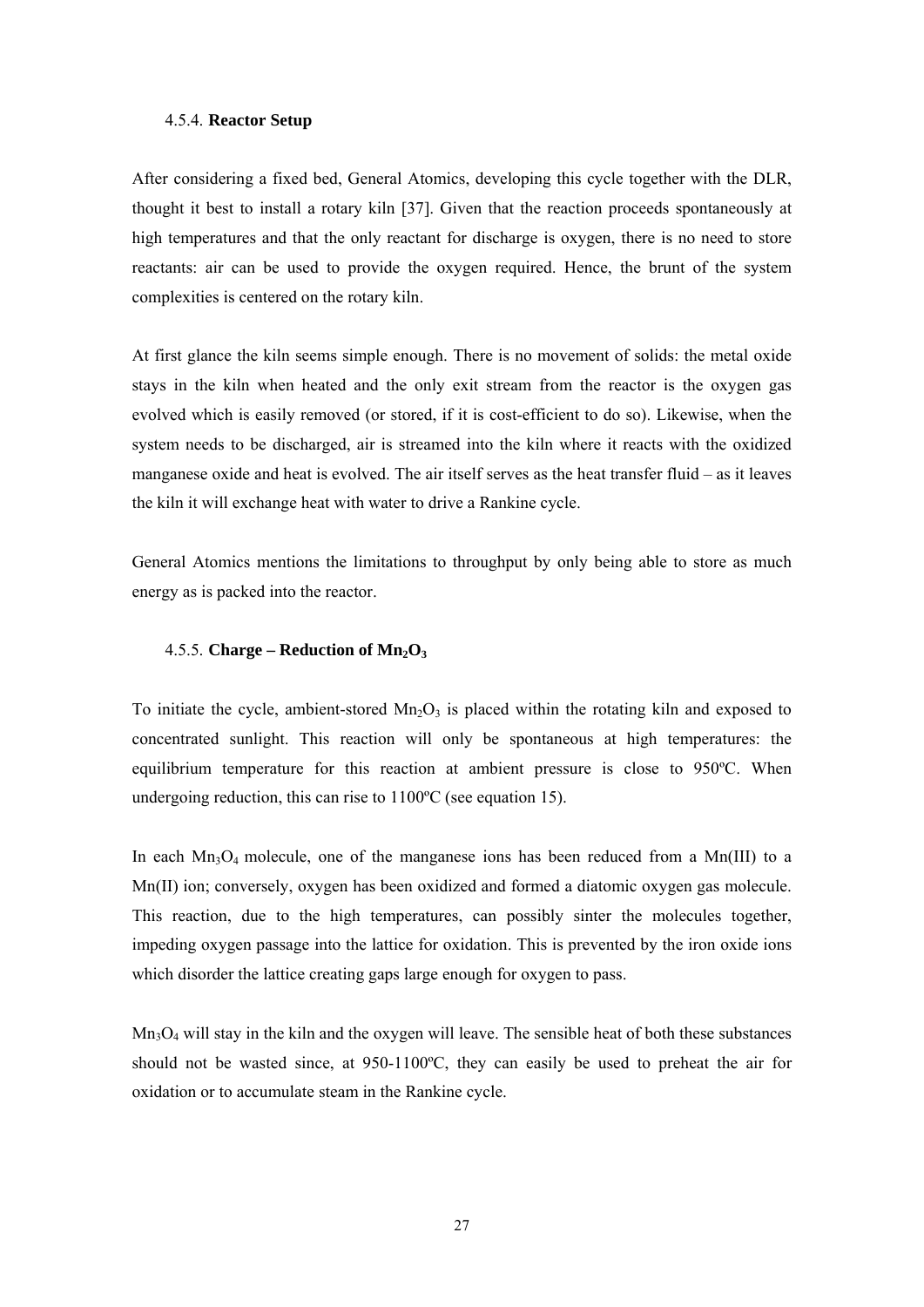#### 4.5.6. **Discharge – Oxidation of Mn3O4**

To discharge the storage system, the energy evolved when  $Mn_3O_4$  is reacted with oxygen will have to be carried out by the same heat transfer fluid which provided the oxygen in the first place: air. Air is pumped into the kiln and as the  $Mn_2O_3$  reacts into  $Mn_3O_4$ , the oxidized manganese oxide will increase its temperature but so will the gases around it. The magnitude of this temperature increase in the gas is dependent on its residence time in the kiln. Equilibrium temperature, as stated, is  $900^{\circ}$ C on average – as reduction could potentially go higher to 1100°C, this allows oxidation a range of operation from 700-900°C. Given the ease of sourcing air, it is not necessary to recycle it; in fact, this would only lengthen the conversion process. For 10% iron oxide doping, the re-oxidation in subsequent cycles could be up to 100%; albeit, with 15% iron oxide, this value can drop to the 90-93% range.

## 4.5.7.**Conclusions**

The manganese oxide cycles are very easy and straight forward from an operability point of view: both reactions occur at roughly the same temperature and the reaction is run depending on whether sunlight is heating the reactor or if gas is coursing through it. The heat evolved, which is absorbed by the HTF, air, is high enough (at 900-1100ºC) to power a Ranking cycle through a heat exchanger further downstream. The chemistry of the reaction will still need work. Reoxidations are still not perfect even with iron oxide doping and they stabilize, at best, at 90% after numerous cycles. Last, while the rest of the cycle is relatively problem-free, the rotary kiln is still in basic levels of experimentation. The fact that this system does not employ water in any way, just air, makes it ideal for desert climates where all that would be needed to run the discharge would be an air compressor.

## **5. Perovskite-form structures**

## **5.1. Introduction**

Perovskites refers to class of compounds which have the same type of crystal structure as CaTiO<sub>3</sub>. Whilst being well known, perovskites have not been extensively researched for their thermal storage potential until very recently. Some experimentation had been done in the 70s but it is only now that heat storage technologies are being commercially developed that they have resurged as a promising technology.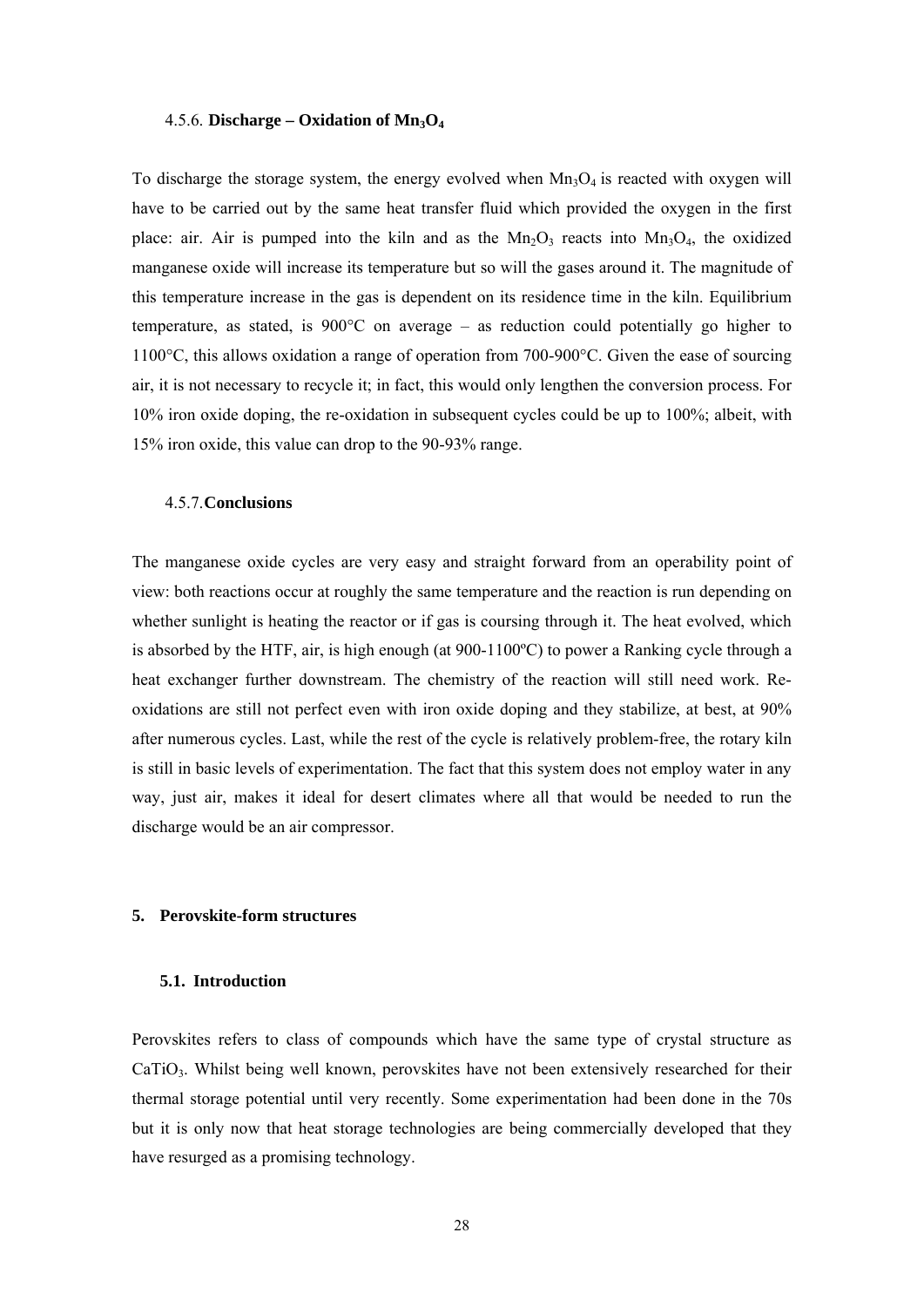The applicability of perovskites as energy storage media does not come from its chemical formula, in fact, it would be incorrect to claim that perovskites themselves are being experimented upon. What is useful about the perovskite is its structure: a lattice of a transition metal bound on all sides by oxygen forming an octahedral arrangement which is, in itself, in a larger cube lattice of a larger metal [38].

Consider the following formula as a template for perovskite structures: ABX<sub>3</sub>, with the structure shown in Figure 16. In this diagram, A, a cation, is represented by the big green spheres, B, another cation, by the blue ones and, finally, O, the red oxygen circles, represents the anion.

What is special about this structure is that the cations are easily replaced by similar elements [40], and so the compound presents a wide array of possible chemical behaviors while keeping a similar structure. While keeping this structure as well, perovskite is mostly immune to a malaise that catalysts exposed to such high temperatures fall to sintering.

The constant structure, the porosity for oxygen transport and the ease with which it frees and occupies sites makes it a workable catalyst for Hydrogen gas production via solar means.

## **5.2. Perovskite hydrogen production chemistry**

In industrial production of hydrogen gas, the preferred method to obtain the hydrogen in its desired form is through water splitting: this can be done by applying an electric charge (electrolysis, as shown in the sulfur cycle), through chemical reactions (as shown through the metal oxide reactions), and, last, using high enough temperatures to break apart the bonds (thermolysis). This last form, thermal degradation, is aided by the introduction of perovskites into the system.

There are numerous ways in which the perovskites can be utilized to the effect of yielding oxygen but a few factors are common: first, the cycle will necessitate large temperatures for reduction; second, the reaction is driven by, and enhanced by, large values for oxygen deficiency ( $\Delta\delta$ ); last, the catalyst array needs to be "activated" before it reaches a stable, high level of hydrogen gas production.

The perovskite hydrogen evolution mechanism employs vacant oxygen sites throughout the perovskite structure and uses these sites in alternating oxidation-reduction reactions [41].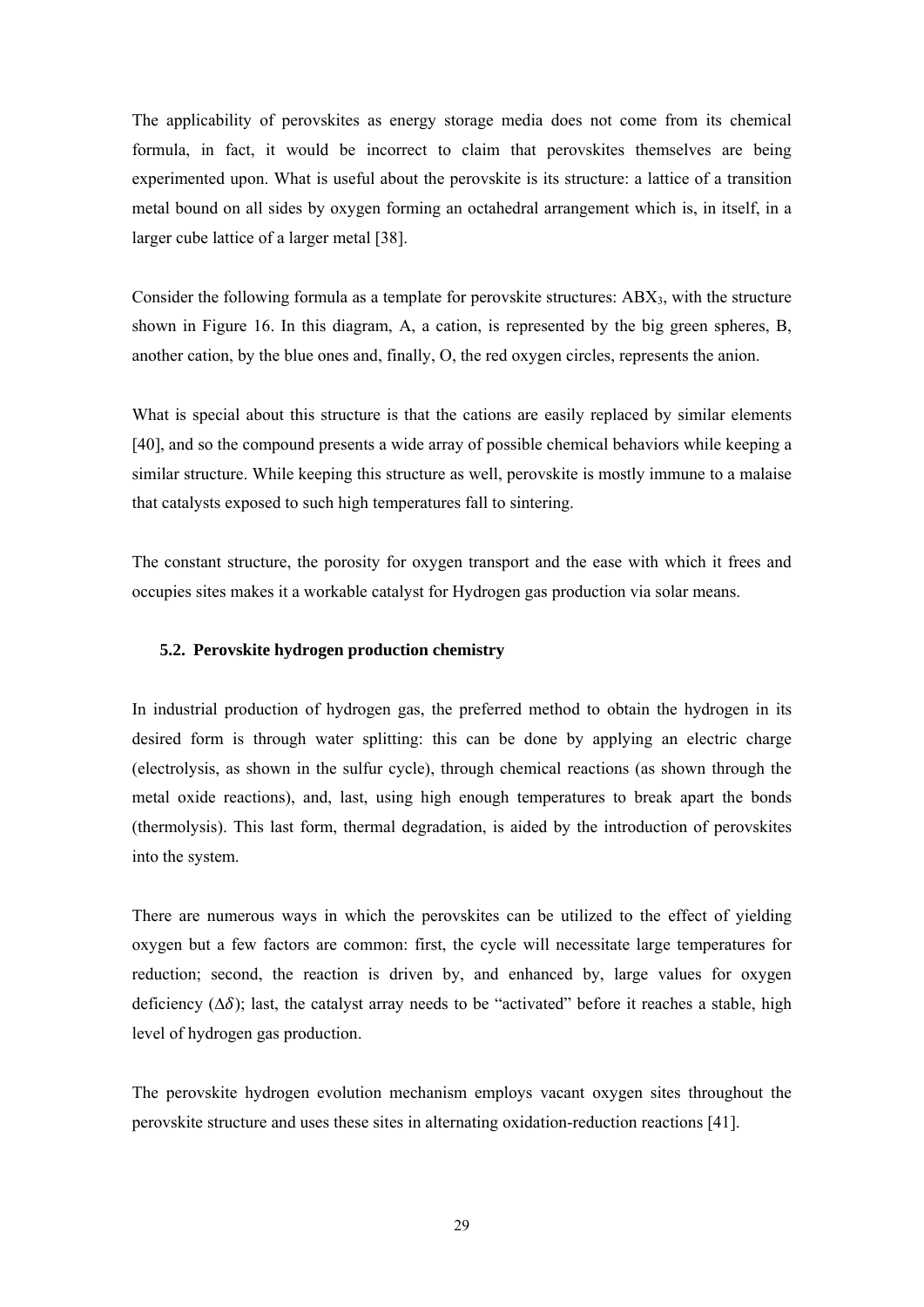## 5.2.1.**Reduction**

The compound is reduced by exposing it to heat (endothermic reaction) provided by solar radiation and releases oxygen gas:

$$
A_xB_yO_{3z} + \Delta H_{rxn} \rightarrow A_xB_yO_{3z-2} + O_2
$$
 (Equation 16)

If the system employs natural gas for hydrogen production,  $CH_4$  will be decomposed into  $CO_2$ and  $H_2O$ :

$$
A_xB_yO_{3z} + CH_4 + \Delta H_{rxn} \rightarrow A_xB_yO_{3z-4} + CO_2 + 2H_2O
$$
 (Equation 17)

Both these processes liberate the now-vacant oxygen sites throughout the structure.

## 5.2.2.**Oxidation**

In the following reaction, the water molecules, either from the feed or the ones newly created by the oxidation of natural gas, are submitted to even higher temperatures. Normally, to spontaneously thermally degrade, water would require a temperature of 4037ºC [42] which is unrealistic for a successful commercial application of this technology. By using the perovskite catalyst, this requirement is reduced substantially. The plethora of perovskite-structure combinations which have been tested tend to show good results at working temperatures of around 900-1100ºC [43]. The oxygen in the water binds to the vacant site in the perovskite lattice and breaks free from the hydrogen which forms a diatomic molecule: hydrogen gas. It has been shown that the "water-splitting reaction rate is proportional to the concentration of oxygen vacancies" [42].

$$
A_xB_yO_{3z-2} + 2H_2O + \Delta H_{rxn} \rightarrow A_xB_yO_{3z} + 2H_2
$$

## **(Equation 18)**

The reduction step also showcases one of the unique properties of the perovskite structures. Catalysts which are cycled at high temperatures such as those required by the reduction step tend to sinter and form a coating on the surface of the catalyst which prevents oxygen from entering the molecule and so disrupts the cycle. By keeping a constant structure regardless of the vacant or occupied oxygen sites, perovskite structures allow for oxygen to flow between the lattice bonds and reach the active sites. Small scale tests have shown no significant degradation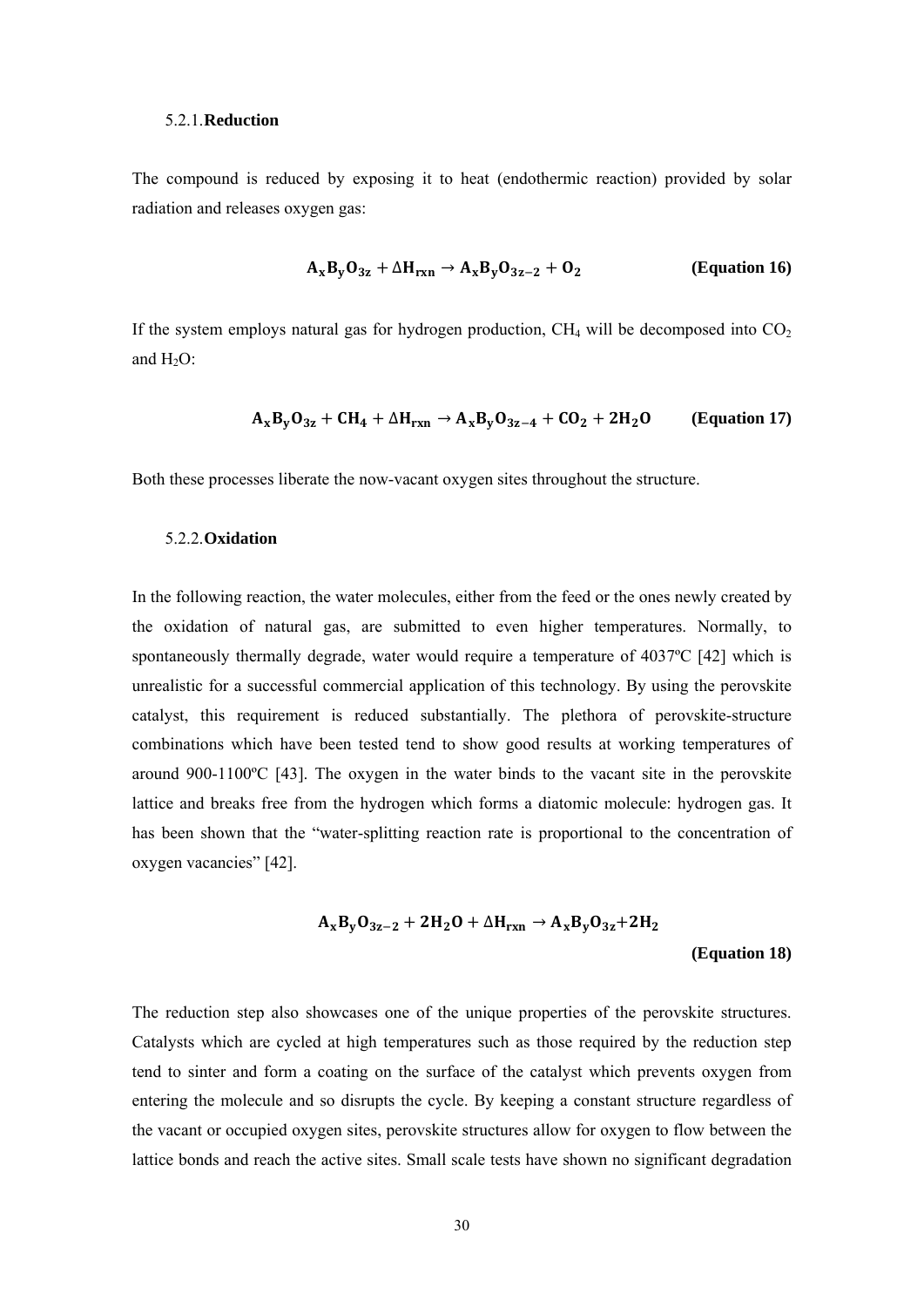in the perovskite structures after 80 cycles – this is still a long distance away from the 500 cycles commonly required for commercial readiness but it does comply with the full scope of the experiment [44].

#### 5.2.3.**Discharging**

The energy is stored as hydrogen gas. Methods to optimize the evolution of hydrogen will be discussed further along. The hydrogen gas is combusted in the presence of either air or, more efficiently, pure oxygen in an optimized stoichiometric ratio which has its starting point in the following reaction:

$$
2H_{2(g)} + O_{2(g)} \rightarrow 2H_2O_{(g)} + \Delta H_{rxn} \qquad \Delta H_{rxn} = -241.8 \text{ kJ kmol}^{-1}
$$
\n(Equation 19)

It is this heat which is used then to power a Rankine cycle to produce energy. Storing hydrogen as a thermal energy storage method can be cumbersome because the hydrogen gas must be compressed and safely monitored: leaks can be undetectable and explosive. Perovskite structures, then, in their current form and development, seem more poised as a method for commercial hydrogen generation than they are for energy storage for renewable power plants.

## **5.3. Reactors**

While there are currently no commercial reactors operating with perovskite catalysts and powered by solar reactors, there are prototypes already designed which are gaining traction. Perovskite reactors have had a more difficult transition from the chemistry theory to the mechanical application. In large part that is because the compounds are still being experimented on, but it also denotes some technical limitations. Being a solid medium that needs to undergo two different temperatures for the oxidation and reduction steps, the construction is not as simple as the sulfur cycle (two different reactors). The same structure needs to undergo an increasing temperature profile, and then start again from the lower end, in order for it to be cyclic. With this in mind, it is unreasonable to consider a cyclic focus of the heliostats in order to match the required temperatures: the losses in energy and mechanical degradation from moving such large mirrors so often would decimate the energy profit.

Some prototypes have been created and they attempt radically different ways to tackle these problems.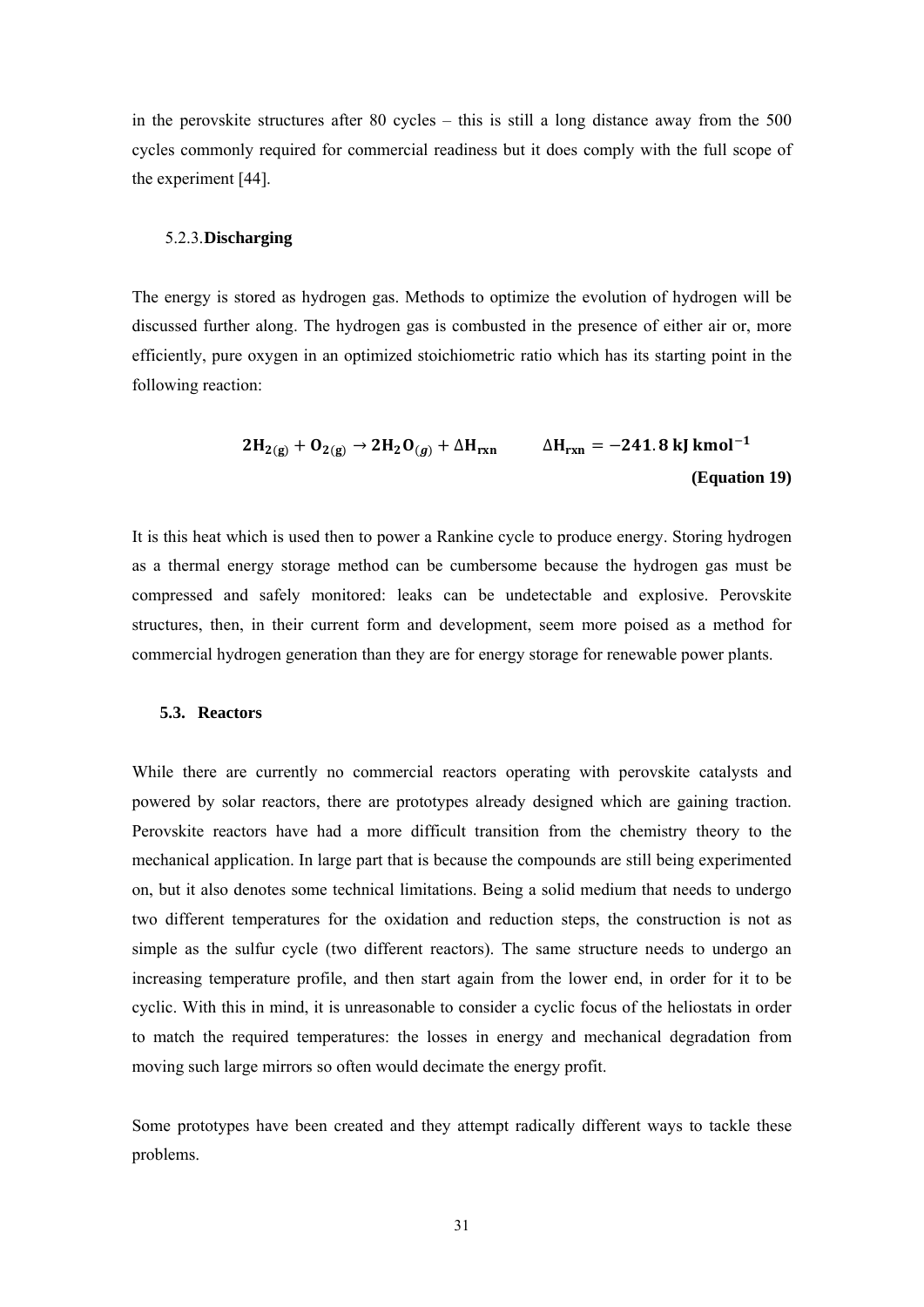## 5.3.1.**Sandia packed particle bed reactor**

The Sandia Laboratories in the United States have devised a reactor which makes clever use of gravity and simple machines to overcome the temperature gradient problem [45]. The base of the reactor is a tank which holds the perovskite-structure pellets and it is fed a stream of reactant, e.g. water. The tank is kept at the oxidation temperature (1000ºC) and the oxidized particles leave the bottom tank together with the oxidation products (e.g. oxygen gas). These particles are transported to the top of the rig via a rotating screw. At the top of the reactor the radiation, conveyed to the setup via a beam-down system, is at its strongest (up to 1500ºC, optimized at 1350ºC [44]) so the reduction process occurs at the top of the column. The reacted particles then drop down to the holding tank via a central hollow shaft and the process starts again.

The obvious setbacks to this machinery relate to the high number and dependability on moving parts as well as a difficulty keeping the temperature profile as desired without the help of a temperature control system. All of these involve extra inputs of energy or heating/cooling which subtract from the ability of the system to be efficient in terms of its overall energy use. In fact, despite exhibiting strong kinetic performances and a strong sunlight conversion efficiency, the overall thermal efficiency for the whole system is still substantially below commercial standards [42].

# 5.3.2.**Membrane reactors**

The big problem with perovskite redox reactors, as mentioned, is the need for a temperature change in the same material. Current investigations are attempting to devise a method by which the reaction can take place isothermally which would greatly remove the technical difficulties and operation costs of having two heating stages.

A perovskite membrane reactor takes a dried and powdered sample of the perovskite  $La_{0.3}Se_{0.7}FeO_6$  which is rolled and pressed down, and finally sintered at 1300°C [42]. Thin wafers of 3 mm thickness are cut in order to create the membrane. The membrane must first be activated before it can begin to split water. The principle behind this follows that for the oxidation to occur, the incoming vapor stream must react with oxygen vacancies in the perovskite lattice so as to break apart the water molecules: the oxygen must be pulled into the structure in order to fill the voids and, in so doing, liberate the Hydrogen gas. Therefore, the membrane must be first activated by reacting it with a reducing element such as methane or carbon monoxide. This can also be a reducing element throughout the reaction and carbon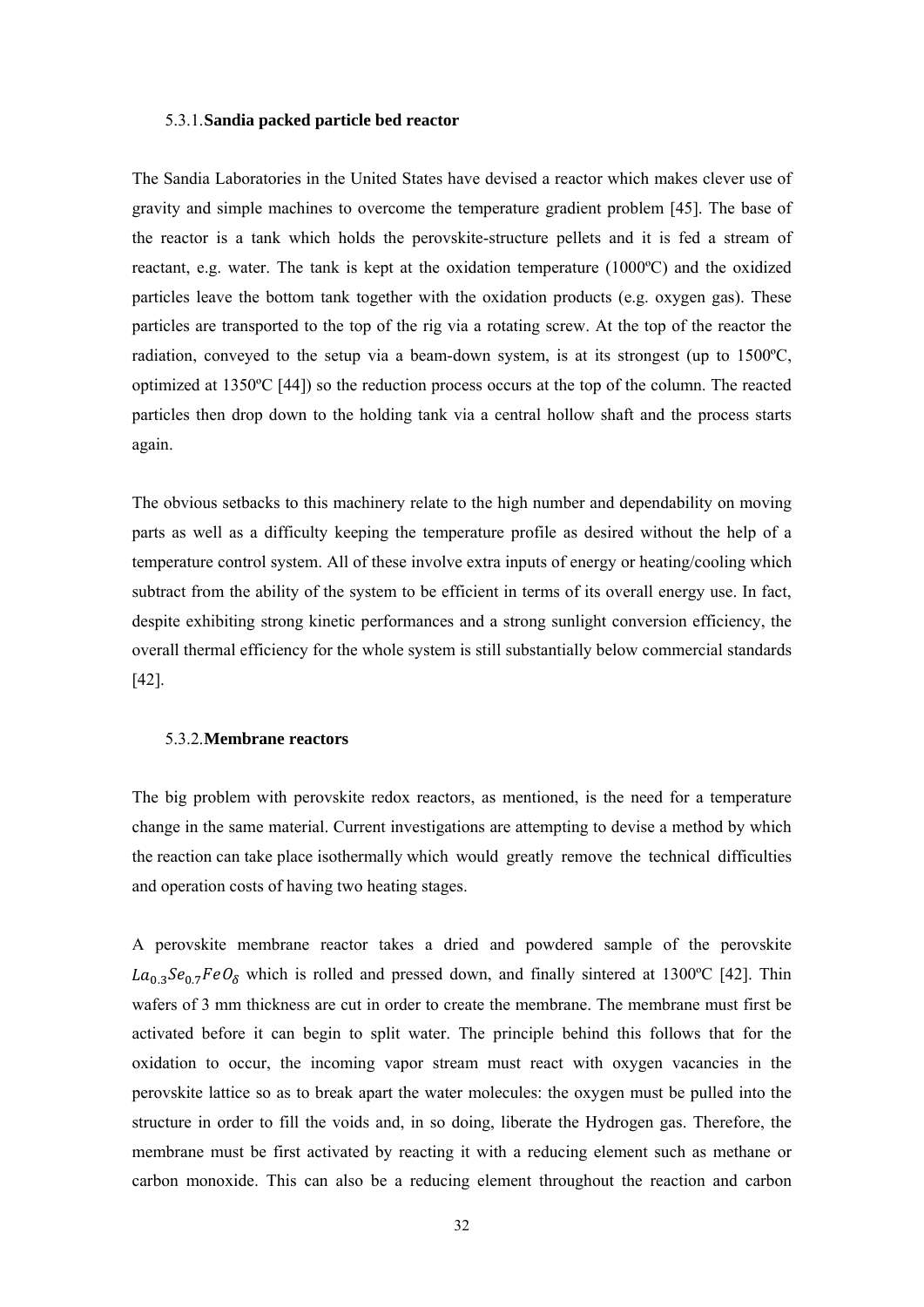monoxide has proven to almost triple (2.7x) the amount of hydrogen produced [41]. Nonetheless, in the interests of an environmentally sound operation, carbon-based reducing agents can be forfeited in favor of unforced reduction by the recombination of oxygen gas.

The system is taken to, and kept, at a steady temperature of 860ºC, at ambient pressure, and under helium atmosphere in order to prevent side reactions. The reaction is kept in operation due to the flux of vacant oxygen spaces from the second compartment of the membrane, where the reduction and oxygen gas evolution takes place, towards the first compartment where the water is oxidized and split. The oxygen vacancies, resulting from the formation of oxygen gas from two ions contained in the vacancies, travel through the membrane and, upon reaching the first compartment, are able to provide an active site for the splitting of the water molecules and the capture of two more oxygen ions; these will, in turn, travel towards the membrane face at compartment two and restart the cycle.

The addition of a reducing agent in compartment two would result in higher hydrogen gas evolution due to the forced vacation of the oxygen sites as a result of shifting the equilibrium of the following reaction:

$$
O_o + CX \rightarrow CXO + V_o + 2e^-
$$
 (Equation 20)

where  $V_0$  is an oxygen vacancy; and, CX, a carbon-based reducing agent.

During the initial pulse, when the perovskite membrane surface is at a high concentration of vacancies, a remarkable conversion of over 80% was attained. This value drops during subsequent pulses and steadies to below 10% per pulse (Figure 19).

A constant removal of oxygen gas would have the effect of freeing more vacancies and thus improving the yield of the membrane, as shown previously with the organic reducing agent. This proves that the main driving force for the membrane reactor is the oxygen deficiency of the material, represented by  $\Delta\delta$  [42].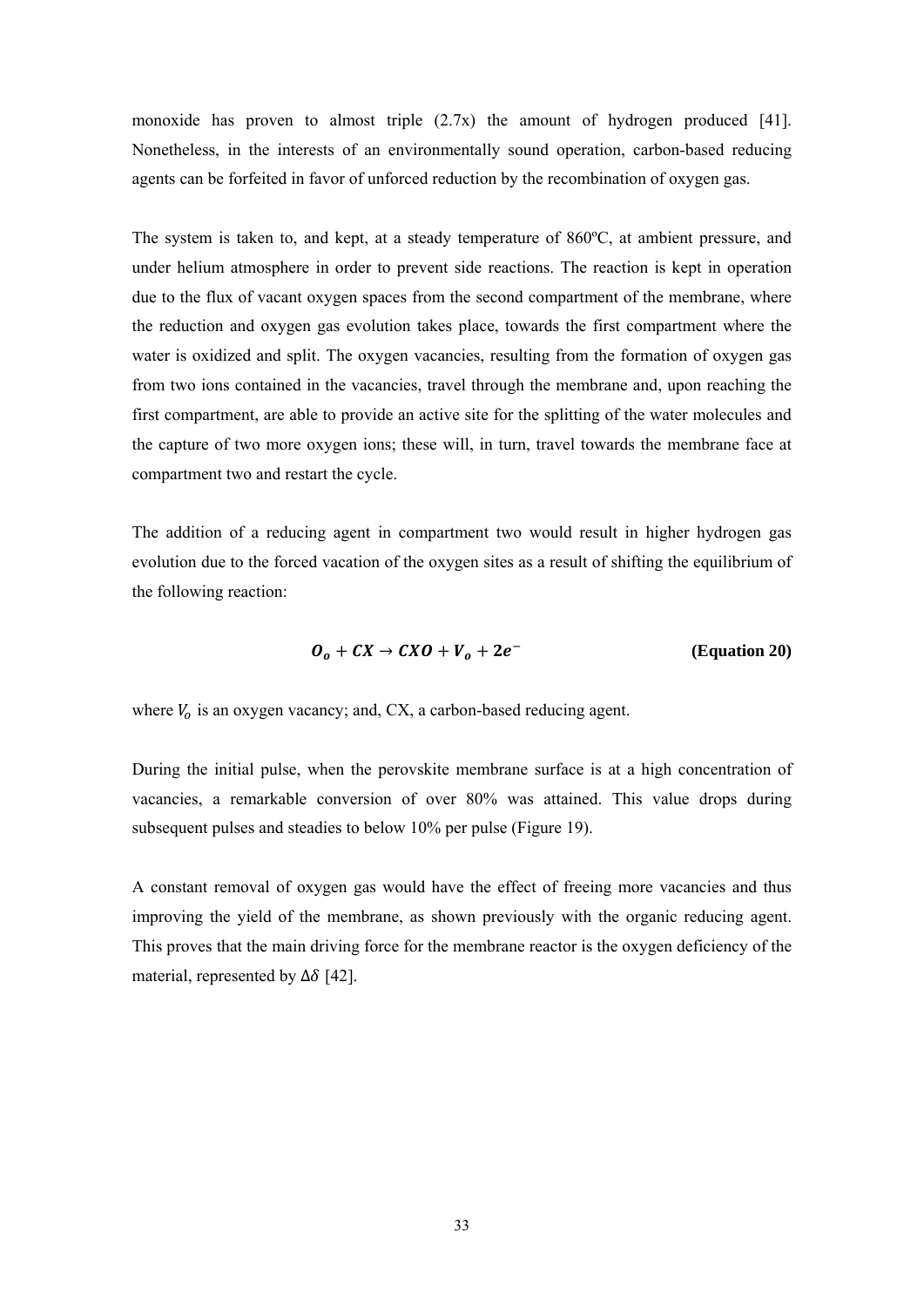## **5.4. Hydrogen gas yield optimization**

## 5.4.1.**Molecular Composition**

The reaction kinetics of the perovskite structure can be improved by micromanaging the molecules in the lattice. The introduction of other metals in small doses, common technique known as "doping" the lattice, allows the enhancement of certain desired properties without changing the structure: these new metals simply take some of the sites of the other elements in the A or B sites. The metals are very much interchangeable but the relative sizes must be maintained in order for the lattice to remain stable. The varied makeup of the perovskite structures resulting from this process yields some daunting chemical formulas, for instance:

## $Sr_{0.4}La_{0.6}Mn_{0.6}Al_{0.4}O_{3-\delta}$  (Equation 21)

The molecular formula above is the composition of SLMA-1. The basic structure of  $LaAlO<sub>3</sub>$  has been doped with Manganese (II, III  $\&$  IV) in the B-site and Strontium (II) in the A site so as to make the alloy more tolerant to oxygen non-stoichiometry and further redox activity [41].

It is not only the kinetics but also the formation energies which can be altered. For energy storage systems, higher formation energies are desired given that these represent a smaller volume of storage material for the same amount of power delivered so looking for ways to maximize the formation energies of perovskites is imperative (Figure 20).

Perovskites have been tested with regards to the elements present in the A and the B site. It was found that for a given cation at B, identical oxidation states of the cations in A do not have much of an effect in the formation energy of the system. If the oxidation states are, indeed, different, then the changes in the formation energy are ordered and predictable [46].

If, albeit, the element at A is kept constant and B is modified, then the formation energies also vary linearly with the increasing atomic number of B along the same period. The slopes of these linear relations are determined by the oxidation number of the element at A (Figure 10).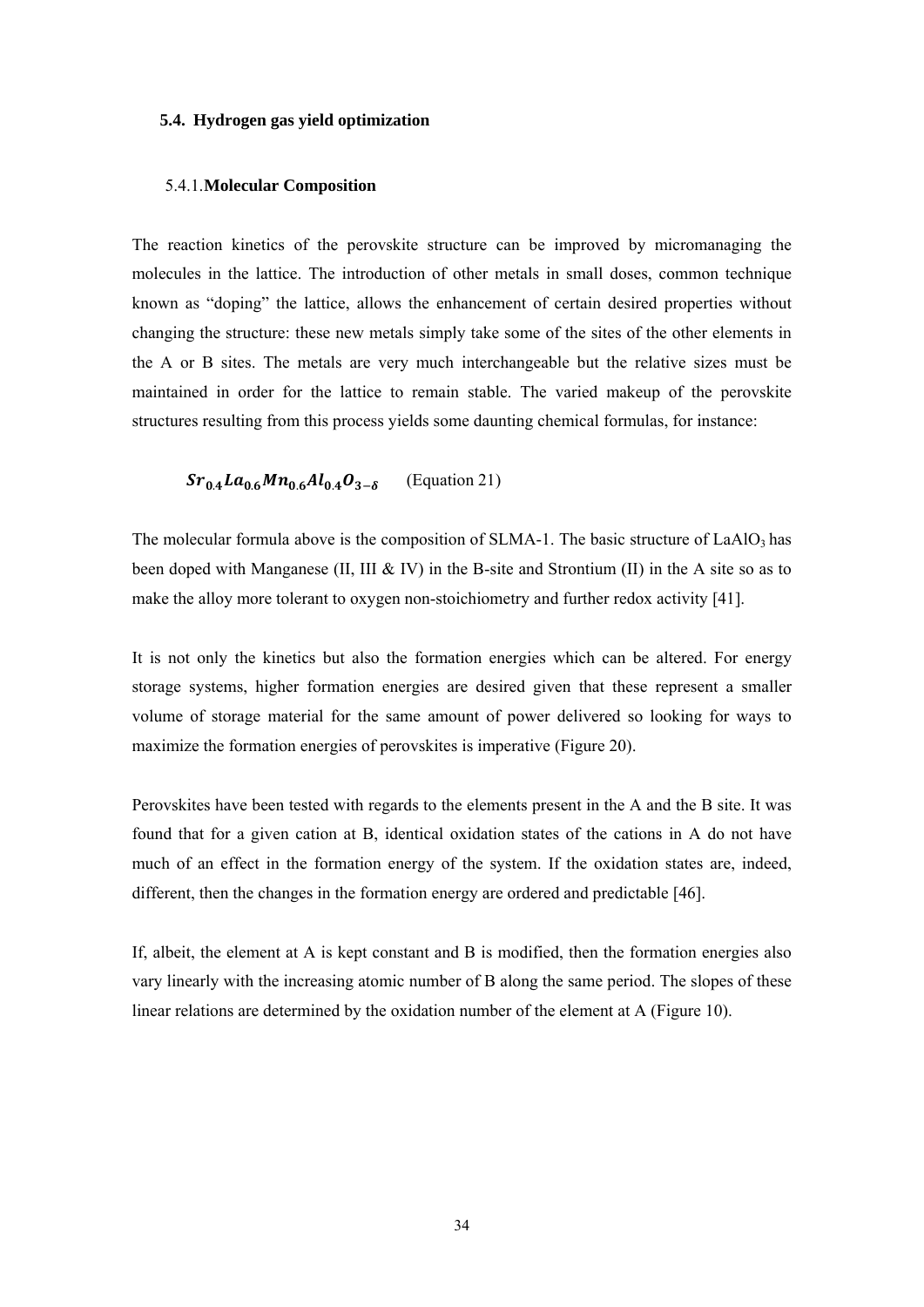## 5.4.2.**Reactor Operation**

Besides the perovskite preparation, there are methods to be employed with regards to the way the reactor is run that can significantly improve the efficiency of the system both in terms of yield and in reducing utilities.

Principally, the equilibrium should favor a higher yield: pressures should be kept at ambient pressure and the  $H_2$  and  $O_2$  products should be continuously removed from the system to shift the equilibrium towards the products. A tried and tested benchmark is to keep the ratio between  $H<sub>2</sub>O$  and  $H<sub>2</sub>$  higher than 100 [41].

Additionally, the hydrogen gas yield has been found to increase when the regeneration time, the time spent oxidizing the compound, is meaningfully increased beyond what is theoretically predicted. Empirical trials on the sol-gel composed of manganese ferrite  $(Mn<sub>0.74</sub>Fe<sub>1.26</sub>O<sub>3</sub>)$ concluded that by increasing the oxidation time from 2 to 4 hours, though oxygen yield rose by 12.45% [43].

Heat recovery in this system takes a special priority: it is no longer a method to reduce utility costs in the system – it becomes a necessity for the competitive operation of this reactor due to the hefty thermal inefficiency of the rig. One of the largest contributors to these losses is the large temperature difference needed between the oxidation and reduction temperatures. To be able to diminish the inefficiency of the system to future commercially viable levels, this heat must be recovered.

The Sandia laboratory has begun to experiment with recuperators in light of this and their first results show a very strong dependence of the total efficiency of the system on the efficiency of the recuperator itself [44]. An efficient recuperator (over 80% heat recovery) can triple (32.2% vs  $10.7\%$ ) the solar efficiency of a system with no recuperator at all (Figure 21).

Last, the physical construction of perovskite structures, while it hasn't proven to degrade throughout operation, can still be enhanced. More complex chemical synthesis methods have been proposed for the construction of the pervoskite lattices: thermal ammonolysis, exposure of the compound to a high-temperature flow of  $NH_3$ , has been used to convert the perovskite  $La_2Ti_2O_7$  into a LaTiO<sub>2</sub>N oxynitride. Testing on the hydrogen gas evolution as a factor of the ammonolysis time showcased a strong correlation between the time spent ammonolysing the compound and its hydrogen yield [47].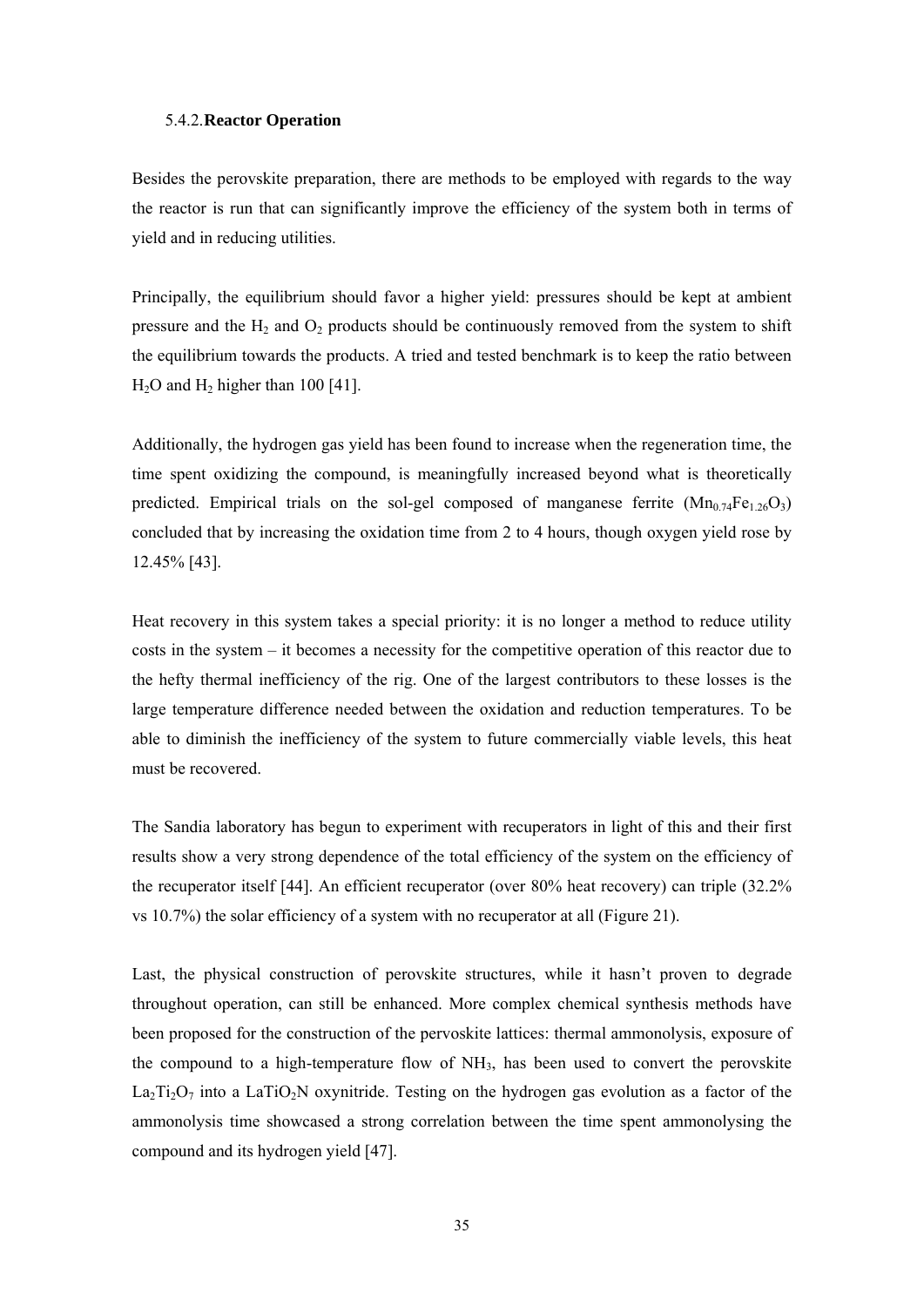As mentioned, the possibility of perovskite membranes as a reactor medium is a promising way of addressing both the temperature gradient problem and the limitations to surface area. By confining the oxidation stage to one face of the membrane and the hydrogen producing reduction on the other, "the created oxygen ion and vacancy gradients form the driving forces for transmembrane diffusion. In this way a constant vacancy rich (and thus active) membrane surface for water dissociation may be provided." Previous experiments have shown that the initial pulse of water, acting on a freshly regenerated perovskite lattice, can achieve astounding conversions approaching 70%; this value degrades rapidly as subsequent pulses follow and the oxygen vacancies are filled. If the membrane reactors can upkeep the conditions of the newlyregenerated structure, then these high conversion values could, in theory, be sustained [48].

## 5.5. **Comparison to other catalysts:** Ceria (CeO<sub>2</sub>)

Ceria was the first catalyst to be analyzed for this type of reactor (PPBR) by Sandia and, initially, its reactor was designed around ceria [41]. It has commonly been the ubiquitous catalyst for water splitting cycles by chemical means, outperforming the more frugal ferrites. When compared to the perovskite structures, using ceria involved operating at higher temperatures all around: The oxidation stage was planned at 1100ºC and the reduction, at 1550ºC. Ferrites reduced at a closer 1400ºC yet still higher than the SLMA perovskites. Ceria is durable and an efficient catalyst in terms of the speed of reaction it achieves; unfortunately, it is also composed of cerium which is a rare metal: ergo, expensive. Its biggest setback, however, proved to be its low reduction capacity – Ceria presents difficulties in resetting its hydrogen production cycle.

Finally, when compared to the SLMA perovskites, ceria was shown to be outmatched. On average, the SLMA perovskites produced nine times the amount of hydrogen than the ceria was able to [41]. Together with the fact that due to its versatility in composition and its common materials, perovskites are cheaper to obtain, ceria was finally discarded as a viable choice in this reactor. Notwithstanding, due to its trajectory and wide use, it is still often compared to as a benchmark catalyst.

# **5.6. Conclusions**

The perovskite structures as catalysts for hydrogen production are still at an early stage of development. Only a few reactors have been tested and the entirety of them only at a laboratory scale. Its benefits are evidenced by the results: perovskites facilitate oxygen diffusion without deforming and so they can operate at high temperatures necessary for a catalysed water-splitting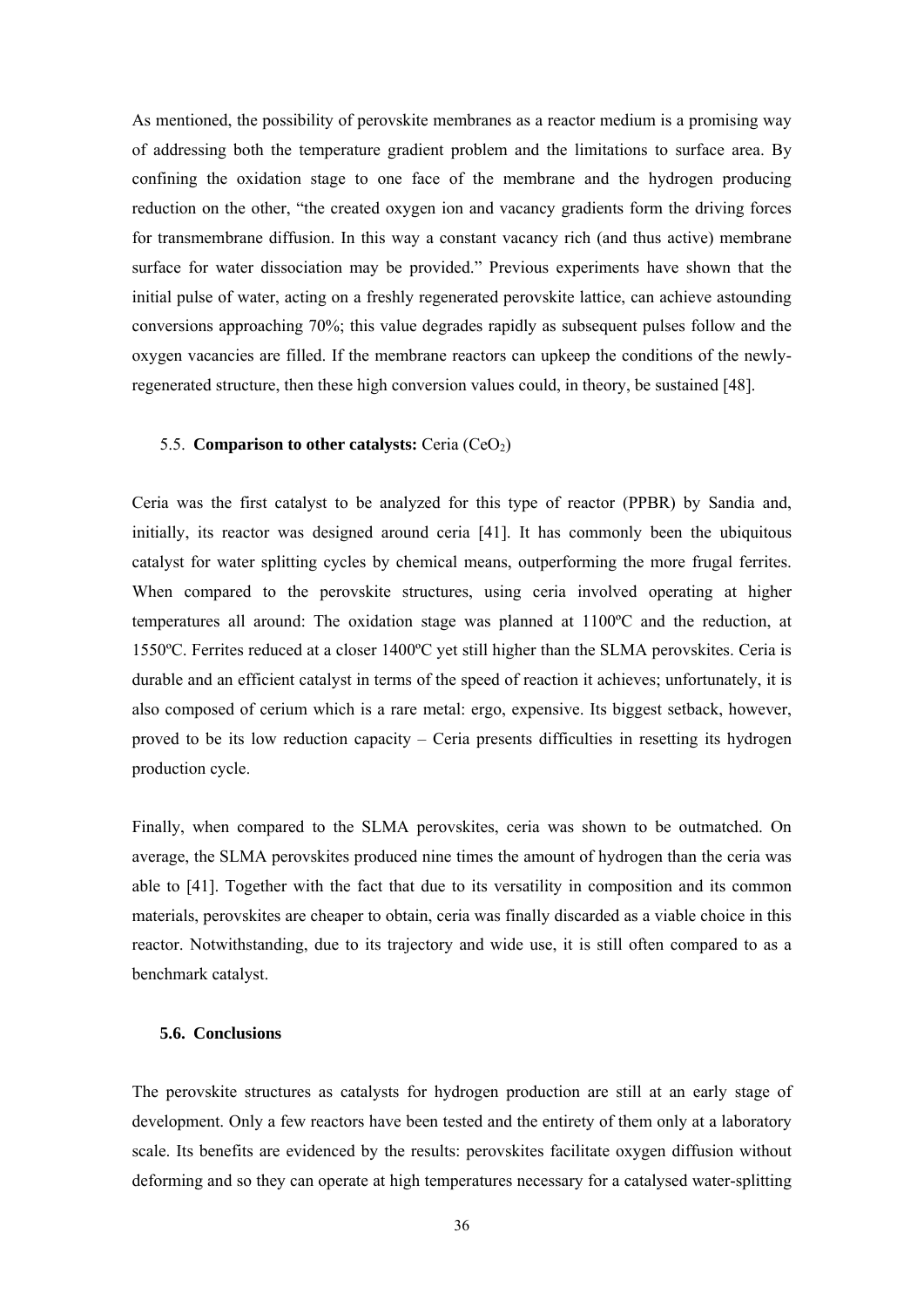reaction. Furthermore, they have eclipsed the production capacity of previous catalysts like Ceria by tripling thrice the amount of hydrogen produced in similar circumstances and even at, on average, 100ºC less of operation. Last, they are cheap, malleable and readily available.

They are best suited for desert operations because even if they require water to operate, it has been shown that the water can be sourced by operating absorption chillers, to extract the water from the air, using the waste heat from the reactor itself [10].

Their major setback, nonetheless, is the efficiency. At a maximum efficiency of 32.2% and a yearly average of 25% it is severely lagging behind the Department of Energy's solar-to-heat target of 65%. In the current reactor construction, there are several mechanical parts which could be an avenue for wasted energy and technical malfunctions. In parallel, the membrane reactors are even less developed and suffer from a steady rate of less than 10% which is too wasteful. Efforts to improve the reaction by adding natural gas or carbon monoxide as a stronger reducing agent become contradictory to the self-touted nature of the project as selfsufficient and free from the volatilities of fossil fuels.

Current objectives for developers focus on the heat recovery from the system and rig itself, minding that a higher energy recovery efficiency translates to a higher overall efficiency; finding cheaper materials for the perovskites, hopefully bypassing any rare metal; carrying out the reaction at higher pressures to encourage gas formation; and, developing a method of constant and efficient gas removal in order to shift the equilibrium towards higher levels of  $H<sub>2</sub>$ production.

# **6. Closing Remarks**

The cycles shown here are all promising in their strengths yet none seems to be complete enough to become ubiquitous in any field (Table 1). Usually, what is noteworthy in one, is exactly what another otherwise viable storage is lacking. The sulfur based cycles, like the perovskites, are geographically limited by the incorporation of water in the cycle. To a lesser extent, so is the calcium hydroxide cycle.

Others are held back by infant technologies: the perovskite membrane is lauded by studies focusing on fluidized beds with perovskites due to the isothermal operation and the simplicity of not having to transport solids. The membrane has only been proven so far at a laboratory scale and the applications were it to be scaled up to have not been tested yet. The same can be said for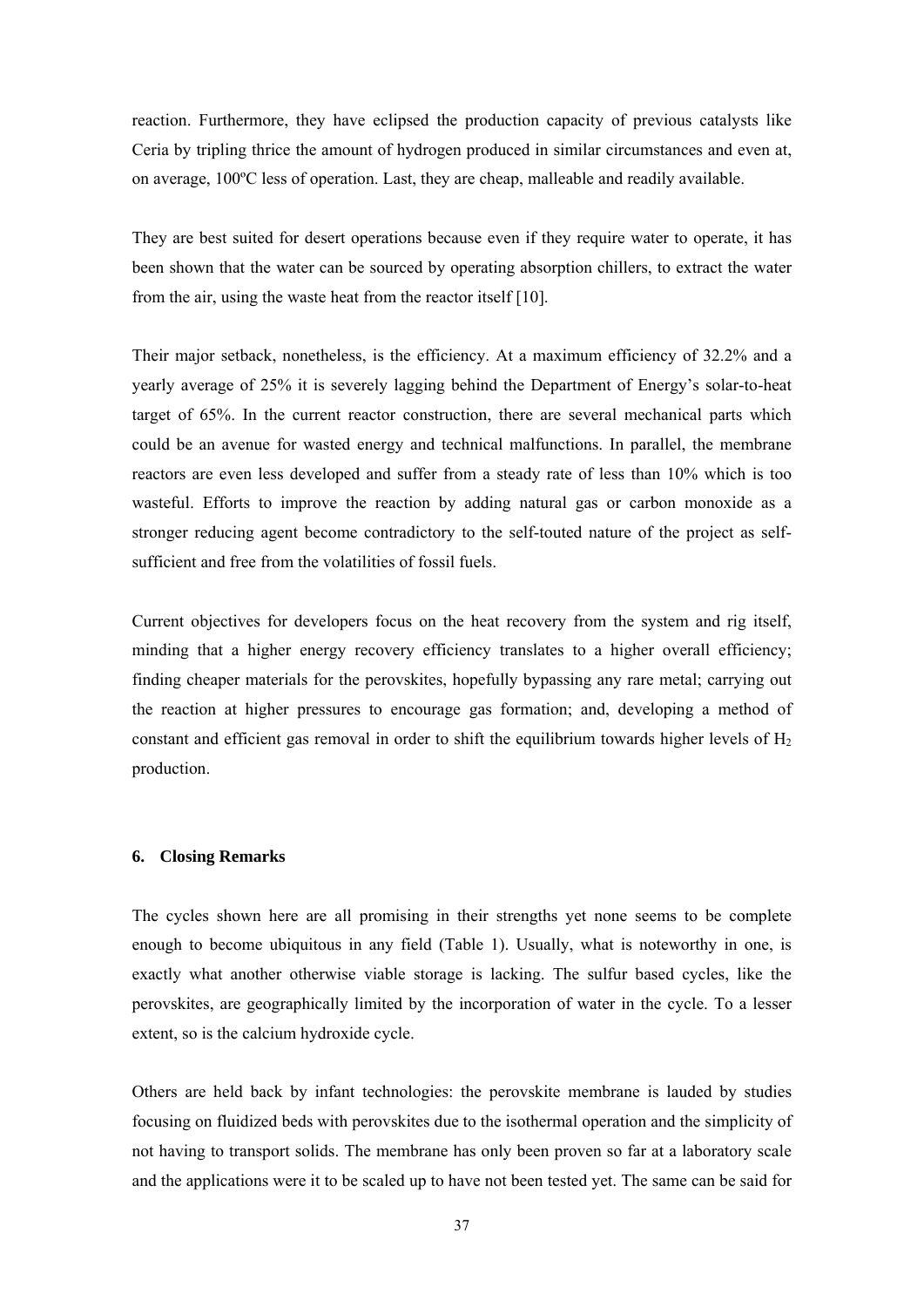the rotary kilns. A DLR prototype for a closed kiln has been tested at a pilot scale with a single heliostat and has shown good results notwithstanding the high capital costs. But for this kiln to be converted into a continuous system, it would have to be designed based on unproven technology outside the laboratory scale.

Last, when the technology does exist, it might not be fit to handle the specified cycle. In the sulfur cycles, a combined cycle requires a Brayton turbine to be exposed to sulfur dioxide gases which will become highly corrosive if any water is present in the system. Likewise, the doping being performed to improve the desired properties of perovskites makes their toxicity unpredictable: just like they might improve the formation of vacant sites, it could also have unexpected influences on the pH of the system and could become corrosive.

As in any new technology being developed, the ideal is highly prized. With so many different reactions it is easy to be tempted to take the simpler, risk free alternatives. The unfortunate outcome of this is that the complex systems are not developed as ambitiously afterwards. So with all these previous factors considered, this review concludes that the calcium carbonate is the cycle with most experimentation behind it to infer that it could be viable and should thus be attempted at a research plant scale once a reactivation cycle can be designed. Further along, the manganese oxide cycle, while less developed, is fundamental enough to be a suitable application for desert climates over the rest of the water-frugal or even water-avoiding cycles. It has proven to be cyclable up to 1100 times while only losing 10%: this is truthfully grand when it comes to storage cycle performance in the long term and it makes up for the low heat evolved by the reaction compared to the rest.

# **Acknowledgements**

The work was partially funded by the Spanish government (project ENE2011-22722). The authors would also like to thank the Catalan Government for the quality accreditation given to their research group GREA (2014 SGR 123) and DIOPMA (2014 SGR 1543). The research leading to these results has received funding from the European Union's Seventh Framework Programme (FP7/2007-2013) under grant agreement n° PIRSES-GA-2013-610692 (INNOSTORAGE).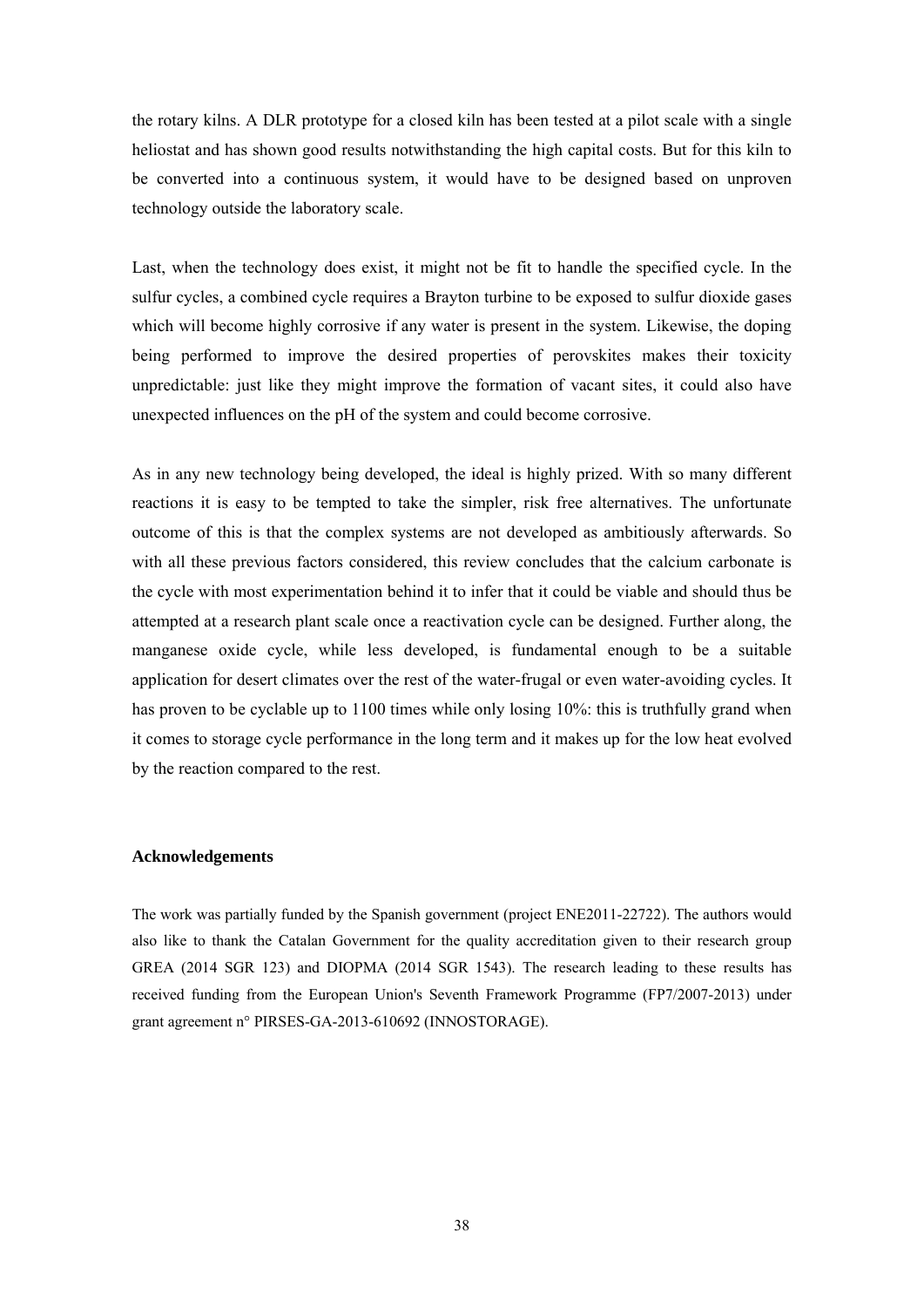# **References**

- 1. Parfomak PW. Energy Storage for Power Grids and Electric Transporation: A Technology Assessment. Congressional Research Service, 2012.
- 2. Gil A, Medrano M, Martorell I, Lázaro A, Dolado P, Zalba B, Cabeza LF. State of the art on high temperature thermal storage for power generation. Part 1 – Concepts, materials and modelization. Renewable and Sustainable Energy Reviews, 2010:14;31-55.
- 3. www.abengoasolar.com. Accessed last time July 2014.
- 4. Fernandez AI, Martinez M, Segarra M, Martorell I, Cabeza LF. Selection of materials with potential in sensible thermal energy storage. Solar Energy Materials & Solar Cells 2010:94;1723–1729
- 5. Tamme R. IEA ECES Annex 19: Optimised Industrial Process Heat and Power Generation with Thermal Energy Storage. Final report, 2010.
- 6. IEA-ETSAP, IRENA. Thermal Energy Storage- Technology Brief, 2013.
- 7. Cot-Gores J, Castell A, Cabeza LF. Thermochemical energy storage and conversion: A-state-of -the art review of the experimental research under practical conditions. Renewable and Sustianable Reviews, 2012:16;5207-5224.
- 8. A. Wörner, German Aerospace Center- 7th Framwork Programme, 2014. Available at: http://www.tcs-power.eu/reports-publications/conferences.html. Accessed last time July 2014.
- 9. R. Project, Seventh Framework Programme, 2014. Available at: http://www.restructure-project.org/. Accessed last time July 2014.
- 10. Sattler C, Wörner A. «Thermochemical Energy Storage: Overview on German, and European R&D Programs and the work carried out at the German Aerospace Center DLR. Deutschen Zentrum für Luft-und Raumfahrt (DLR), 2013.
- 11. U.S. Department of Energy, SunShot Initiative, 20 June 2013. Available at: http://www1.eere.energy.gov/solar/sunshot/about.html. Accessed last time July 2014.
- 12. General Atomics, DLR. Sulfur Based Thermochemical Heat Storage for Base load Concentrating Power, 2011.
- 13. Roeb M. Sulfur and ferrite-based thermochemical cycles for water splitting. SFERA Winter School. Solar Fuels & Materials, Zurich, Switzerland, 2011.
- 14. Sattler C. Solar Fuels: Overview of the Work Carried Out at the German Aerospace Center. Solar Fuels, Niigata University, Japan, 2012.
- 15. Wong B, Brown L, Buckingham R, Thomey D, Roeb M, Sattler C. Sulfur Based Thermochemical Energy Storage for Concentrated Solar Power. SolarPACES, Marrakech, Morocco, 2012.
- 16. Thomey D, Lennartz F, Schöllgen D, de Oliveira L, Säck J.-P., Roeb M, Sattler C. Development and Test of a Solar Decomposer of Sulphuric Acid for Thermochemical Hydrogen Production. ICPH2 – 11<sup>th</sup> International Conference on Hydrogen Production, Thessaloniki, Greece, 2011.
- 17. General Atomics. Thermochemical Heat Storage for Concentrated Solar Power Based on Multivalent Metal Oxides. CSP Program Review. Award Number: DE-FG-36-08GO18145, 2011.
- 18. Air Liquide. Air Liquide Gas Encyclopedia. Available at: http://encyclopedia.airliquide.com/Encyclopedia.asp?GasID=27. Accessed last time July 2014. Accessed last time July 2014.
- 19. DKL Engineering, Inc. Sulphuric Acid on the Web. Available at: http://www.sulphuricacid.com/techmanual/Properties/properties\_sulphur.htm. Accessed last time July 2014.
- 20. Smitkova M, Janicek F. Comparison of thermo-chemical water splitting cycles. Power System Operation and Control, AT&P journal PLUS2, 2008;41-43.
- 21. IEA/HIA Task 25. Hybrid Sulfur Cycle. Available at: http://ieahia.org/pdfs/Task25/Hybrid-Sulfur-Cycle.pdf. Accessed last time July 2014.
- 22. AuYeung N. Hydrogen Production via a Sulfur-Sulfur Thermochemical Water-Splitting Cycle. PhD Thesis, Oregon State University, USA, 2011.
- 23. Le Duigou A, Borgard JM, Larousse B, Doizi D, Allen R, Ewan BC, Priestman GH, Elder R, Devonshire R, Ramos V, Cerri G, Salvini C, Giovannelli A, De Maria G, Corgnale C, Brutti S, Roeb M, Noglik A, Rietbrock PM, Mohr S, de Oliveira L, Monnerie N, Schmitz M, Sattler C, Orden Martinez A, de Lorenzo Manzano D, Cedillo Rojas J, Dechelotte S. HYTHEC: An EC funded search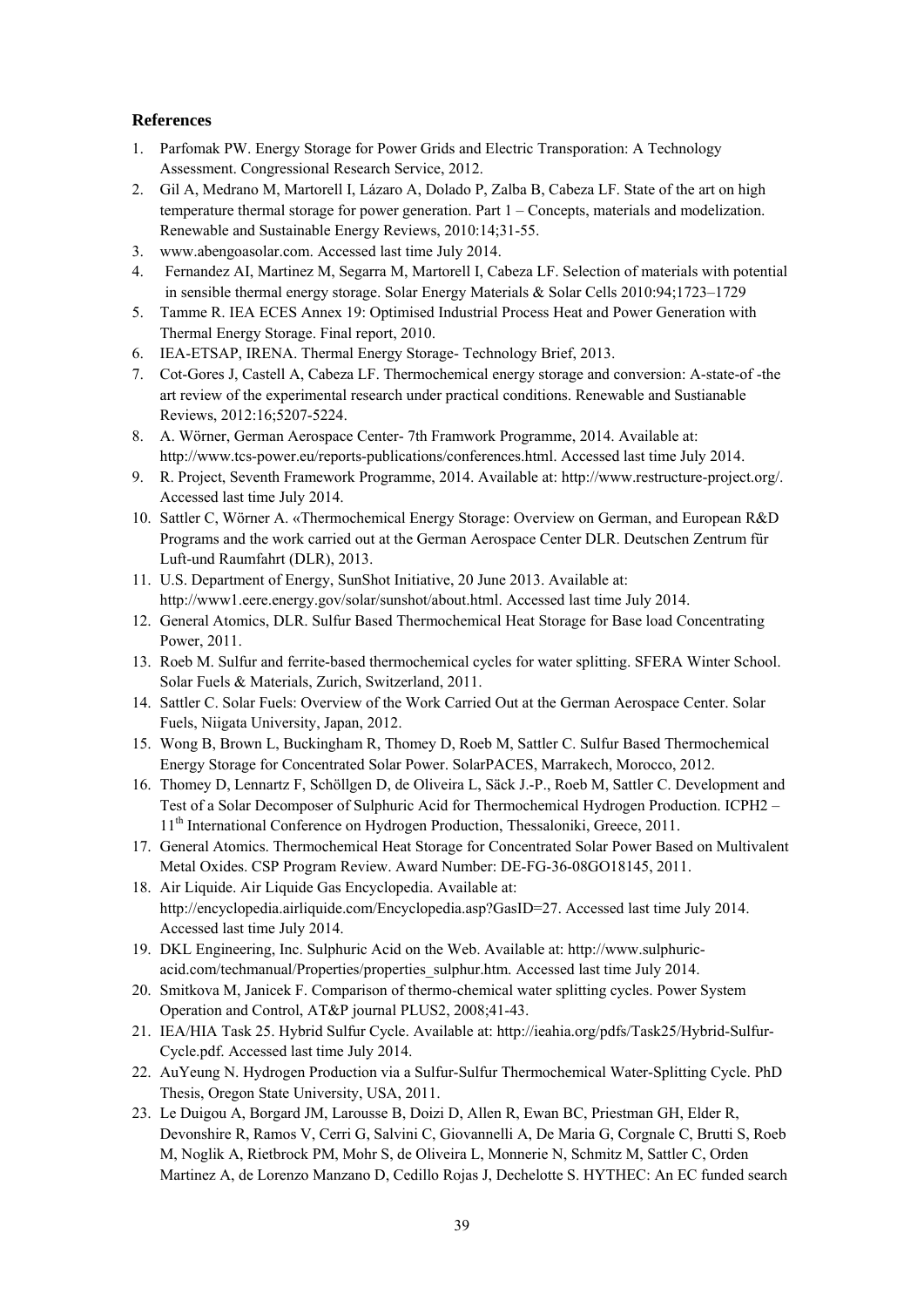for a long term massive hydrogen production route using solar and nuclear technologies. International Journal of Hydrogen Energy 2007:32;1516–152.

- 24. Möller S, Roeb M, Sattler C. Solar Thermal Hydrogen Production via Reforming and Thermo-Chemical-Cycles. ForschungsVerbund Sonnenenergie Workshop 2007, Ulm, Germany, 2007.
- 25. United States Department of Energy. Nuclear Hydrogen R&D Plan, 2004.
- 26. EXTOXNET Extension Toxicology Network. Cornell University, USA, 1994. Available at: http://pmep.cce.cornell.edu/profiles/extoxnet/pyrethrins-ziram/sulfur-ext.html. Accessed last time July 2014.
- 27. United States Department of Energy Project Staff. Thermochemical Heat Storage for Concentrated Solar Power: Thermochemical System Reactor Design for Thermal Energy Storage. U.S. Department of Energy, USA, 2011.
- 28. Edwards SE, Materić V. Calcium looping in solar power generation plants. Solar Energy 2012:86;2494-2503.
- 29. Meier A, Bonaldi E, Cella GM, Lipinski W, Wuillemin D. Solar chemical reactor technology for industrial production of lime. Solar Energy 2006:80;1355-1362.
- 30. Neises M, Tescari S, de Oliveira L, Roeb M, Sattler C, Wong B. Solar-heated rotary kiln for thermochemical energy storage. Solar Energy 2012:86;3040-3048.
- 31. Wieckert C, A 300 kW Solar Chemical Pilot Plant for the Carbothermic Production of Zinc. Journal of Solar Energy Engineering 2007:129;190-197.
- 32. Wörner A, Linder M. Thermochemical Storage of Heat. Achema 2012, Frankfurt, Germany, 2012.
- 33. Schaube F, Wörner A, Müller-Steinhagen H. High Temperature Heat Storage Using Gas-Solid Reactions. Effstock 2009, Stockholm, Sweden, 2009.
- 34. Arpa-e Energy. Thermochemical Storage Breakout. United States Department of Energy, USA.
- 35. Felderhoff M, Urbanczyk R, Peil S. Thermochemical Heat Storage for High Temperature Applications - A Review. Green, 2013:3;113-123.
- 36. Bauerle G, Chung D, Ervin G, Guon J. Storage of solar energy be inorganic oxide/hydroxides. Ed. Springer, 1976.
- 37. Wong B. Lessons Learned: Developing Thermochemical Cycles for Solar Heat Storage Applications. IFT\P2013-001 Workshop on TES for CSP, 2013.
- 38. Borowski M. Perovskite: Structure, Properties and Use. Nova Science Publisher, New York, 2011.
- 39. Navrostky A. Energetics and Crystal Chemical Systematics among Ilmenite, Lithium Niobate, and Perovskite Structures. Chem. Mater. 1998:10;2787-2793.
- 40. Peña MA, Fierro JL. Chemical Structures and Performance of Perovskite Oxides. Chem. Rev. 2001:101;1981-2017.
- 41. McDaniel AH, Miller EC, Arifin D, Ambrosini A, Coker EN, O'Hayre R, Chueh WC, Tong J. Sr-and Mn-doped LaAlO( $3-δ$ ) for solar thermochemical H<sub>2</sub> and CO production. Energy Environ. Sci. 2013:6;2424-2428.
- 42. Evdou A, Nalbandian L, Zaspalis VT. Perovskite membrane reactor for continuous and isothermal redox hydrogen production from the dissociation of water. Journal of Membrane Science 2008:325;704-711.
- 43. Bhosale RR, Shende RV, Puszynski JA. Thermochemical water-splitting for  $H_2$  generation using solgel derived Mn-ferrite in a packed bed reactor. Int J Hydrogen En 2012:37;2924-2934.
- 44. McDaniel A, Ermanoski I. Solar Hydrogen Production with a Metal Oxide Based Thermochemical Cycle. Project ID: PD081, DOE Annual Merit Review, 2013.
- 45. Ermanoski I, McDaniel A, Siegel N. Solar Hydrogen Production with a Metal Oxide Based Thermochemical Cycle. Project ID: PD081, DOE Annual Merit Review, 2012.
- 46. Zeng Z, Calle-Vallejo F, Mogensen MB, Rossmeisl J. Generalized trends in the formation energies of perovskite oxides. Phys Chem Chem Phys 2013:20;7526-7533.
- 47. Maegli AE, Otal EH, Hisatomi T, Yoon S, Leroy CM, Schäuble N, Lu Y, Grätzel M, Weidenkaff A. Perovskite-type LaTiO<sub>2</sub>N oxynitrides for solar water splitting: Influence of the synthesis conditions. Energy Procedia 2012:22;61-66.
- 48. Evdou A, Zaspalis V, Nalbandian L. La<sub>(1-x)</sub>Sr<sub>x</sub>MnO<sub>(3- $\delta$ )</sub> perovskites as redox materials for the production of high purity hydrogen. Int J Hydrogen En 2008:33;5554-5562.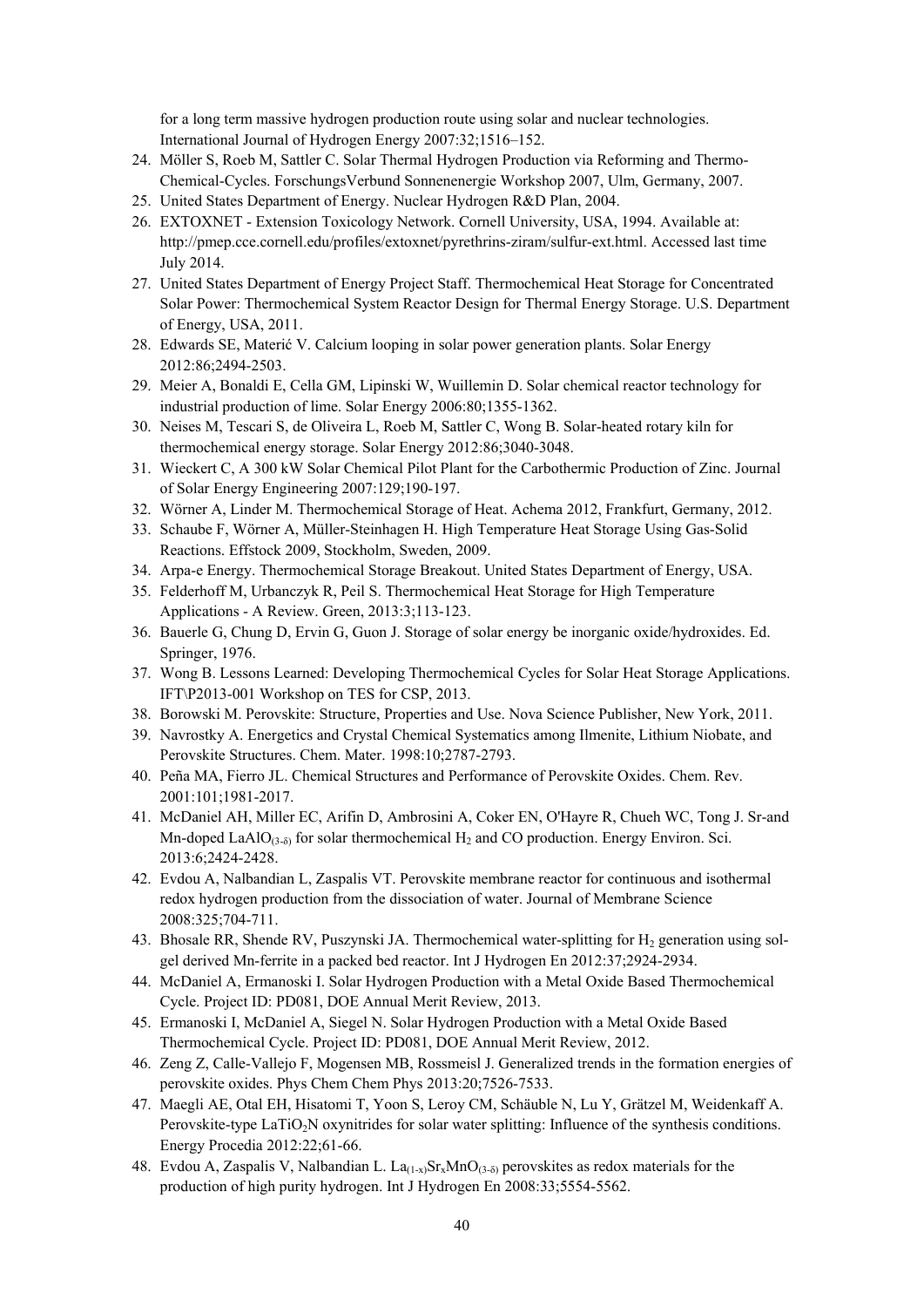# **Figure captions**

Figure 1: Overview working pairs tested in prototypes under practical conditions [7]

Figure 2: Sulfur Storage Cycle Drafted by General Atomics [12]

Figure 3: Solar reactor at the DLR facilities in Köln, evaporator (right) and decomposer (left) [10]

Figure 4: Front and back view of an evaporator and decomposer [13]

Figure 5: Relationship between temperature of operation and conversion in a decomposer [14]

Figure 6: Process control  $\&$  instrumentation diagram for the disproportionation reactors in series [15]

Figure 7: Process flow diagram for the sulfur cycle with direct  $\&$  indirect combined cycle generation

Figure 8: Block diagram for a hydrogen gas producing Westinghouse cycle [20]

Figure 9: Block diagram of the sulfur-iodine cycle [23]

Figure 10: Process flow diagram for the calcium carbonate energy storage cycle [28]

Figure 11: a) Meier continuous kiln diagram; b) prototype view [29]

Figure 12: Reaction diagram for  $CaO/Ca(OH)$ <sub>2</sub> cycle [31]

Figure 13: Indirect heating of a calcium hydroxide cycle [32]

Figure 14: Optimizing the equilibrium temperature with pressure [33]

Figure 15: Efficiency as a heat storage method vs. composition of iron oxide [27]

Figure 16: Perovskite Structure - A: Green, B: Blue, O: Red [39]

Figure 17: Sandia's packed particle bed reactor [45]

Figure 18: Perovskite membrane reactor [42]

Figure 19: Conversion of  $H_2O$ , total hydrogen gas production as a function of oxygen deficiency

[42]

Figure 20: Formation energy trends for perovskite structures [46]

Figure 21: Recuperator efficiency and its effect on total solar efficiency [43]

Figure 22: Production of hydrogen in ceria vs. SLMA [41]